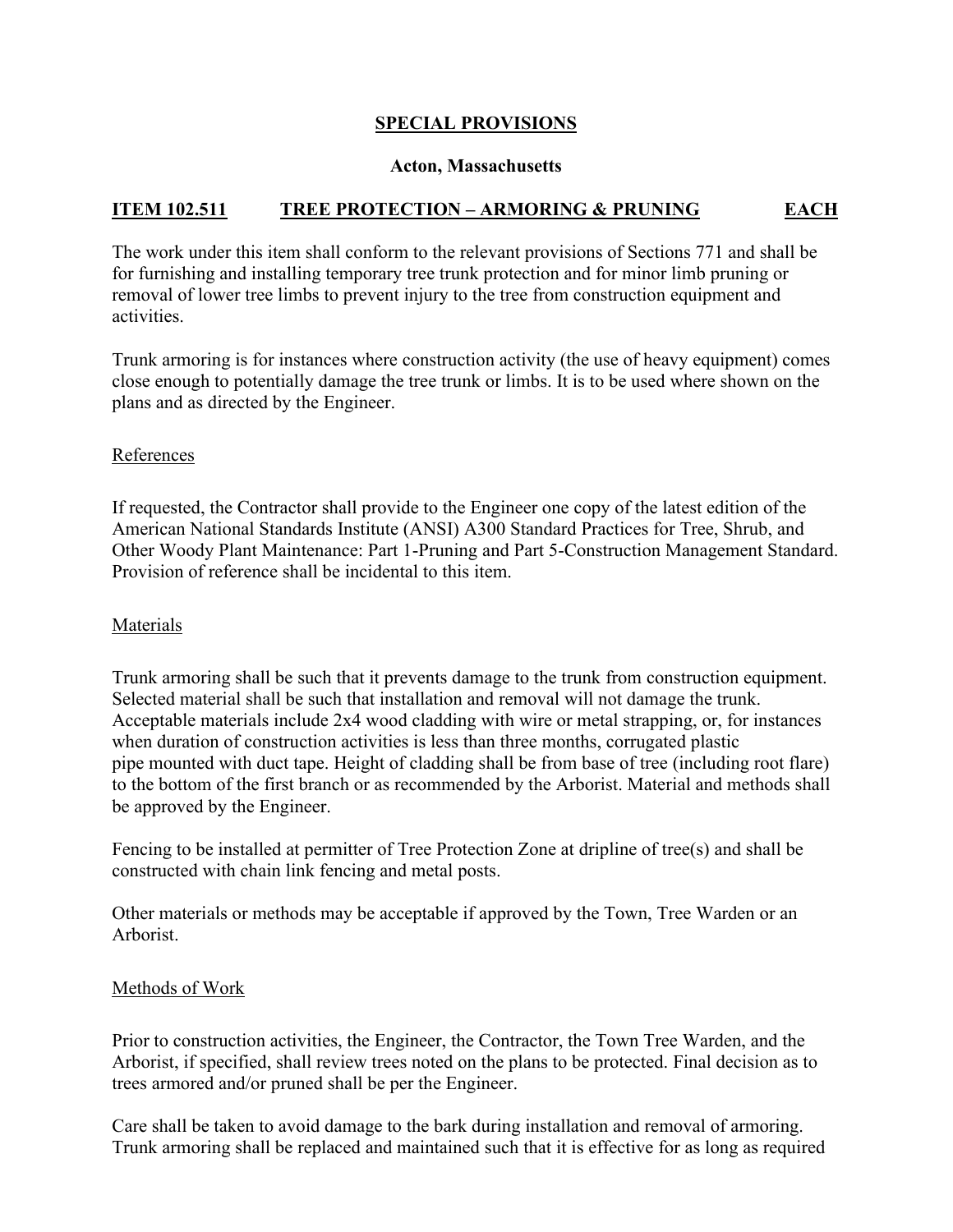# **ITEM 102.511 (Continued)**

and shall be removed immediately upon completion of work activities adjacent to trees.

Pruning of limbs shall conform to the techniques and standards of the most recent ANSI A300 standards.

# Damages & Penalties

In the event that trees designated for protection under this item are damaged, including root damage from unapproved trespassing onto the root zone, the Contractor shall, at his own expense obtain an Arborist. The Arborist shall be approved by the Town.

If, based on the recommendations of the Arborist, the Engineer determines that damages can be remedied by corrective measures, such as repairing trunk or limb injury, soil compaction remediation, pruning, and/or watering, the damage will be repaired as soon as possible within the appropriate season for such work and according to industry standards.

If the Engineer determines that damages are irreparable, the Contractor shall pay for the damages in the amount of \$500.00 per diameter inch at breast height (DBH) per tree.

Additionally, if the Engineer determines that the damages are such that the tree is sufficiently compromised as to pose a future safety hazard, the tree shall be removed. Tree removal will include clean up of all wood parts, grinding of the stump to a depth sufficient to plant a replacement tree or plant, removal of all chips from the stump site, and filling the resulting hole with topsoil.

# Method of Measurement and Basis of Payment

Item 102.511 will be measured and paid at the contract unit price per each. This will include full compensation for all labor, equipment, materials, and incidentals for the satisfactory completion of the work and the subsequent removal and satisfactory disposal of the protective materials upon completion of the contract.

In the event of tree damage, cost of Arborist services, of remediation measures, and/or tree removal will be borne by the Contractor.

Payment under this item will be scheduled throughout the length of contract:

- 40% of value shall be paid upon installation of trunk armoring and completion of pruning work, if required.
- 60% shall be paid at the end of construction operations that would damage the tree and after protection materials have been removed and properly disposed of by the Contractor. In the event of repairable damages, payment shall be made after the completion of remediation measures. In the event of irreparable damage due to lack of proper protective measures being take there will be no compensation in addition to the \$500.00 per diameter inch penalty.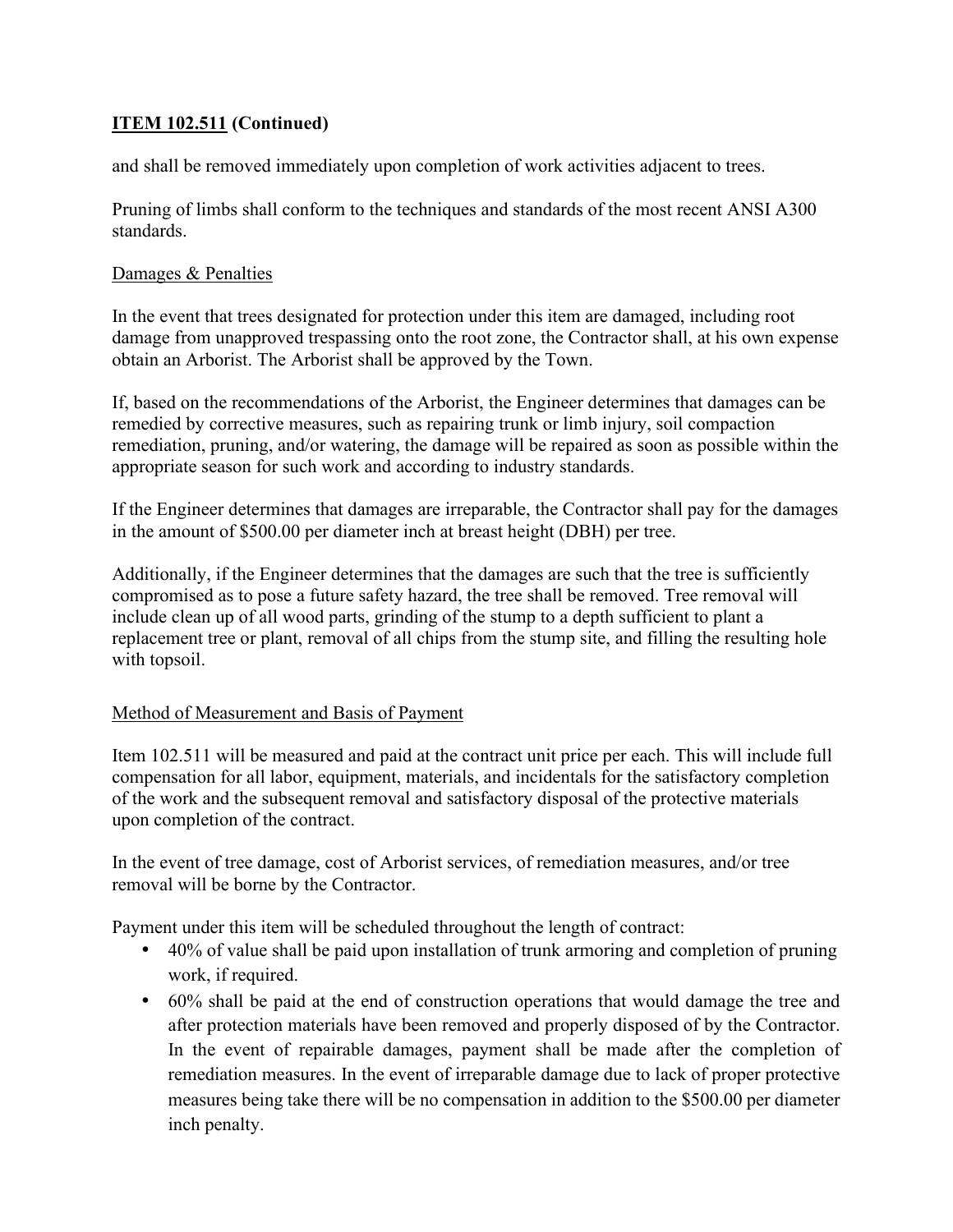# **ITEM 153. CONTROLLED DENSITY FILL - EXCAVATABLE CUBIC YARD**

The work under this Item shall conform to the relevant provisions of Section 150 and the following:

Controlled density fill (CDF) shall be used as directed by the Resident Engineer to backfill excavations and trenches that are difficult to achieve adequate compaction. Controlled density fill shall conform to the requirements of Section M4.08.0. Controlled Density Fill Type 1E or 2E, as directed. CDF shall be used to backfill excavations and trenches within the proposed roadway.

CDF may be used for backfill for drainage utility trenches and for abandoning catch basins within the proposed roadway surface.

Steel plates required for temporary condtions during trench excavation shall be considered incidental to this item.

#### **COMPENSATION**

#### Method of Measurement

Controlled Density Fill shall be measured by the cubic yard of material placed within the specified limits as directed by the Resident Engineer.

#### Basis of Payment

Controlled Density Fill shall be paid for at the contract unit price per cubic yard of material and shall include all material, labor, equipment, and incidentals necessary to complete the work.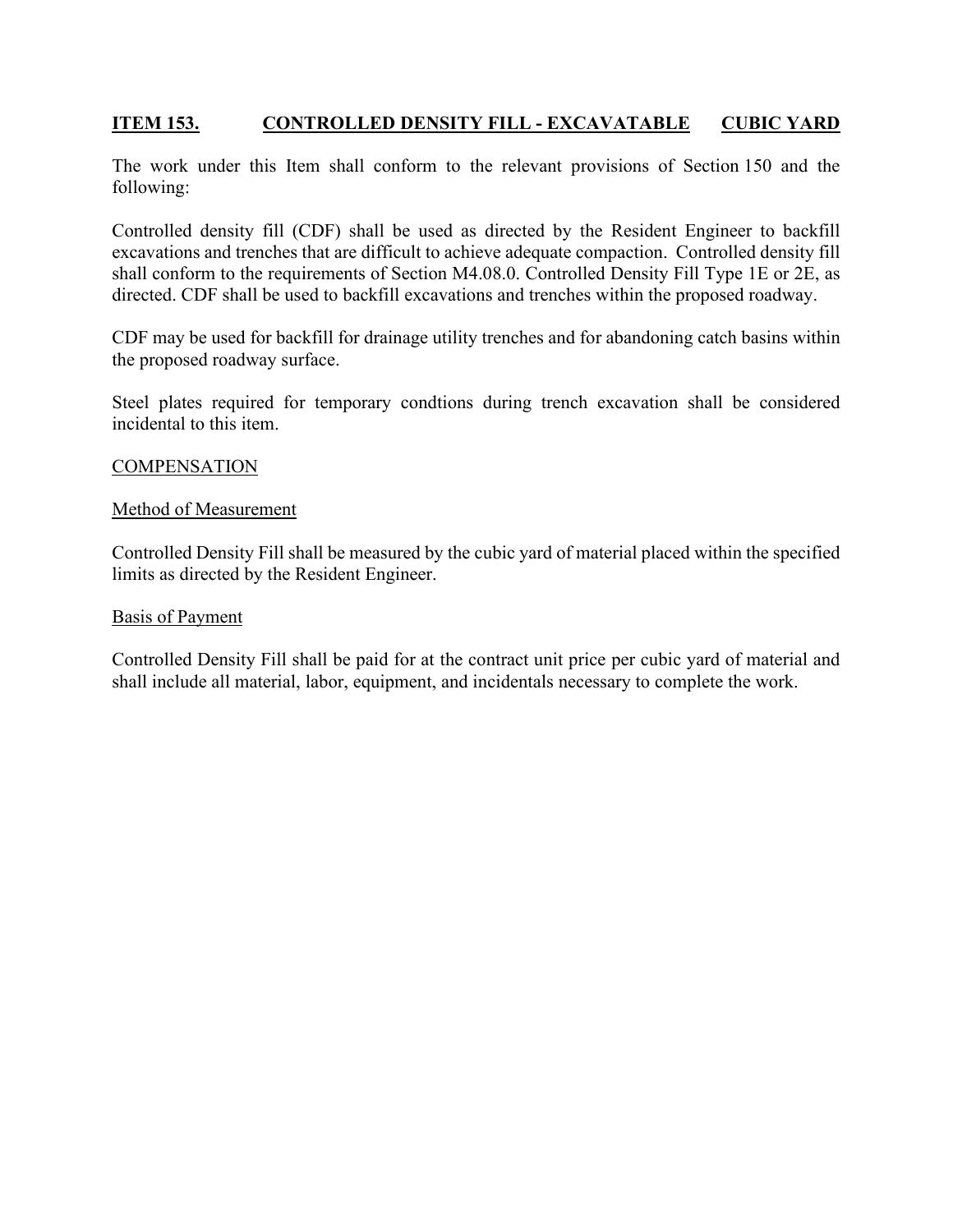#### **ITEM 201.** CATCH BASIN EACH

This work shall consist of the construction of manholes, inlets, basins, and straight-walled basins in accordance with the specifications, and in close conformity with the lines and grades shown on the plans or established by the Engineer.

## MATERIALS

Concrete for these structures shall meet the requirements of Subsection 901: Cement Concrete. Other materials shall meet the requirements specified in the following Subsections of Division III, **Materials** 

## CONSTRUCTION METHODS

#### General

Basins, straight-walled basins, manholes and inlets shall be built to the lines, grades, dimensions and design shown on the plans and as directed with the necessary frames, gratings, covers, hoods, etc., and in accordance with these specifications. Basins, straight-walled basins and inlet grates other than Cascade type may be Type A-1 or A-3, but only one type may be used throughout the project. Sanitary Sewer Manholes shall be constructed according to the specifications of the Municipality as designated in the Contract.

#### Excavation

Excavation shall conform to the applicable portions of Subsection 140: Excavation for Structures

#### Laying Bricks and Blocks

Brick and concrete blocks shall be soaked in water before laying. All joints in brick structures shall be thoroughly flushed full of mortar and no joint on the inside face shall be greater than <sup>1</sup>/<sub>8</sub> in. After Massachusetts Department of Transportation – Highway Division Standard Specifications for Highways and Bridges II.56 2021 Edition the bricks are laid, the joints shall be pointed on the outside. As brick walls are laid up, the outside of the structure shall be plastered with ½-in. thick mortar coat. As circular concrete block walls are laid-up the horizontal joints and keyways shall be flushed full with mortar. As rectangular blocks are laid up all horizontal and vertical joints shall be flushed full with mortar. Plastering of the outside of block structures will not be required. The joints in precast units shall be wetted and completely mortared immediately prior to settling a section. No structure shall be backfilled until all mortar has completely set. When the floors of structures are made of concrete sectional plates the opening in the floor shall be filled with brick chips and mortar, cement concrete, or left open, as directed.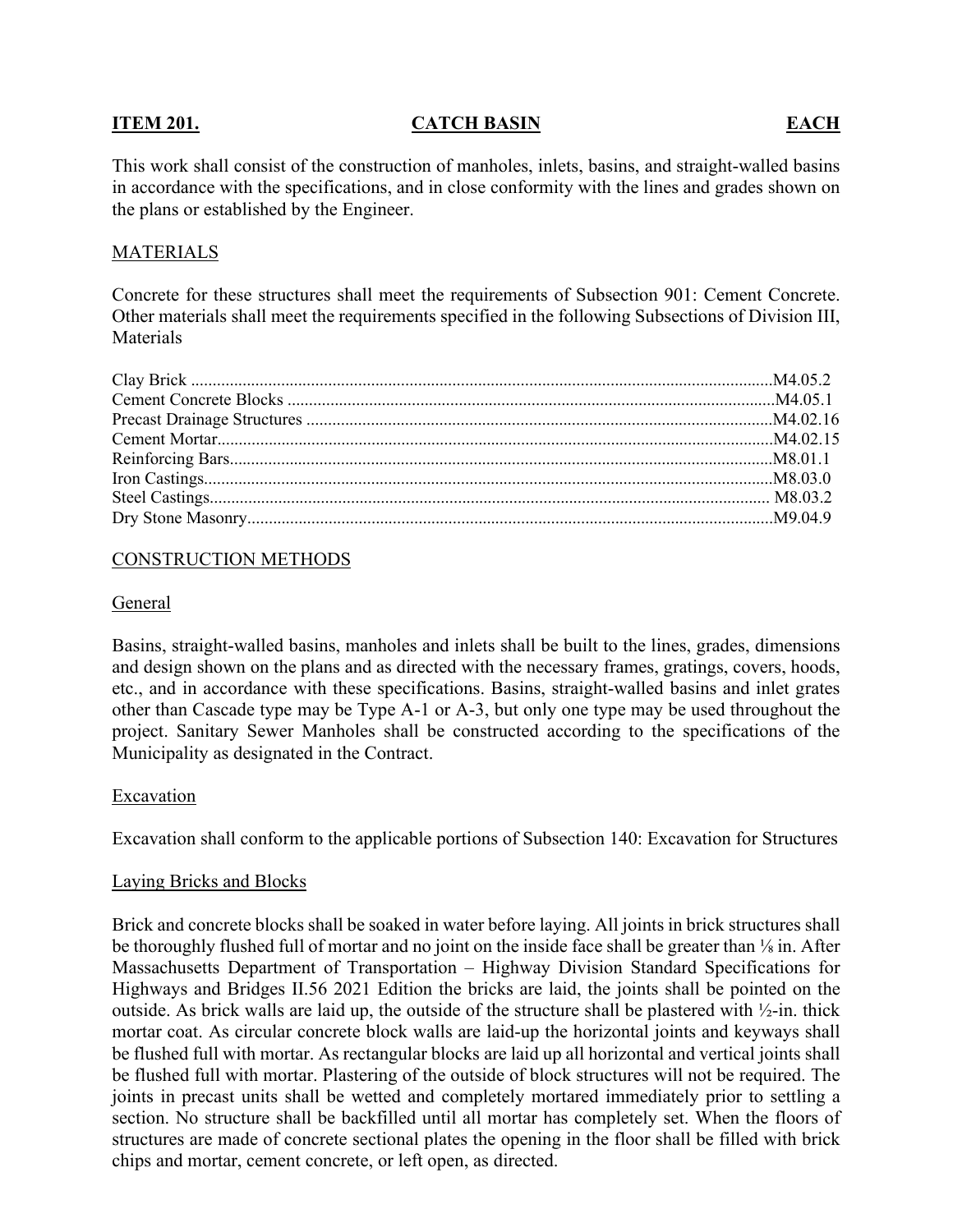## Placing Castings

Frame castings for basins, straight-walled basins, manholes and inlets shall be set in full mortar beds true to the lines and grades as directed. Where directed the castings shall be temporarily set at such grades as to provide drainage during the construction. The castings of structures located within the pavement area shall not be completely set to the established grade until the bottom course of pavement has been laid. The final setting of all other castings shall be performed at the proper stage of construction as directed. Cement concrete collars shall be placed around the castings after the final setting as shown on the plans and as directed. Hoods shall be installed in catch basins only when required by Special Provisions.

## Weep Holes

Two weep holes shall be built into the walls of all new basins, straight-walled basins, precast units and in Types C, CF, D and DF drop inlets as shown on the plans. Each weep hole shall consist of a section of 4-in. pipe or equivalent opening to carry water through the wall of the structure. The ends of the pipe, if used, shall be saw cut and left flush with the walls of the structure. The outside end of the pipe or opening shall be covered with a  $\frac{1}{4}$ -in. mesh galvanized wire screen 23 gauge satisfactorily fastened against the wall. The drain to the weep hole shall be excavated and backfilled with 2 ft<sup>3</sup> crushed stone conforming to Section M2: Aggregates and Related Materials. The stone shall be placed against and over the end of the pipe or opening to prevent the entrance of the finer filling material. Only one type of weep hole shall be used throughout the project.

# Backfilling

Backfilling requirements shall conform to the Provisions of 120.60: General, Paragraph B, 150.60: General, and 150.64: Backfilling for Structures and Pipes.

## Method of Measurement

Measurement for catch basins, straight-walled catch basins, leaching basins, manholes and drop inlets (Types C and D), will be based on a standard unit having a depth of 6.5 ft; for drop inlets (Types A and B) having a depth of 4 ft-10 in., as measured vertically at the center of the structure from the top of the grating or cover to the top of the floor in the case of basins and inlets and the invert in the case of manholes. When the measured depth exceeds the standard unit, the number of units paid for will be in the proportion of the measured depth to the standard depth down to 9 ft. Basins, manholes, or drop inlets having a depth less than this standard unit will be counted as one unit. Each gutter inlet shall be counted as one unit. Measurement for manholes more than 9 ft down to a depth of 14 ft will be based on a standard unit depth of 9 ft as measured vertically at the center of the structure from the top of the cover to the invert. Measurement for manholes more than 14 ft down to a depth of 18 ft will be based on a standard unit depth of 14 ft as measured vertically at the center of the structure from the top of the cover to the invert. When items for Manholes (9 to 14 ft Depth) or Manholes (14 to 18 ft Depth) do not appear in the Proposal the standard unit of depth for all structures shall be 6.5 ft. Special manholes will be measured as complete units regardless of depth. Frames and grates or covers will be measured by each complete unit furnished and delivered to the site.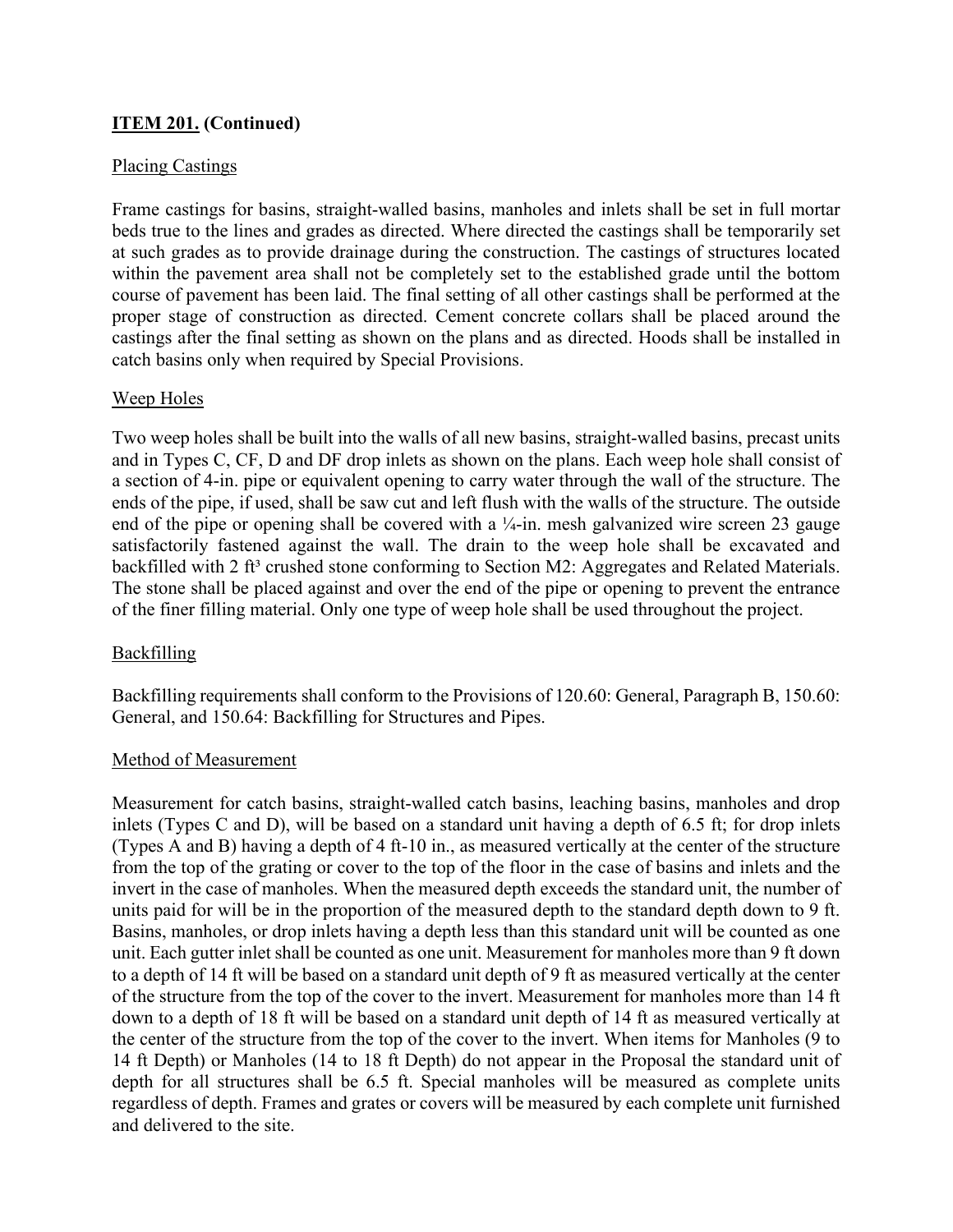## Basis of Payment

The accepted quantities of manholes, inlets, basins, and straight-walled basins will be paid for at the contract unit price each, complete in place, which shall include crushed stone for weep holes and installation of the frame and grate or cover. Payment for the concrete collars shall be included in the contract unit price of the structure involved. Extra depth excavation below the proposed bottom of structure to obtain a stable foundation will be paid for as Class B Trench Excavation. When directed, the castings of drainage structures on roadways opened to traffic will be set to a temporary grade, and the unit will be considered complete in place and paid for at the contract unit price for the type of structure involved. At such time as the casting or structure and casting is adjusted to final grade the work shall be done and payment made under the provisions of Subsection 220: Adjustment, Rebuilding and Remodeling of Drainage Structures. If the material for backfill is obtained from borrow it will be paid for at the contract unit price per cubic yard or ton for the kind of borrow required. Frames and grates or covers will be paid for at the contract unit price each under the items for furnishing and delivering new frames and grates or covers. Hoods shall be paid at the contract unit price each and shall include furnishing and installation of the hood.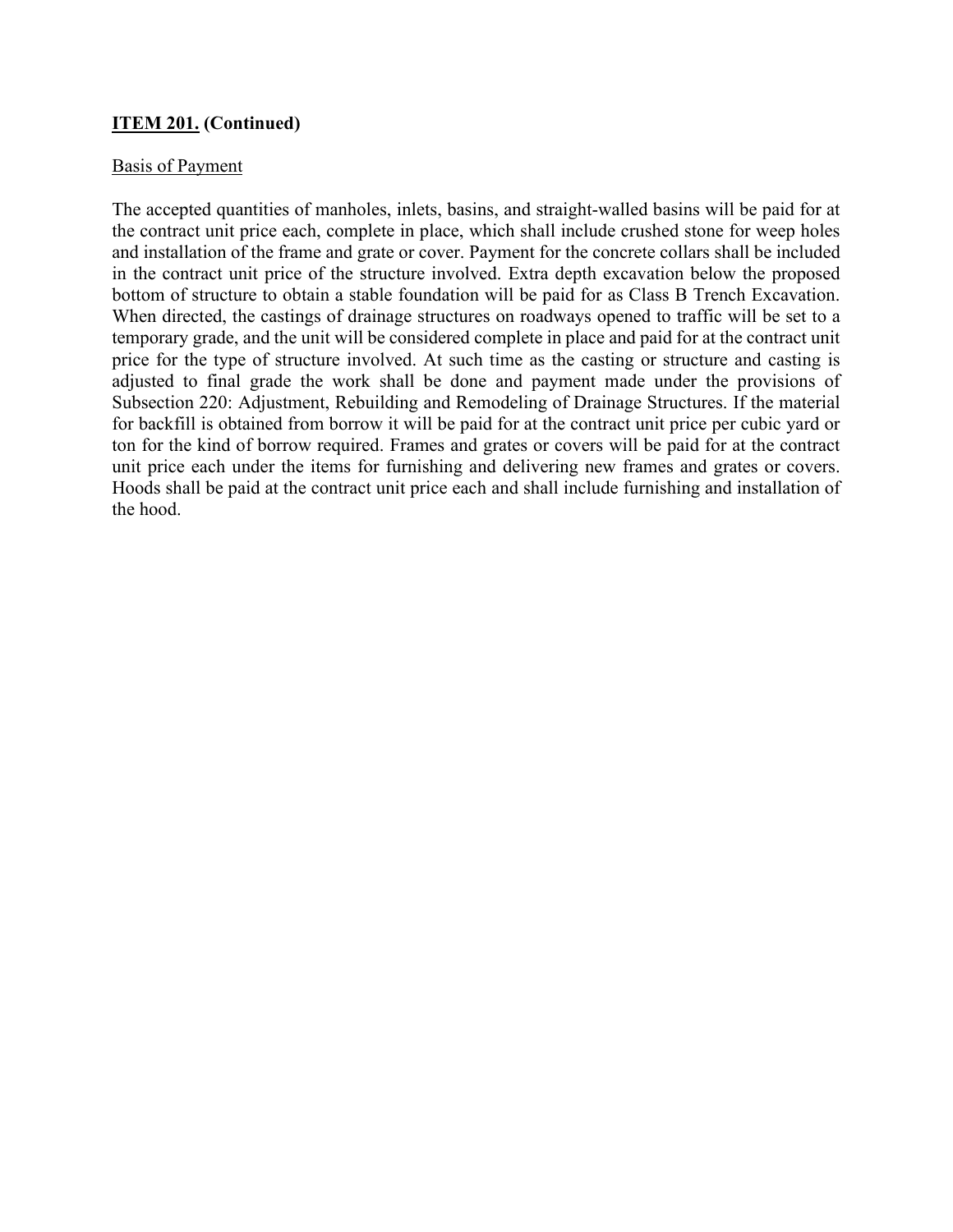# **ITEM 271.12 12 INCH AND UNDER PIPE REMOVED AND STACKED FOOT**

This work shall consist of removing 12-inch present pipes, plugging the ends and relaying or stacking them in accordance with these specifications and in close conformity with the lines and grades shown on the plans or established by the Engineer.

## MATERIALS

Material for Pipe Joints shall conform to the requirement of 230.40: General.

## CONSTRUCTION METHODS

## Removal of Pipe

A trench of sufficient width and depth shall be excavated so that the present 12-inch pipe can be removed without damage to the pipe. All joints shall then be opened and the 12-inch pipe removed in its original sectional lengths. Existing 12-inch pipe in good condition which is damaged in removing or other handling due to carelessness of the Contractor, shall be replaced with new pipe at the Contractor's expense.

## **Relaying**

The construction methods for relaying the 12-inch pipe in its final location shall conform to the requirements of 230.60: General to 230.63: Structural Plate Pipe and Pipe-Arch inclusive. In the case of corrugated metal pipe culverts, the Contractor shall furnish and place new collars and bolts and repair the coating of the pipe as directed.

## Masonary Plugs for Pipe Ends

Masonry plugs shall consist of bricks and mortar to form a watertight seal at the end of the 12 inch pipe being plugged. The thickness of the plug shall at least be equal to the inside diameter of the pipe being plugged.

## Stacking

The Contractor shall accept and hold entire responsibility for the removal, handling, stacking at a location convenient for removal by the owner, and protection of all 12-inch pipe until its final removal by others as designated and in accordance with the following: Any 12-inch pipe lost or damaged through lack of protection or carelessness by the Contractor shall be replaced with satisfactory pipe at their expense. The Contractor's responsibility will cease upon final acceptance of the work or 60 days from the time a certified notice, with copy to Engineer, is sent by Contractor to owner of material that all material is available for removal.

## Backfilling Trenches

The trench left by the removal of the 12-inch pipes shall be backfilled in conformance with the relevant provisions of 150.64: Backfilling for Structures and Pipes.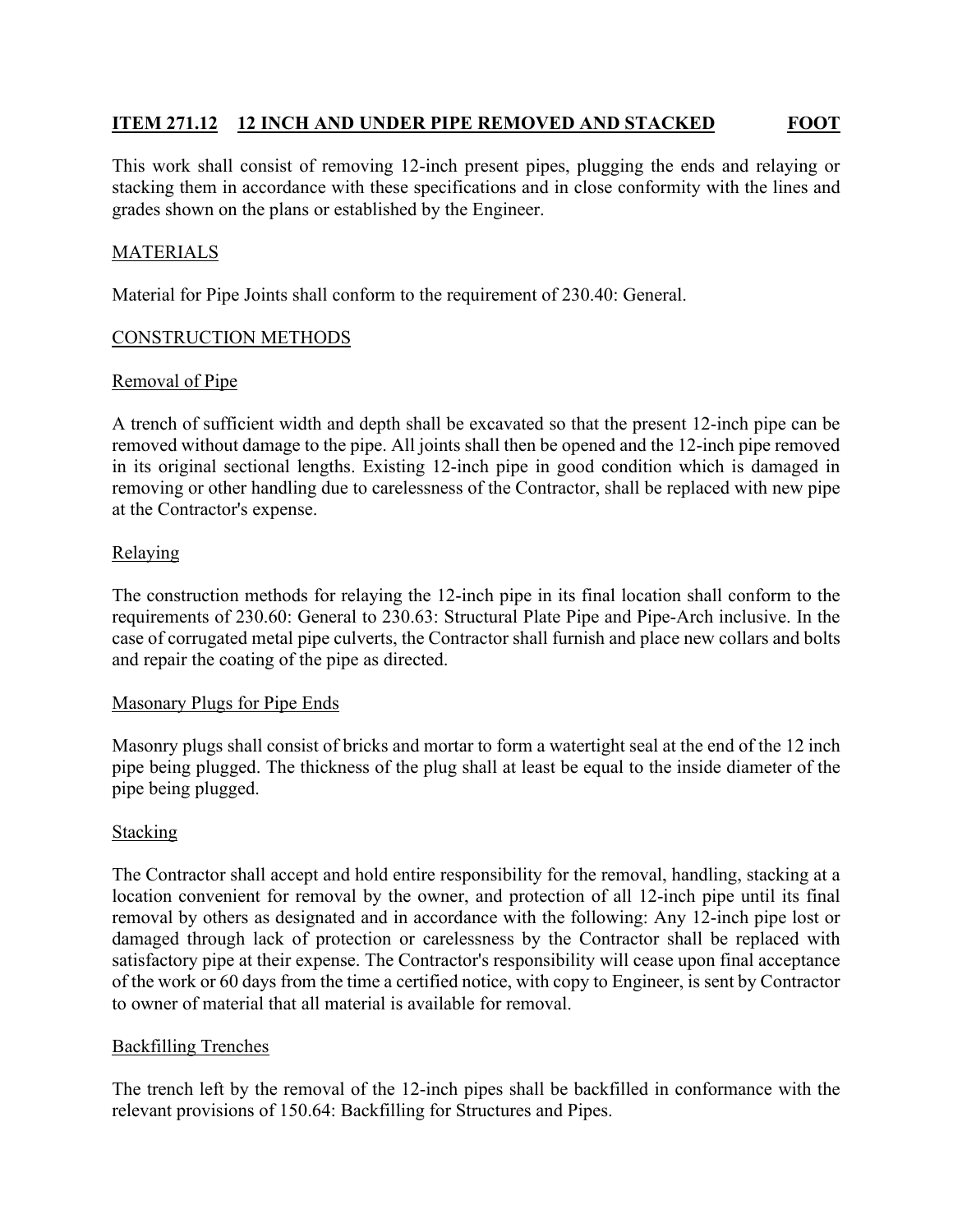## **COMPENSATION**

## Method of Measurement

12-inch pipes removed and relaid as directed will be measured in place after being relaid and quantity to be paid for shall be the length actually relaid. Any remaining pipe not required to be stacked shall become the property of the Contractor and shall be removed from the work without additional compensation. Masonry plugs for pipe ends shall be measured in place by the crosssectional area of the inside of the pipe being plugged. 12-inch pipes removed and stacked, as directed, will be measured as the actual length of pipe removed and stacked in good condition. Trench excavation greater than a depth of 5 ft and rock excavation will be measured as specified in 148.80: Method of Measurement for Class B Trench Excavation and Class B Rock Excavation, respectively.

## Basis of Payment

12- inch pipes removed and relaid will be paid for at the contract unit price per foot of the kind of pipe required to be removed and relaid, installed and complete in place. Masonry plugs will be paid for at the contract unit price per square yard complete in place. 12-inch pipes removed and stacked will be paid for at the contract unit price per foot of the kind of pipe required to be removed and stacked. Field Stone Masonry in Cement Mortar and 3,000 psi, 1.5-inch, 470 Cement Concrete will be paid for at the contract unit price per cubic yard. Trench excavation for both removing and relaying greater than a depth of 5 ft and rock excavation for relaying will be paid for as specified in 140.81: Basis of Payment for Class B Trench Excavation and Class B Rock Excavation. Backfill for trenches 5 ft or less in depth shall be included in the various items of pipe. Backfill for that part of a trench which is more than 5 ft in depth shall be included in the item for Class B Trench Excavation. If borrow material is used for backfilling, it will be paid for at the contract price per cubic yard of the kind of borrow required.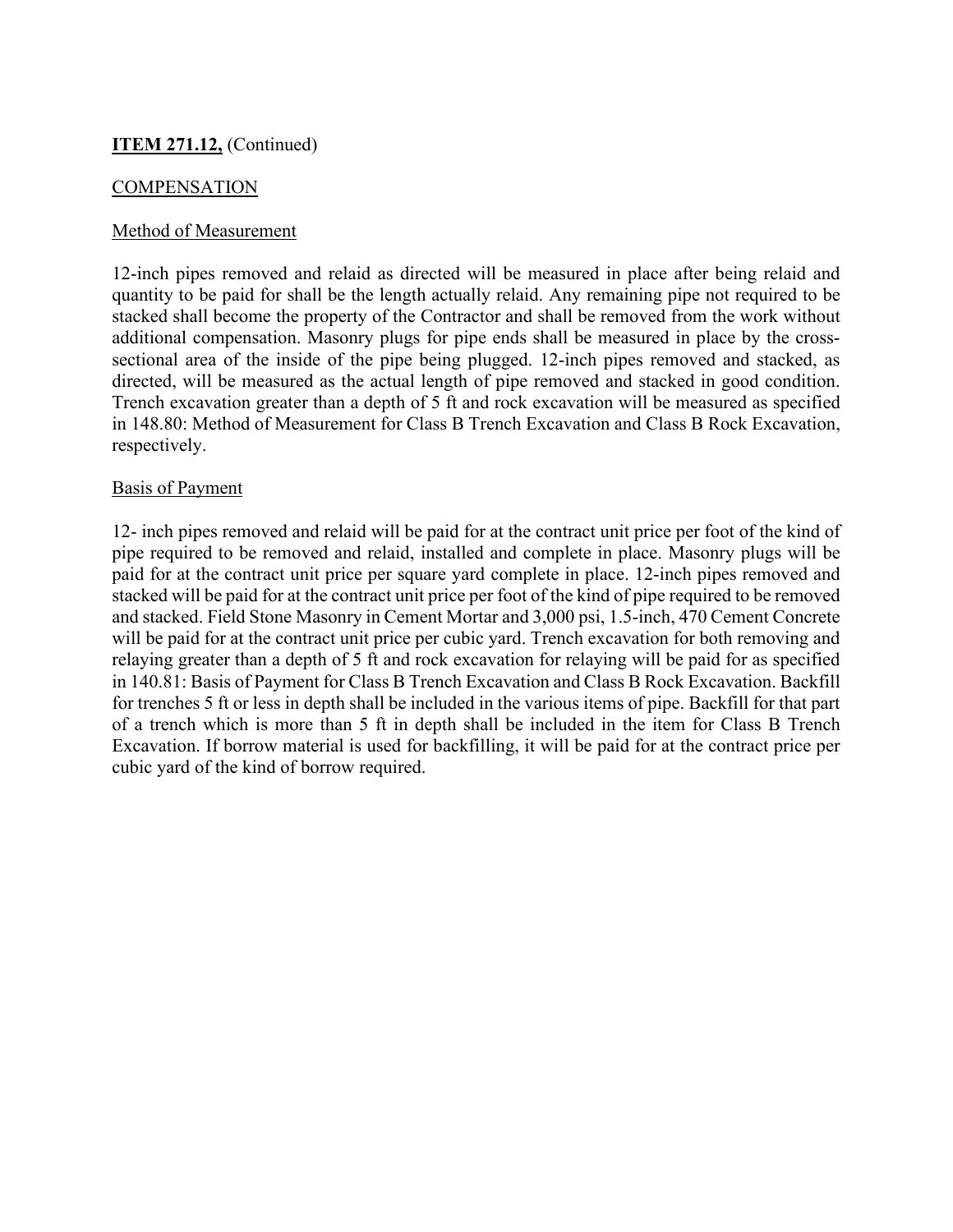| <b>GRANITE CURB TYPE VA4-CURVED</b><br><b>ITEM 504.1</b><br><b>GRANITE TRANSITION CURB FOR PEDESTRIAN</b><br><b>ITEM 509.</b><br><b>CURB RAMPS - STRAIGHT</b><br><b>GRANITE TRANSITION CURB FOR PEDESTRIAN</b><br><b>ITEM 509.1</b><br><b>CURB RAMPS - CURVED</b> | <b>ITEM 504.</b>  | <b>GRANITE CURB TYPE VA4-STRAIGHT</b>  | <b>FOOT</b> |
|-------------------------------------------------------------------------------------------------------------------------------------------------------------------------------------------------------------------------------------------------------------------|-------------------|----------------------------------------|-------------|
|                                                                                                                                                                                                                                                                   |                   |                                        | <b>FOOT</b> |
|                                                                                                                                                                                                                                                                   |                   |                                        | <b>FOOT</b> |
|                                                                                                                                                                                                                                                                   |                   |                                        |             |
|                                                                                                                                                                                                                                                                   |                   |                                        | <b>FOOT</b> |
|                                                                                                                                                                                                                                                                   |                   |                                        |             |
|                                                                                                                                                                                                                                                                   | <b>ITEM 509.3</b> | <b>MOUNTABLE GRANITE CURB STRAIGHT</b> | <b>FOOT</b> |
| <b>ITEM 509.4</b><br><b>MOUNTABLE GRANITE CURB CURVED</b>                                                                                                                                                                                                         |                   |                                        | <b>FOOT</b> |
| <b>GRANITE EDGING TYPE SA</b><br><b>ITEM 510.</b>                                                                                                                                                                                                                 |                   |                                        | <b>FOOT</b> |
| <b>GRANITE EDGING TYPE SA (RADIUS 10 FEET OR LESS)</b><br><b>ITEM 510.1</b>                                                                                                                                                                                       |                   |                                        | <b>FOOT</b> |

This item of work shall consist of furnishing and setting curb, curb inlets, curb corners and edging on a gravel foundation except for bridge curb which is set in full mortar bed and hot mix asphalt curb which is placed on a hot mix asphalt base, in accordance with these specifications and in close conformity with the lines and grades shown on the plans or established by the Engineer.

# MATERIALS

Materials shall conform to the requirements specified in the following Subsection of Division ill, Materials:

| Joint Material |  |
|----------------|--|
|                |  |
|                |  |
|                |  |
|                |  |
|                |  |

## CONSTRUCTION METHODS

#### Excavating Trench

The trench for the curb shall be excavated to a width of 18 in. The trench for mountable curb shall be excavated to a width of 24 in. The subgrade of the trench shall be a depth below the proposed finished grade of the curb equal to 6 in. plus the depth of the curbstone. Existing pavements shall be sawcut in accordance with the requirements of Subsection 482: Sawcutting as shown on the plans and as required by the Engineer

## Preparing Foundation

The foundation for the curb shall consist of gravel spread upon the subgrade and after being thoroughly compacted by tamping shall be 6 in. in depth.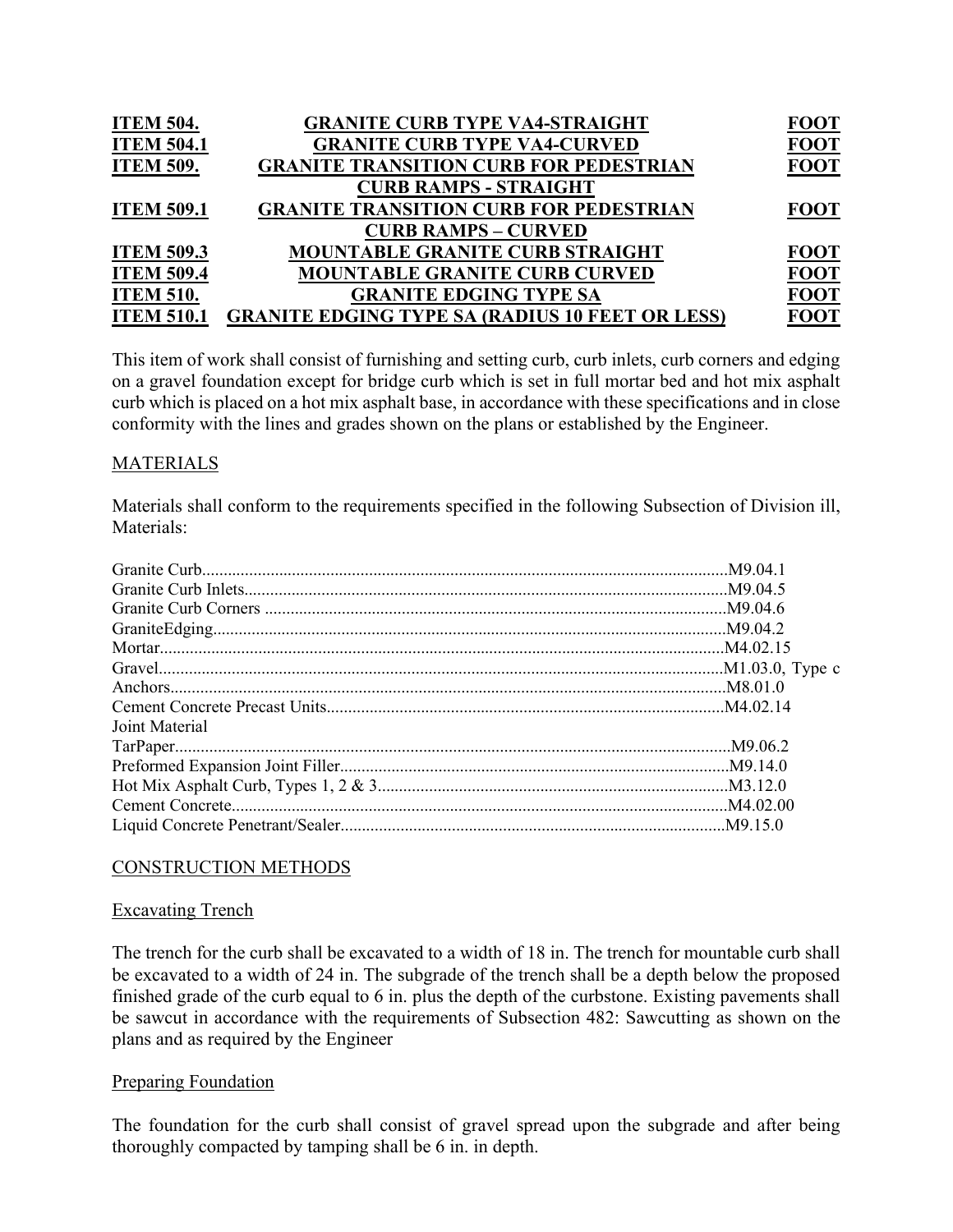The gravel foundation for edging shall be as shown on the plans and shall be thoroughly rammed or tamped until firm and unyielding. The foundation for the curb inlet shall consist of a full bed of Portland cement mortar on the supporting back wall of the catch basin or gutter inlet and sufficient gravel on each side to support the overhang. The trench for the gravel foundation shall be at least 6 in. in depth and 18 in. in width. This trench shall be filled with gravel thoroughly tamped to the required grade. The trench for the curb corner shall be excavated so that there shall be constructed a foundation of gravel which when thoroughly compacted will be 6 inches in depth, and extending 6 in. beyond the front and back of curb corner to the full depth of foundation. Other acceptable material may be used for backing

# Setting Curb and Edging

Curbing, curb corners or edging shall be set on additional gravel spread upon the foundation. All spaces under the curb, curb corners or edging shall be filled with gravel thoroughly compacted so that the curb, curb corners or edging will be completely supported throughout their length. The curb shall be set at the line and grade required as shown on the plans. Curb, curb corners or edging shall be fitted together as closely as possible except for VA5 curb which shall not fit closer to each other than ¼ in. If curb, curb corners, curb inlets or edging of different quarries is used on the same project, curbing of each particular quarry shall be segregated and set to give uniform appearance.

# Concrete Curb, Corners, and Edging

# General

The curb shall consist of concrete castings molded in place in sections 6 ft long, 24 in. in depth, 6 in. in width at the top, and 7 in. in width at the bottom and with front vertical face. The top front edge of curb shall be rounded to  $\frac{3}{4}$ -in. radius. The ends of curb sections shall be chamfered  $\frac{1}{4}$  in. The edging shall consist of concrete castings conforming to the size and dimensions shown on plans. Straight edging shall be cast in lengths of 4 ft. Edging for curves with radii-300 ft or less shall be straight edging but shall be cast in lengths less than 4 ft in order to avoid angles at joints. The ends of all edging shall be normal to the line of face. The edges of edging face shall be chamfered ¼ in. Corners shall match the adjacent curb in size, color and finish. The front arris line shall extend through  $\frac{1}{4}$  of a circle having a radius of 2 ft or 3 ft respectively for Type A or Type B curb comer. The back arris line shall be straight. The plan of the back shall be normal to the top. All forms shall be set true to lines and grades indicated on plans and as directed and held rigidly in proper position. They shall be either of metal or of acceptable planed and matched lumber of such construction that a smooth surface will be provided. Expansion joints shall be formed at the intervals shown on the plans using preformed expansion joint filler having a thickness of  $\frac{1}{2}$  in. When curb is constructed adjacent to or on concrete pavement, expansion joints hall be located opposite or at expansion joints in the pavement.

# Mixing and Placing Concrete

The concrete shall be of such consistency and be so spaded and worked that a smooth mortar face will be produced

# Protection, Curing and Finishing of Concrete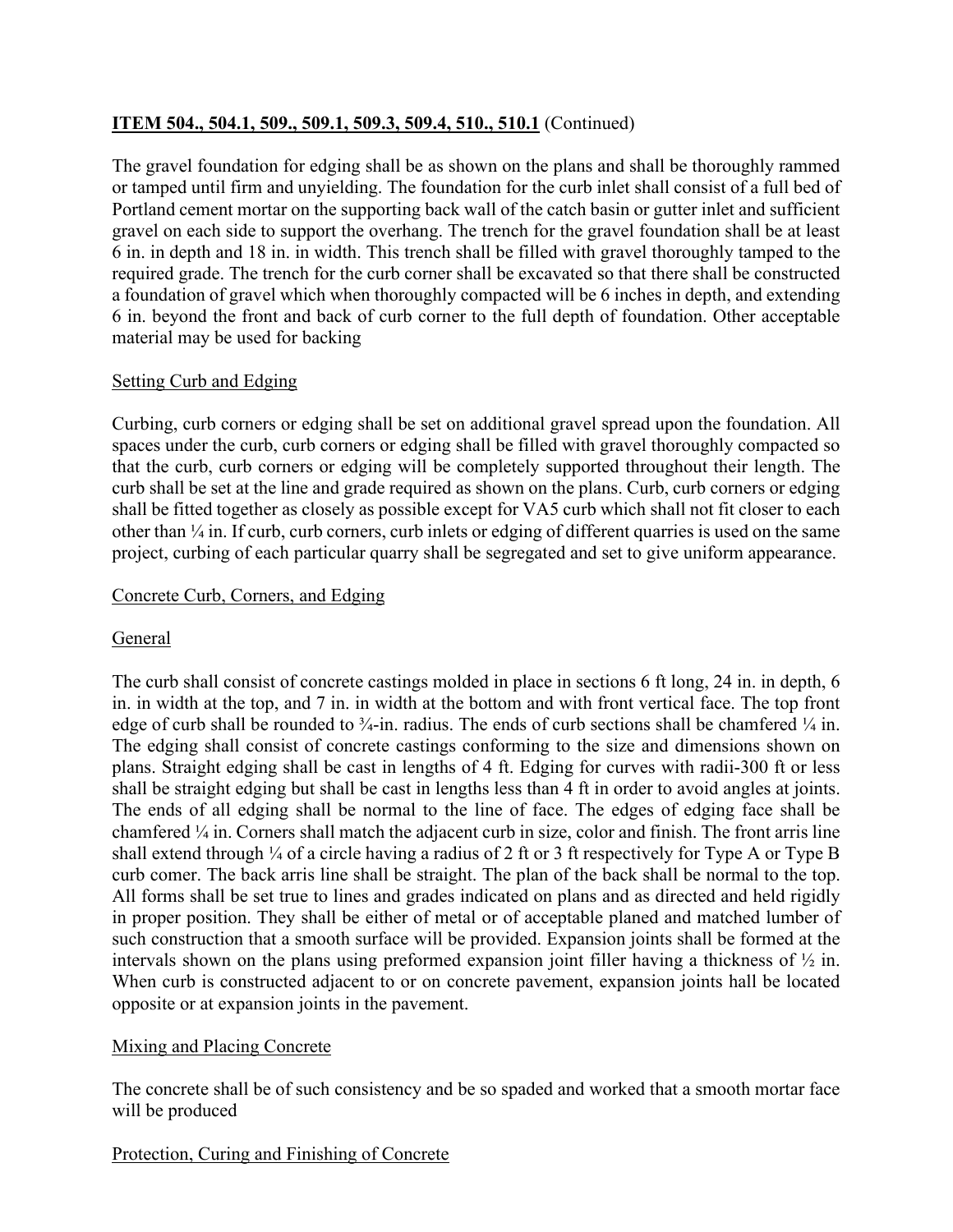1. Protection. The forms shall be left in place for 24 hours or as directed until the concrete has set sufficiently so that they can be removed without injury to the castings. Particular care will be required to prevent any discoloration of the exposed surface.

2. Curing. When the concrete has hardened sufficiently the concrete shall be covered with acceptable burlap or other approved material and kept wet for 3 days or longer. Under extreme weather or other particular conditions proper curing shall be carried out as directed.

3. Finishing. The castings shall, immediately upon removal of the forms, be rubbed down to a smooth and uniform surface, but no plastering will be allowed. For this work a competent and skillful finisher shall be employed.

4. Protective Coating. The Concrete Penetrant/Sealer shall conform to the requirements of M9.15.0: Liquid Penetrant/Sealant. After the concrete is at least 14 days old and after a 48- hour minimum drying period (a longer period shall be required if castings do not appear dry) just prior to the time of treatment, the exposed surface shall be cleaned to remove all oil, grime and loose particles which would prevent the mixture from penetrating the concrete. immediately before the application of the mixture, an air blast shall be directed over the surface to be treated so that all dust will be removed. The temperature of the concrete and air shall be 50°F or higher at the time of application. For rate of application see M4.02.14: Precast Units, Paragraph D.

The second application of the surface treatment mixture shall not be made until the concrete, in the judgement of the Engineer, has regained its dry appearance. Traffic shall be prohibited from the area until the concrete has regained its dry appearance.

# Hot Mix Asphalt Curb

The HMA mixture shall be placed and compacted with a machine acceptable and approved by the Engineer. The machine shall be capable of spreading the mixture true to line and grade and to the shape stipulated. The HMA curb shall be placed as shown in the current Department Standards. If at any time before the acceptance of the work any soft or imperfect spots develop in the exposed surface of the curb, such material placed shall be removed and replaced with new-material and compacted, without additional compensation.

## Filling About Trench

After the curb, curb corners, curb inlets, and edging is set, the space between it and the wall of the trench shall be filled with gravel thoroughly tamped to the depth directed, care being taken not to affect the line or grade of the curb, curb corners, curb inlets and edging

## Bridge Curb

On bridges, after the concrete base has set and before the concrete in back of the curb is placed, Type VA5 curb shall be set to line and grade in full mortar beds and full mortar end joints with the anchors in the stone grouted in place. Each curb shall be brushed clean and free from loose particles, and thoroughly wetted with clean, fresh water before setting. The stone shall be carefully bedded in a full bed of mortar and in such a way as not to slide the stone on the mortar bed. Each stone shall be held securely in position by 2 steel anchors. The anchors shall be of the required dimensions and shapes and shall extend 3 in. into the curb and 6 in. into the concrete. Care shall be taken in placing the concrete in back of the curb to avoid disturbing the line or grade of the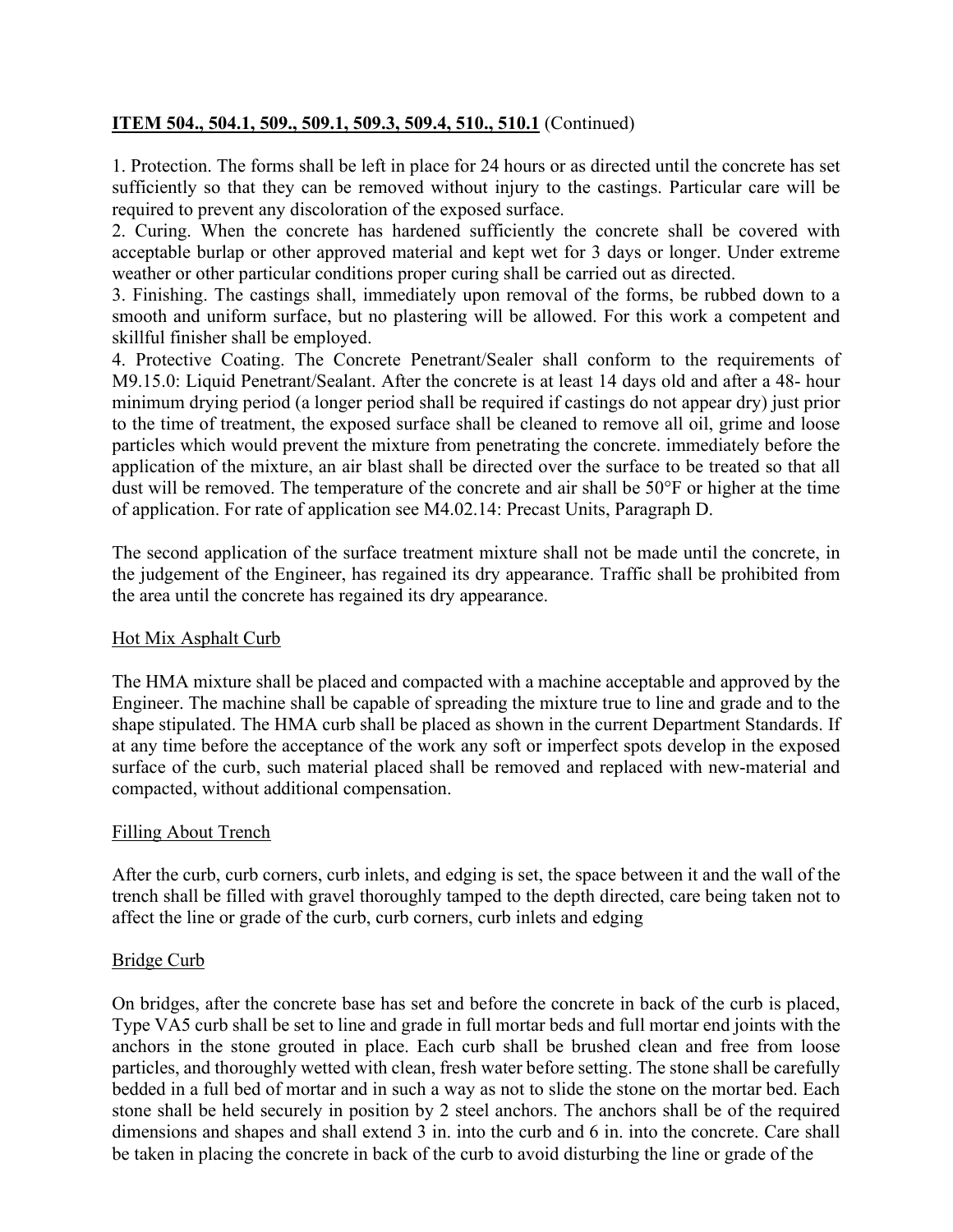curb. Wherever plans indicate a construction joint in the sidewalk, or paraffin joint in coping, the curb shall be laid out so that a joint in the curb will be opposite the joint in the sidewalk, or coping.

## **Pointing**

The joints between curbstones (both front and back) or edging shall be carefully filled with cement mortar and neatly pointed on the top and front exposed portions. After pointing, the curbstones or edging shall be satisfactorily cleaned of all excess mortar that may have been forced out of the joints.

## Transition Curb for Pedestrian Curb Ramps

Transitions from normal curb settings to pedestrian curb ramps shall be accomplished with transition curb as directed. Transitions shall be of the same type curb and similar to that abutting and, if on a curve, of the same radius.

## Sloped Edging to Vertical Curb Transition

Transitions from vertical curb settings to sloped granite curb shall be accomplished with transition curb as detailed on the engineering plans.The same method of setting setting vertical curb shall be used to set the sloped edging to vertical curb transition peices.

## Mountable Curb - Straight and Curved

Mountable granite curb shall be used in conjunction with the mountable truck apron and shall be set in accordance with the detail as shown on the engineering plans.

## **COMPENSATION**

## Method of Measurement

The length of curb (except hot mix asphalt curb) and edging shall be as measured along the front arris of the curb and edging, except that where the edging is set on a curve having a radius of 10 ft or less, the measurement will be made along the edging at the lowest exposed level after completion of shoulder or pavement. The quantity of hot mix asphalt curb to be paid for will be the length actually measured along curb at its lowest exposed edge or by tonnage actually used, complete in place. Weight slips shall be countersigned upon delivery by the Engineer and slips not countersigned shall not be included for payment. Each curb corner and curb inlet set, complete in place, will be considered one unit

## Basis of Payment

Curb or edging will be paid for at the contract unit price per foot, complete in place which shall include sawcuts made in existing pavement, cement concrete placed to set the curb or edging and all other work necessary to complete the installation. Curved granite curb shall include all curb (except curb corners), cut to specified radius and set on curve. The steel anchors used with Type VA5 curb will be paid for under the Item for VA5 curb. Where granite edging is set on a curve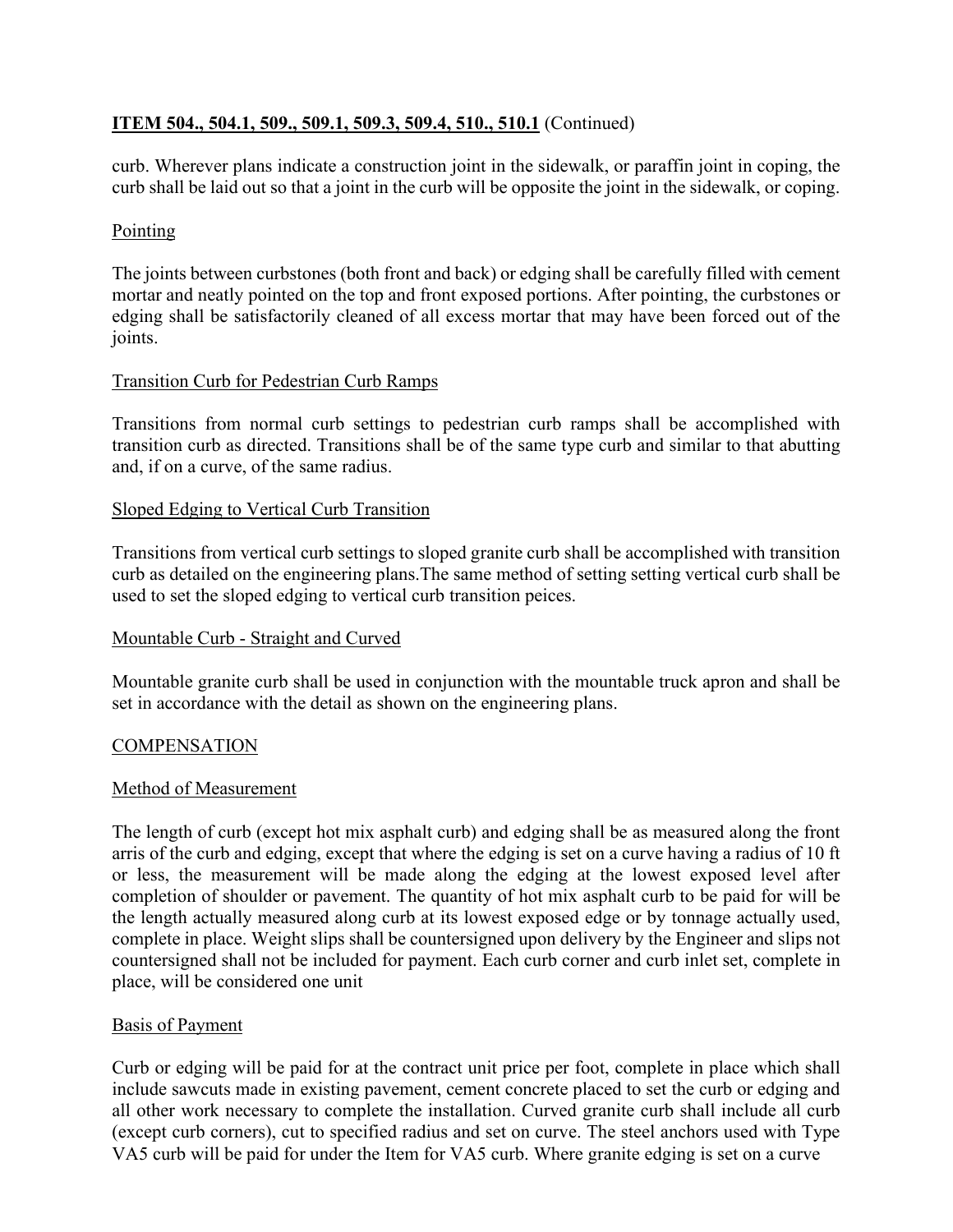having a radius of 10 ft or less the work will be paid for at the contract unit price per foot, complete in place, under the respective item for the particular type of edging required. Curb inlets will be paid for at the contract unit price each under the respective item for the particular type of inlet, either straight or curved, complete in place. All curb corners will be paid for at the contract unit price for each, under the item for the particular type of corner required, complete in place. The initial excavation, except Class A Rock Excavation, when done in conjunction with excavation for sub-base will be paid for under the appropriate excavation item. The price of the curbing will include compensation for any other required excavation. Gravel borrow for the foundations and backfilling will be paid for at the contract unit price per cubic yard under the item for Gravel Borrow. Rock excavation, if necessary, will be paid for at the contract unit price per cubic yard under the item for Class A Rock Excavation.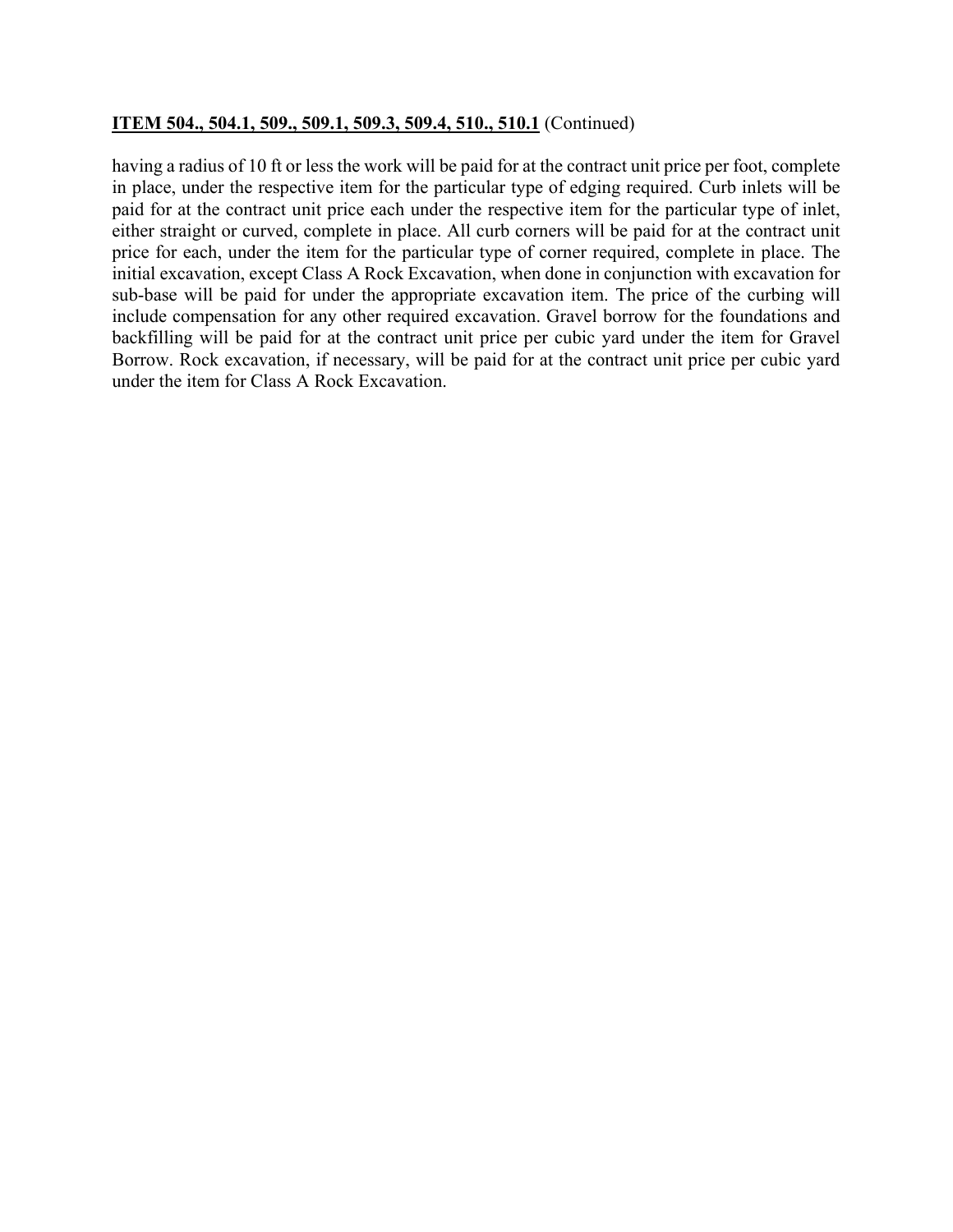# **ITEM 590. CURB REMOVED AND STACKED FOOT ITEM 592. CURB CORNER REMOVED AND STACKED EACH**

This work shall consist of removing the present curb, edging, curb corners and curb inlets of every type and cross section made of granite, concrete or granite-faced and resetting or stacking them or discarding them in accordance with these specifications and in close conformity with the lines and grades shown on the plans or established by the Engineer.

# MATERIALS

## Curb Edging, Curb Inlets and Curb Corners

Curb, edging, curb inlets and curb corners shall consist of so much of the same as is suitable, in the Engineer's judgment to be reset or stacked.

## Gravel

Gravel shall conform to the requirements of M1.03.0: Gravel Borrow Type c

## CONSTRUCTION METHODS

## Removal

A trench of sufficient width and depth shall be excavated so that the present curb, edging, curb corners and curb inlets can be removed without damage. Existing pavements shall be sawcut in accordance with the requirements of Subsection 482: Sawcutting as shown on the plans and as required by the Engineer.

## **Protection**

The Contractor shall protect all curb or edging and keep it in satisfactory condition until the acceptance of the entire contract. Particular care will be required to prevent any unsatisfactory discoloration of the curb or edging. The Contractor shall replace any existing curb, edging, curb corners and curb inlets that is to be reset, which is lost or damaged as a result of their operations, or because of their failure to store and protect it in a manner that would eliminate its loss or damage.

## Adjustment

The length of any section of curb or edging, shall be altered by cutting in order to fit closures as necessary. The ends of all stones shall be square with the planes of the top and face so that when the stones are placed end-to-end as closely as possible no space shall show in the joint at the top and face of more than  $\frac{3}{4}$  in. for the full width of the top and for 8 in. down on the face.

## **Relaying**

The Construction methods for resetting all curbing or edging, in the final location shall conform to the requirements of 501.60: Excavating Trench to 501.62: Setting Curb and Edging, 501.65: Filling About Trench, and 501.67: Pointing.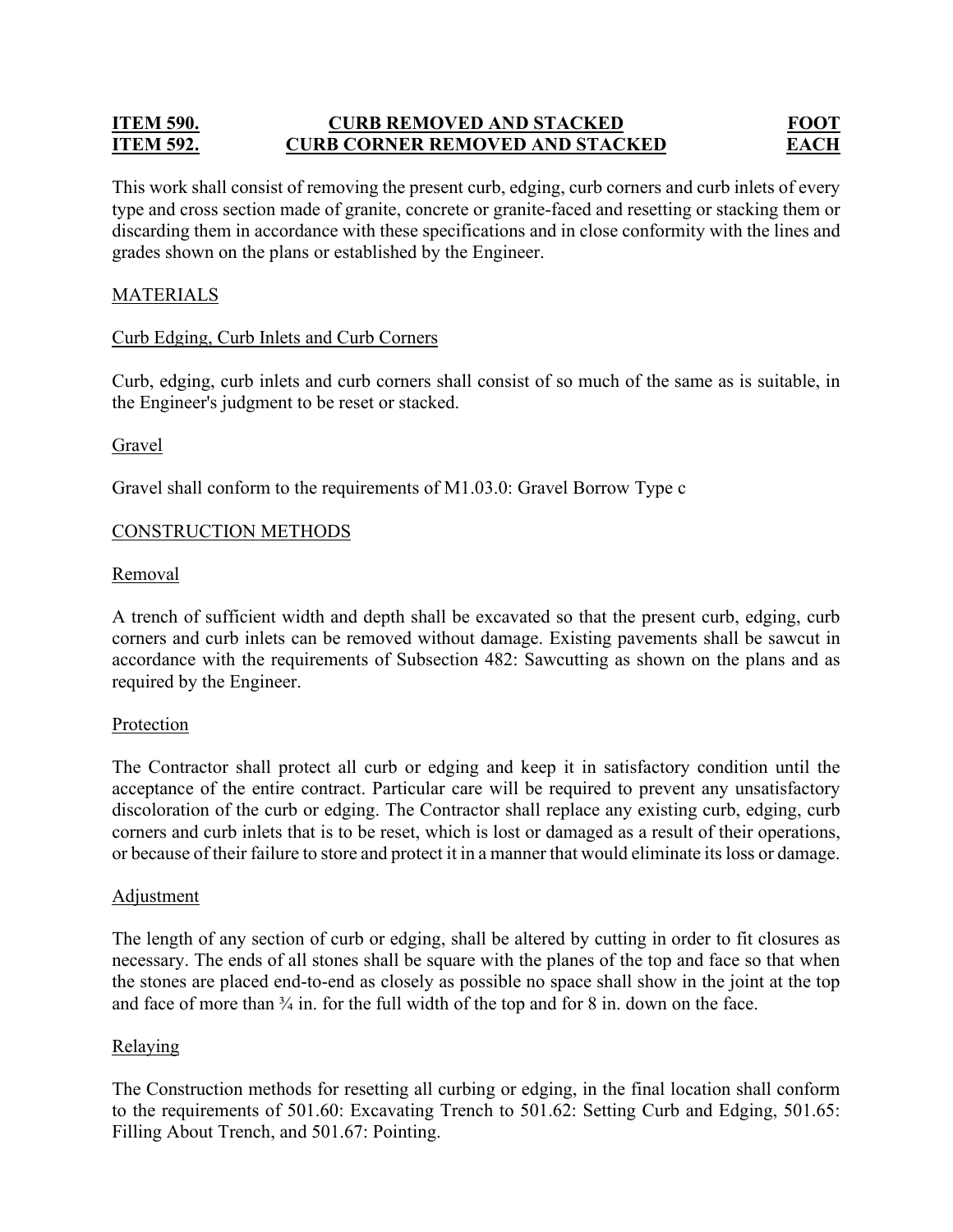## **ITEM 590., 592.** (Continued)

## Stacking

The Contractor shall accept and hold entire responsibility for the removal, handling, stacking at a location convenient for removal by owner, and protection of all curbing or edging until its final removal as designated in accordance with the following: Any curbing or edging damaged through lack of protection or carelessness by the Contractor shall be replaced at their expense. The Contractor's responsibility will cease upon final acceptance of the work or 60 days from the time a certified notice, with copy to the Engineer, is sent by Contractor to owner of material that all material is available for removal.

## Discarding

Any curb, edging, curb corners and curb inlets not damaged through lack of protection or carelessness by the Contractor but deemed by the Engineer as unsatisfactory for relaying or stacking, will be discarded. It will be the Contractor's responsibility to dispose of any discarded curb, edging, curb corners and curb inlets without additional compensation.

## **COMPENSATION**

#### Method of Measuement

The quantity of curb and edging to be paid for will be the length actually removed and reset, and measured as specified in 501.80: Method of Measurement. The quantity of curb or edging measured will be the length actually removed and stacked, and measured along the front arris line at the location stacked. The quantity of curb or edging removed and discarded will be the length ordered to be removed and actually removed, but not included for payment under the items of Removed and Reset or Removed and Stacked. Each curb inlet or curb corner removed and stacked or discarded will be considered as 1 unit. Any remaining curb or edging removed which is not included for payment under the items listed above shall be classified as Earth Excavation (See 120.21: Earth Excavation).

## Basis of Payment

Removing and resetting curb and edging will be paid for at the contract unit price per foot at the new location complete in place, which shall include sawcuts made in existing pavement, cement concrete placed to set the curb or edging and all other work necessary to complete the installation. Removing and resetting curb inlets will be paid for at the contract unit price each for Curb Inlets Removed and Reset. Removing and resetting curb corners will be paid for at the contract unit price each Curb Corners Removed and Reset. Removing and stacking curb or edging will be paid for at the contract unit price per foot under the respective item. Removing and stacking of curb inlets and curb corners will be paid for under the items for Curb Inlets Removed and Stacked, and Curb Corners Removed and Stacked, respectively. Removing and discarding curb or edging will be paid for at the contract unit price per foot under the respective item. Removing and discarding of curb inlets and curb corners will be paid for under the items for Curb Inlets Removed and Discarded, and Curb Corners Removed and Discarded, respectively.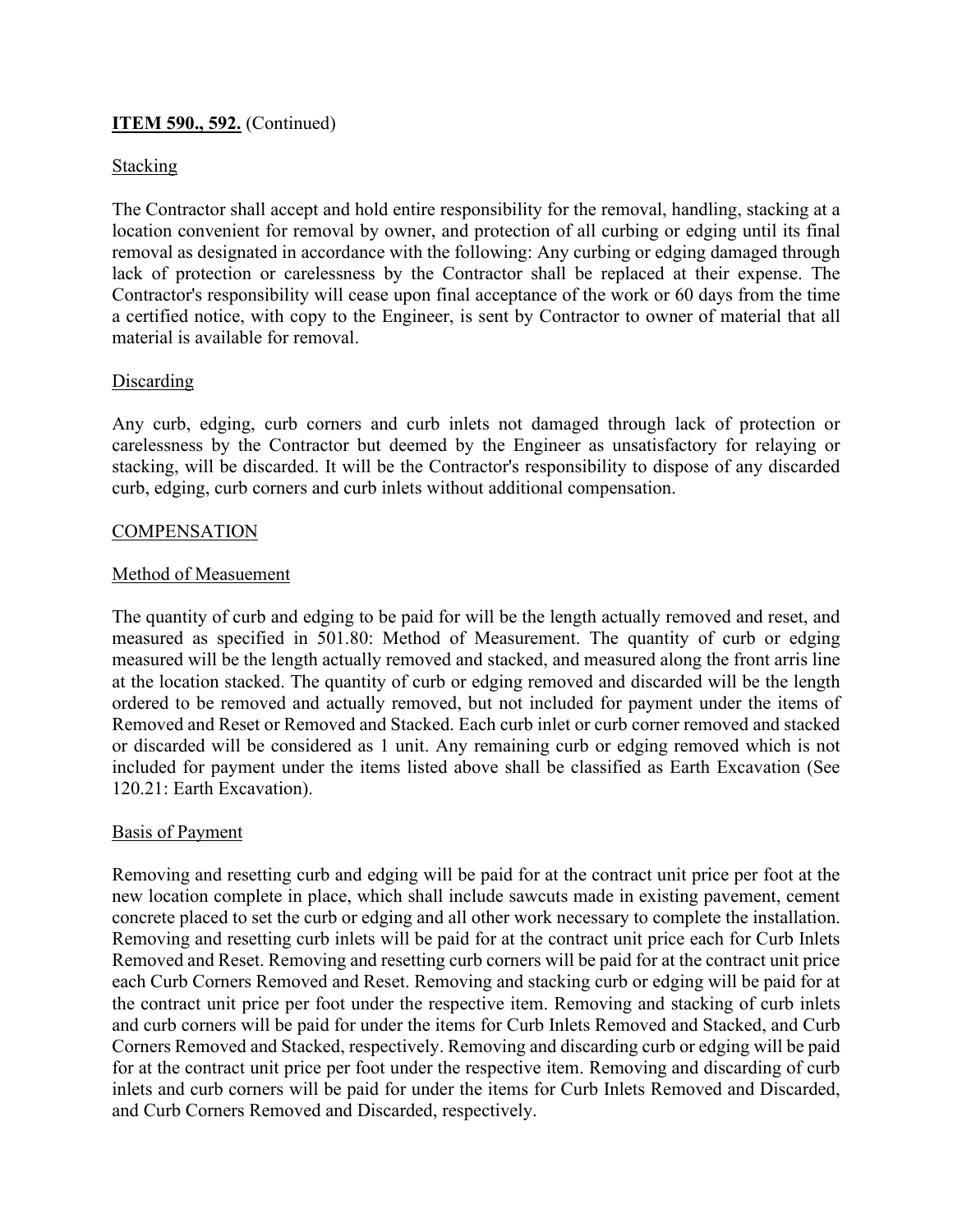## **ITEM 697.1 SILT SACK EACH**

Work under this item shall conform to the relevant provisions of Sections 227 and 670 of the Standard Specifications and the following:

The work under this item includes the furnishing, installation, maintenance and removal of a reusable fabric sack to be installed in drainage structures for the protection of wetlands and other resource areas and the prevention of silt and sediment from the construction site from entering the storm water collection system. Devices shall be ACF Environmental (800)-448-3636; Reed & Graham, Inc. Geosynthetics (888)-381-0800; The BMP Store (800)-644-9223; or approved equal. Submit catalog cut for the Engineer's approval prior to installation.

#### CONSTRUCTION METHODS

Silt sacks shall be installed in retained existing and proposed catch basins and drop inlets within the project limits and as required by the Resident Engineer.

The silt sack shall be as manufactured to fit the opening of the drainage structure under regular flow conditions, and shall be mounted under the grate. The insert shall be secured from the surface such that the grate can be removed without the insert discharging into the structure. The filter material shall be installed and maintained in accordance with the manufacturer's written literature and as directed by the Engineer.

Silt sacks shall remain in place until the placement of the pavement overlay or top course and the graded areas have become permanently stabilized by vegetative growth. All materials used for the filter fabric will become the property of the Contractor and shall be removed from the site.

The Contractor shall inspect the condition of silt sacks after each rainstorm and during major rain events. Silt sacks shall be cleaned periodically to remove and disposed of accumulated debris as required. Silt sacks, which become damaged during construction operations, shall be repaired or replaced immediately at no additional cost to the Department.

When emptying the silt sack, the contractor shall take all due care to prevent sediment from entering the structure. Any silt or other debris found in the drainage system at the end of construction shall be removed at the Contractors expense. The silt and sediment from the silt sack shall be legally disposed of offsite. Under no condition shall silt and sediment from the insert be deposited on site and used in construction

All curb openings shall be blocked to prevent stormwater from bypassing the device.

All debris accumulated in silt sacks shall be handled and disposed of as specified in Section 227 of the Standard Specifications

#### **COMPENSATION**

Silt sacks will be measured and paid at the Contract unit price per each, complete in place, which price shall include all labor, materials, equipment and incidental costs required to complete the work. No separate payment will be made for removal and disposal of the sediment from the insert, but all costs in connection therewith shall be included in the Contract unit price bid.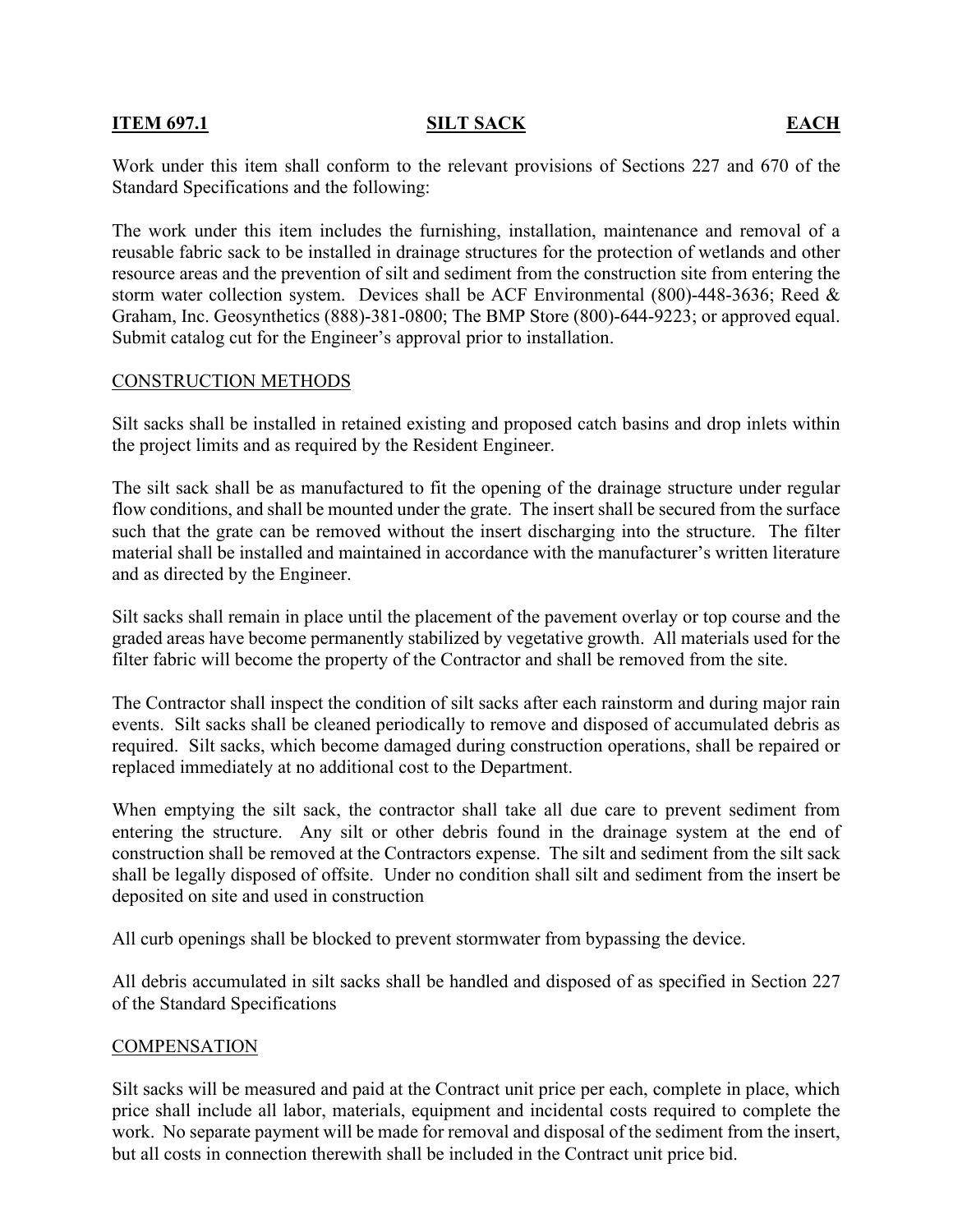## **ITEM 706.12 JUMBO GRANITE COBBLES SQUARE YARD**

These specifications cover the construction of a Jumbo Granite Cobble pavement. The work shall consist of furnishing and setting jumbo granite cobble pavement on a stone dust setting bed on a gravel base course in accordance with these specifications and in close conformity of the lines and grades shown on the Plans.

## **MATERIALS**

Materials shall meet the requirements specified in the following descriptions and/or subsections of Division III of the Massachusetts Standard Specifications for Bridges and Highways. Materials: Sand Borrow………………………………………………………………………M1.04.0 Type A Portland Cement……………………………………………………………………… ..M4.01.0 Gravel Borrow……………………………………………………………………M1.03.0 Type B

Stone Dust. Stone dust shall conform to the following gradation requirements:

| <b>Passing Sieve Size</b> | <b>Percentage Passing</b> |
|---------------------------|---------------------------|
| No. 4                     | 100                       |
| No. 50                    |                           |
| No. 200                   |                           |

Jumbo Granite Cobbles. Jumbo Granite Cobbles shall be granite, basically light grey in color, free from seams and other structural imperfections or flaws which would impair its structural integrity, and of a smooth splitting appearance. Natural color variations characteristic of the deposit from which the jumbo granite cobbles are obtained will be permitted. Cobbles shall be rectangular in shape with one good face and shall have uniform dimensions with the following limitations:

|        | Minimum  | Maximum  |
|--------|----------|----------|
| Length | $10^{0}$ | $15^{0}$ |
| Width  | 4''      | ና"       |
| Depth  | 7"       | 8"       |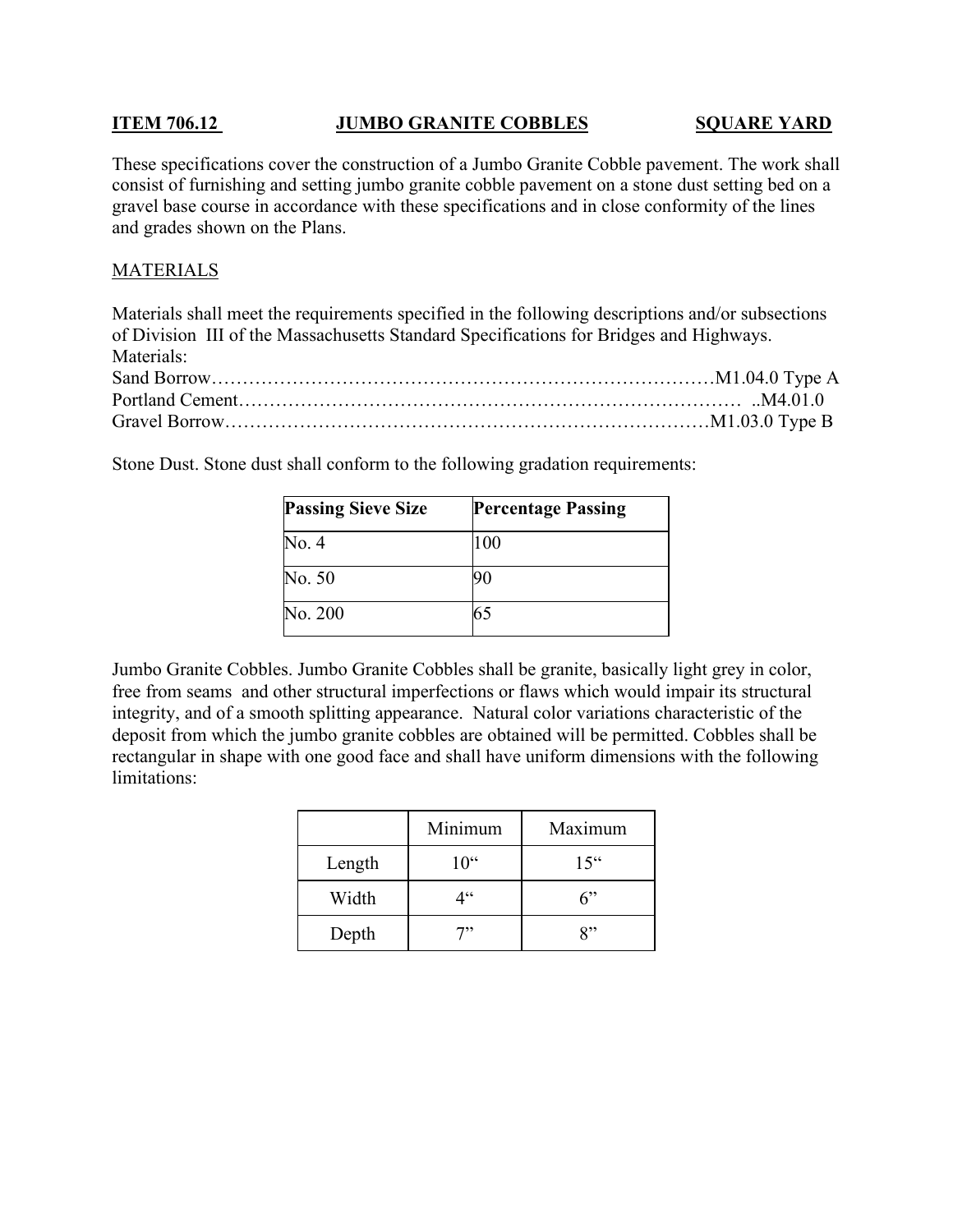# **ITEM 706.12. (Continued)**

## CONSTRUCTION METHODS

The jumbo granite cobbles shall be laid on a 2 inch sand or stone dust bedding surface.

The base below the sand or stone dust setting bed shall be 6 inches of cement concrete over a subbase of 8 inches of compated gravel base.

The top surface shall be approximately 4 inches by 7 inches. The joints between the jumbo granite cobbles shall hand tight.

The jumbo granite cobbles shall be compacted and tamped by a method approved by the Engineer. The pavement surface shall be tested with a 10-foot straight edge and laid parallel with the centerline and any variations exceeding 1/4 inch shall be reset to proper grade.

The jumbo granite cobbles shall be swept with a sand/cement mixture (three parts sand, one part cement) and fogged with water. The pavement surface shall be vibrated to insure compactions between the joints. Additional joint filler of the sand/cement mixture shall be uniformly distributed as necessary to fill all of the voids. The process shall be repeated for a maximum of five (5) days until all joints are full.

## Method of Measurement

Jumbo Granite Cobbles will be measured for payment by square yard.

## Basis of Payment

Jumbo Granite Cobbles shall be paid for at the contract unit price per square yard of cobbles and shall include all material, labor, equipment, and incidentals necessary to complete the work.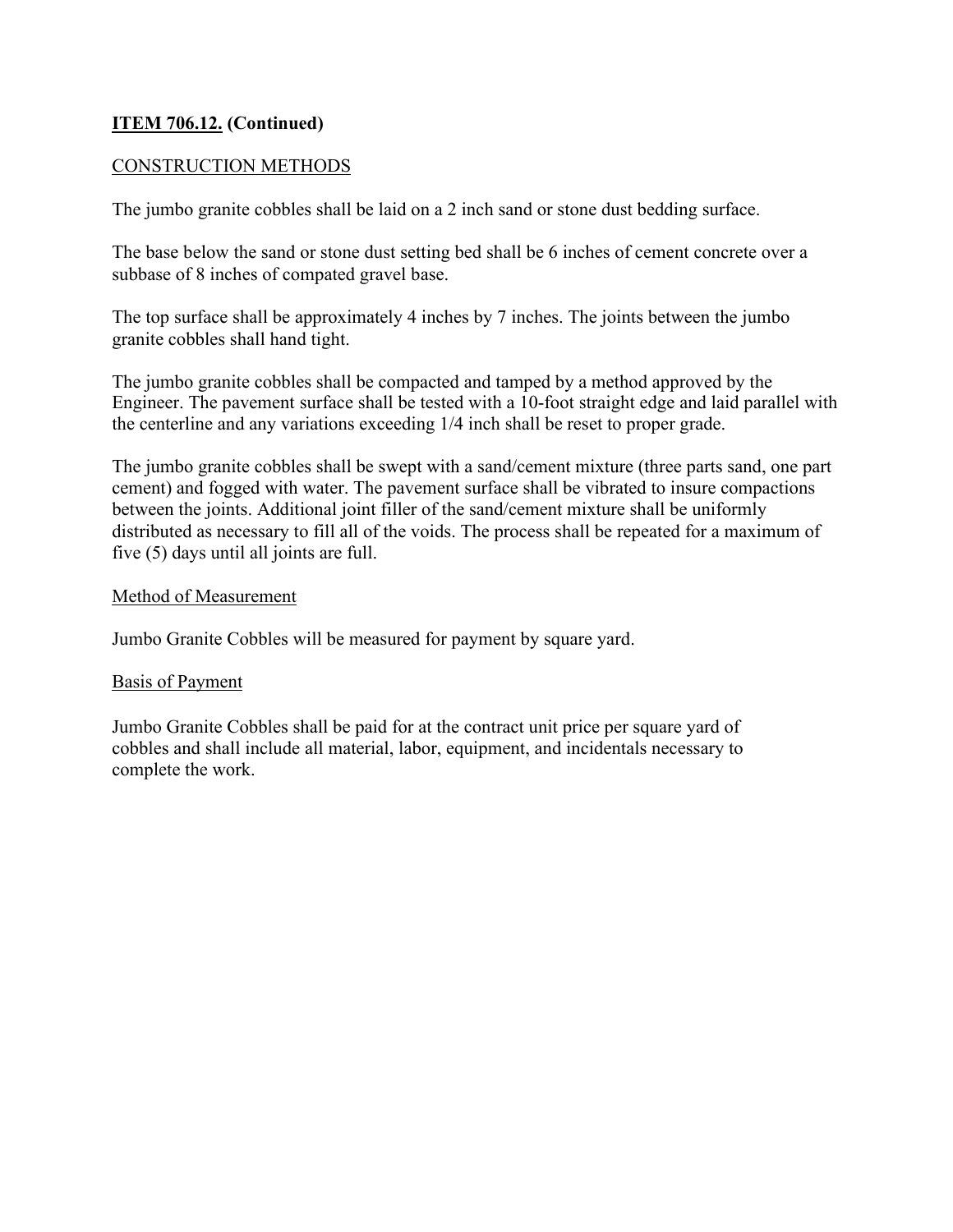## **ITEM 706.13 STAMPED CROSSWALK SQUARE YARD**

Construct Stamped Concrete Pavement Surfaces as shown on the plans and in accordance with the following specifications:

Work under this item includes construction of crosswalks using integral concrete pavement color, pattern, textural surface, dry-shake color hardener, test slabs, and application of a sealant solution.

Work under this item also includes furnishing and installing joints in accordance with the plans and this specification.

Concrete must have a minimum 28-day compressive strength of 4500 psi concrete for cement concrete stamped crosswalk, with a maximum aggregate size of  $\frac{1}{2}$ ". The cement must be from the same mill, raw material type, and brand for all the stamped concrete and test slabs in order to make colors uniform.

#### Patterns

Pattern to be per construction documents or as directed by the Engineer.

## Colors

- Color to be as directed by the Engineer.
- Color Admixture: shall contain colored, water-reducing, coloring agents that are lime proof and UV resistant, and without calcium chloride. The color admixture shall conform to the requirements of ASTM C979 and ASTM C494.
- Curing and Sealing Compound: Curing and sealing compound shall conform to the requirements of ASTM C309 and matching the color admixture manufacturer, for use with integrally colored concrete.
- Release Agent: pattern tool manufacturer recommended and compatible with integral color additives.
- Dry-shake Colored Hardener: As recommended by the pattern tool manufacturer and of a heavy duty grade.

Preformed expansion joint filler shall conform with Article M.03.01 Part 5.(b).(1).

## Joint Sealant

Silicone joint sealants expressly manufactured for use with concrete will be considered for use provided they are submitted in advance for approval to the Engineer. Other joint sealants will be considered for use only if a complete product description is submitted, as well as documentation describing at least five installations of the product. These documented installations must demonstrate that the product has performed successfully for at least three years under traffic conditions.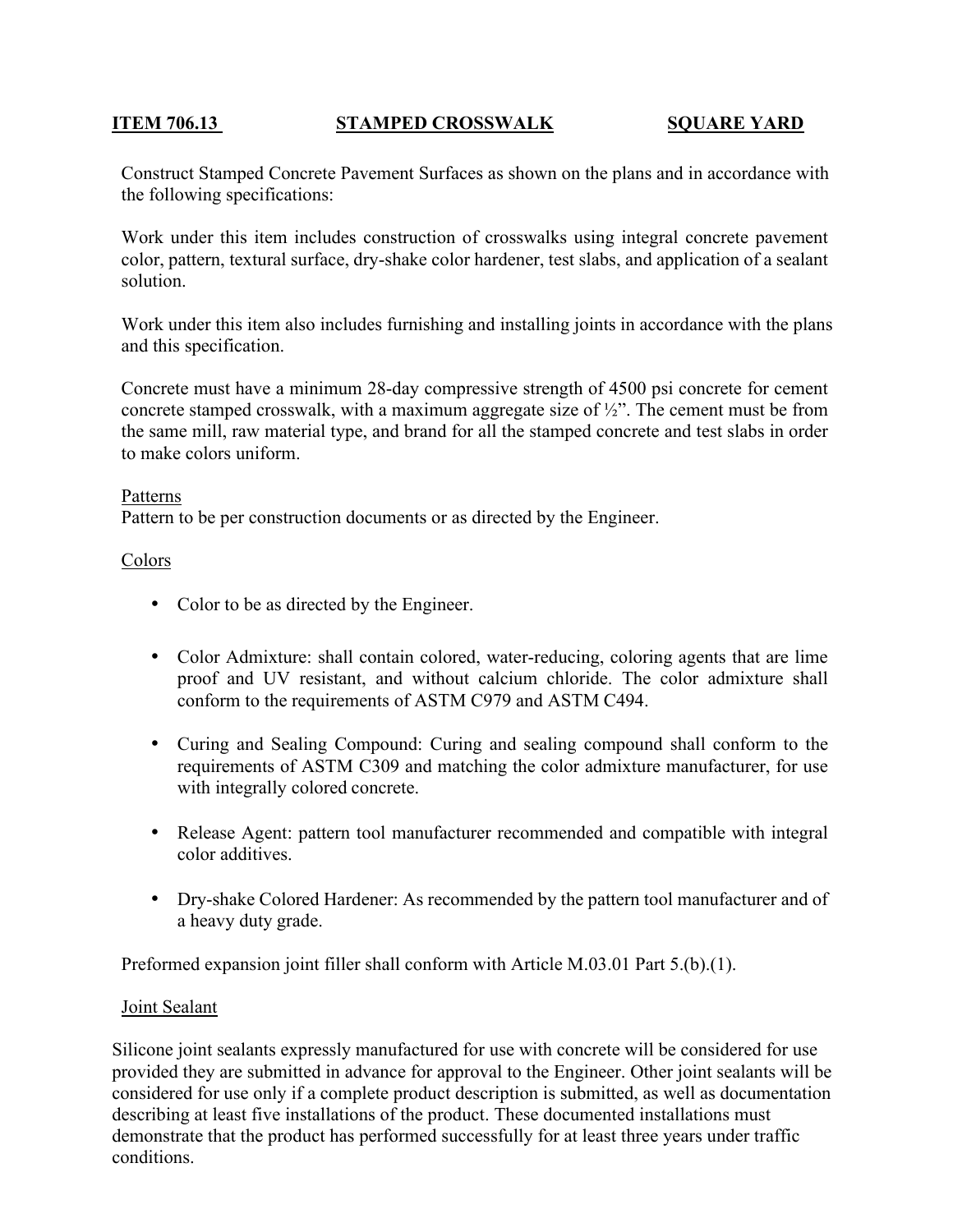# **ITEM 706.13. (Continued)**

## Backer Rod

 An open-cell type rod with an impervious skin that will not outgas when ruptured. Use the backer rod together with the joint sealant.

Submit a Materials Certificate for the above joint sealant conforming to Article 1.06.07.

## CONSTRUCTION METHODS

The stamped concrete shall have a uniform and consistent color and pattern. Stamp patterns with respect to the joints to insure the stones in the pattern line up with the joint locations. Special procedures or stamping equipment is required to construct the pattern on curves or irregularly shaped areas. Follow all manufacturers' recommendations unless otherwise directed by the Engineer.

Schedule the concrete placement to avoid exposure to excessive wind and heat before applying curing materials. In the event of forecasted rain, snow, or frost within a 24 hour period of time, protect concrete from moisture, freezing, or thawing.

A Pre-Placement meeting shall be held one week prior to concrete placement to discuss the project and application methods. It is strongly suggested that the Engineer, General Contractor, Subcontractor, concrete representative, and a manufacturer's representative are all present at the meeting.

## Warranty:

For a minimum of 3 years but no more than 5 years post construction, The Contractor shall furnish and repair any defects of the stamped concrete. Defects include a stamped concrete surface showing pockets of varying color concrete degradation as a result poor workmanship or poor material. Poor workmanship or material consists of any of the following characteristics; a concrete mix with water or air content outside manufacturer's specifications, 28-day minimum compressive strength less than 4500 psi, aggregate larger than ½", a concrete slump exceeding 5 inches, or excessive permeability. The Contractor shall furnish and repair all damaged sections resulting from poor workmanship or material, as directed by the Engineer, and at no cost to the State.

## Method of Measurement

Stamped concrete will be measured for payment by square yard.

Reinforcing will be paid separately. No separate payment will be made for joint sealer or filler.

## Basis of Payment

Stamped crosswalk shall be paid for at the contract unit price per square yard of stamped crosswalk and shall include all material, labor, equipment, and incidentals necessary to complete the work.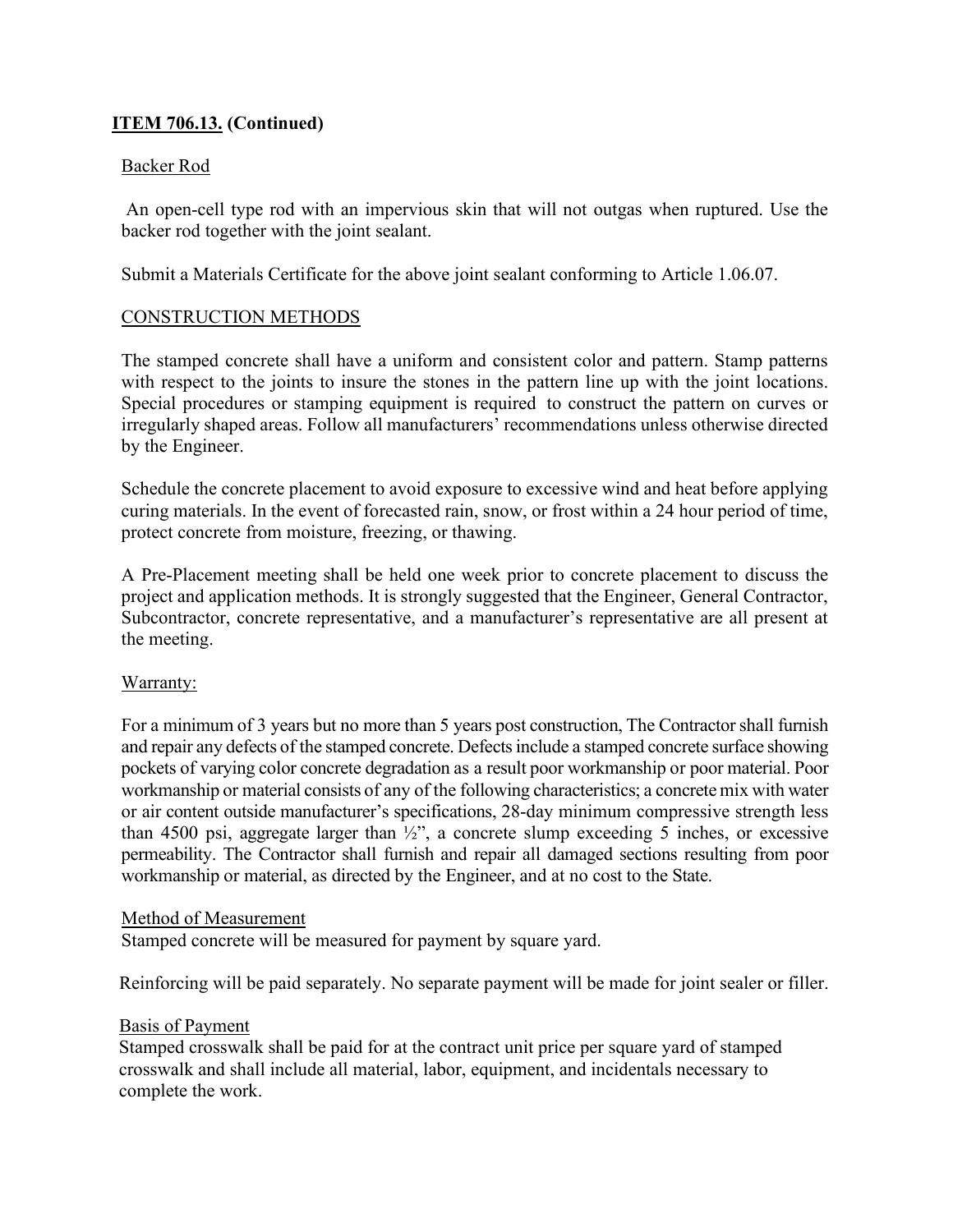# **ITEM 706.14 RE-LAY EXISTING COBBLES SQUARE YARD**

These specifications cover the re-laying of existing cobble pavement. The work shall consist of furnishing and resetting existing cobble pavement on a stone dust setting bed on reinforced concrete base with a gravel subbase course in accordance with these specifications and in close conformity of the lines and grades shown on the Plans.

# MATERIALS

Materials shall meet the requirements specified in the following descriptions and/or subsections of Division III of the Massachusetts Standard Specifications for Bridges and Highways.

Materials:

Stone Dust. Stone dust shall conform to the following gradation requirements:

| <b>Passing Sieve Size</b> | <b>Percentage Passing</b> |
|---------------------------|---------------------------|
| No. 4                     | 100                       |
| No. 50                    | 90                        |
| No. 200                   | 65                        |

## CONSTRUCTION METHODS

The subbase below the stone dust setting bed shall be fine graded and thoroughly compacted (as required under Section 401 of the MSSBH).

The existing cobbles will be set with the smooth side up. The top surface shall be approximately 4 inches by 7 inches. The joints between the cobbles shall be set as shown on the construction documents.

The granite cobbles shall be compacted and tamped by a method approved by the Engineer. The pavement surface shall be tested with a 10-foot straight edge and laid parallel with the centerline and any variations exceeding 1/4 inch shall be reset to proper grade.

The re-layed granite cobbles shall be swept with a sand/cement mixture (three parts sand, one part cement) and fogged with water. The pavement surface shall be vibrated to insure compactions between the joints. Additional joint filler of the sand/cement mixture shall be uniformly distributed as necessary to fill all of the voids. The process shall be repeated for a maximum of five (5) days until all joints are full.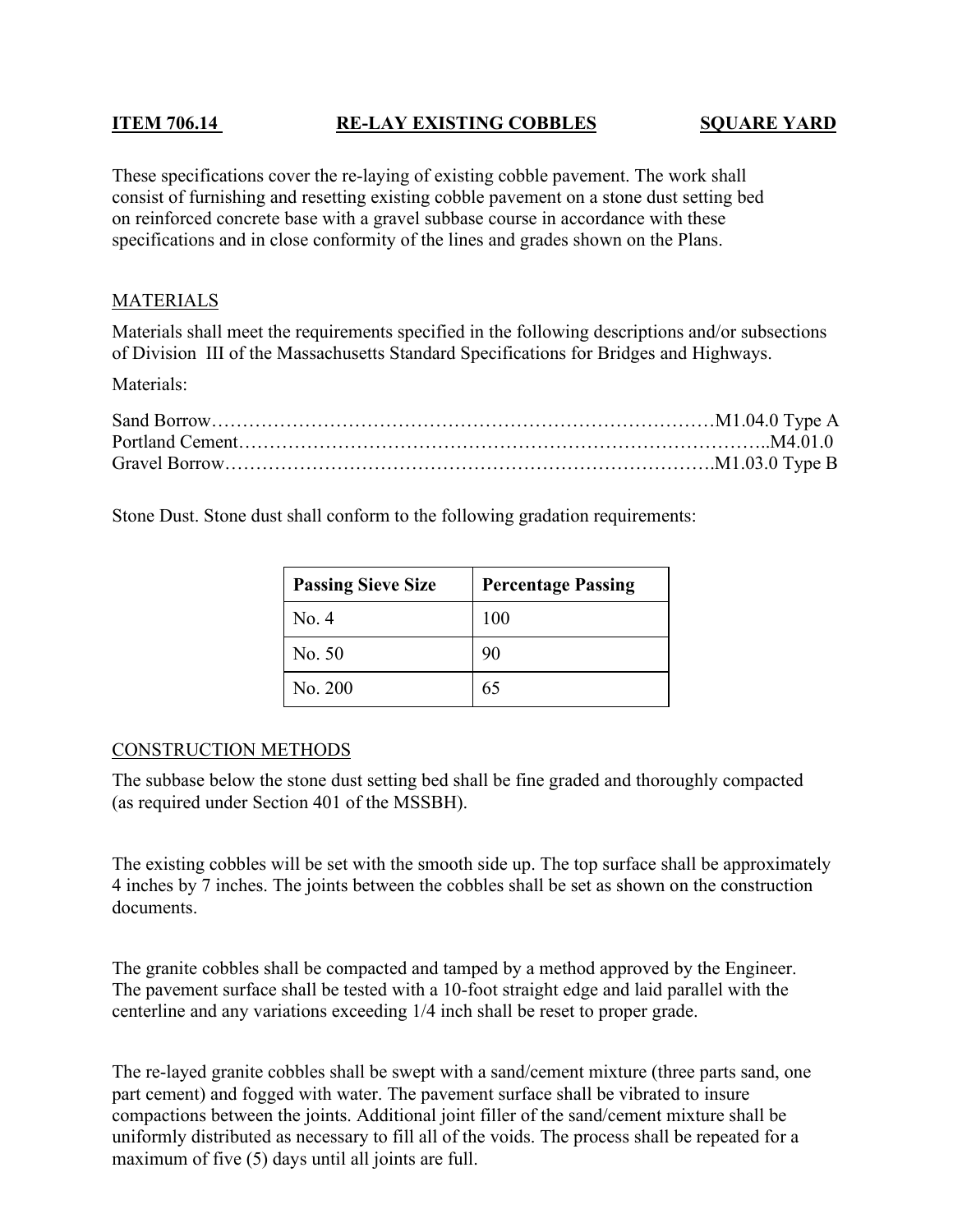# **ITEM 706.14. (Continued)**

# Method of Measurement

Re-laying existing cobbles will be measured for payment by square yard.

## Basis of Payment

Re-laying existing cobbles shall be paid for at the contract unit price per square yard of cobbles re-layed and shall include all material, labor, equipment, and incidentals necessary to complete the work.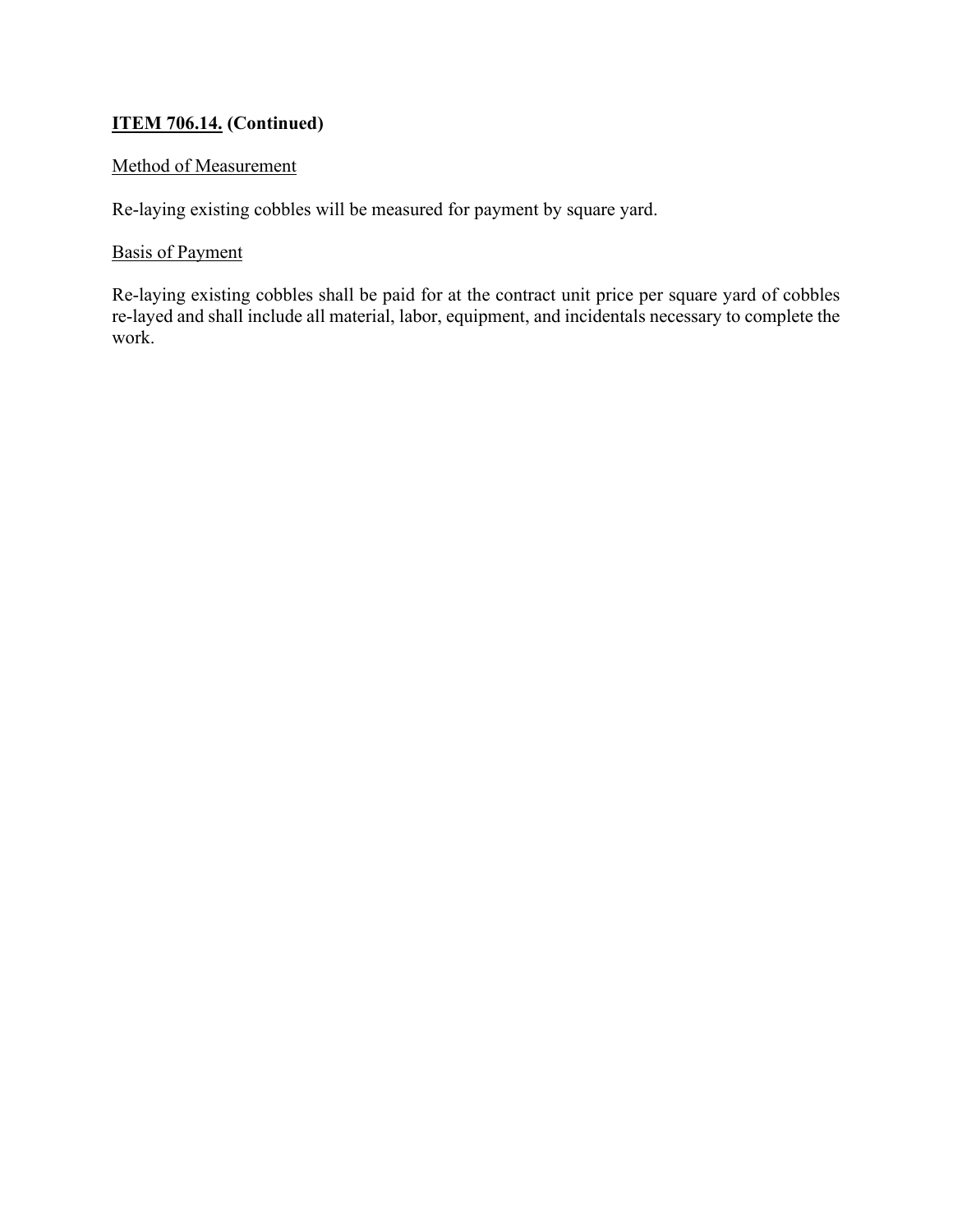# **ITEM 756. NPDES STORMWATER POLLUTION PREVENTION PLAN LUMP SUM**

# **GENERAL**

This Item addresses the preparation and implementation of a Storm Water Pollution Prevention Plan required by the National Pollutant Discharge Elimination System (NPDES) and applicable Construction General Permit.

Pursuant to the Federal Clean Water Act, construction activities which disturb one acre or more are required to apply to the U.S. Environmental Protection Agency (EPA) for coverage under the NPDES General Permit for Storm Water Discharges From Construction Activities. On February 16, 2012 (77 FR 12286), EPA issued the final NPDES Construction General Permit (CGP) for construction activity. The 2012 CGP replaces the 2008 CGP (which expired on February 15, 2012), and will provide coverage for eligible new and existing construction projects for a period of five years.

The NPDES CGP requires the submission of a Notice of Intent (NOI) to the U.S. EPA prior to the start of construction (defined as any activity which disturbs land, including clearing and grubbing). There is a fourteen (14) day review period commencing from the date on which EPA enters the Notice into their database. The Contractor is advised that, based on the review of the NOI, EPA may require additional information, including but not limited to, the submission of the Storm Water Pollution Prevention Plan for review. Work may not commence on the project until final authorization has been granted by EPA. Any additional time required by EPA for review of submittals will not constitute a basis for claim of delay.

In addition, if the project discharges to an Outstanding Resource Water, vernal pool, or is within a coastal ACEC as identified by the Massachusetts Department of Environmental Protection (DEP), a separate notification to DEP is required. DEP may also require submission of the Storm Water Pollution Prevention Plan for review and approval. Filing fees associated with the notification to DEP and, if required, the SWPPP filing to DEP shall be paid by the Contractor.

The General Permit also requires the preparation and implementation of a Storm Water Pollution Prevention Plan (SWPPP) in accordance with the afore-mentioned statutes and regulations. The Plan will include the General Permit conditions and detailed descriptions of controls of erosion and sedimentation to be implemented during construction. It is the responsibility of the Contractor to prepare the SWPPP to meet the requirements of the most recently issued CGP. The Contractor shall submit the Plan to the Engineer for approval at least four weeks prior to any site activities. It is the responsibility of the Contractor to be familiar with the General Permit conditions and the conditions of any state Wetlands Protection Act Order, Water Quality Certification, Corps of Engineers Section 404 Permit and other environmental permits applicable to this project and to include in the Stormwater Pollution Prevention Plan the methods and means necessary to comply with applicable conditions of said permits (reference to Part 9.1.1 of the 2012 CGP).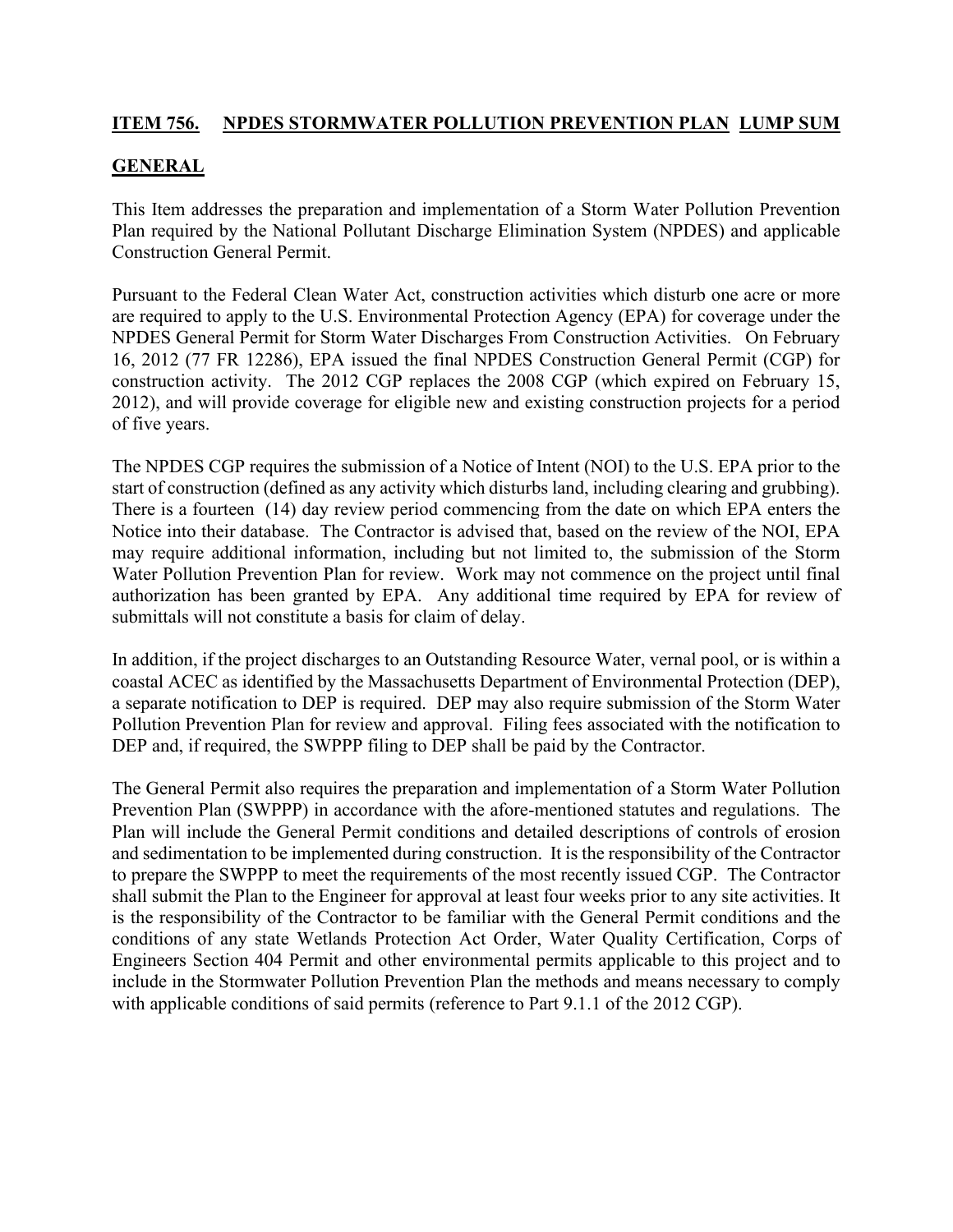## **ITEM 756. (Continued)**

It is the responsibility of the Contractor to complete the SWPPP in accordance with the EPA Construction General Permit, provide all information required, and obtain any and all certifications as required by the Construction General Permit. Any amendments to the SWPPP required by site conditions, schedule changes, revised work, construction methodologies, and the like are the responsibility of the Contractor. Amendments will require the approval of the Engineer prior to implementation.

Included in the General Permit conditions is the requirement for inspection of all erosion controls and site conditions on a weekly basis as well as after each incidence of rainfall exceeding 0.25 inches in twenty-four hours. For multi-day storms, EPA requires that an inspection must be performed during or after the first day of the event and after the end of the event. The Contractor shall choose a qualified individual who will be on-site during construction to perform these inspections. The Engineer must approve the contractor's inspector. In addition, if the Engineer determines at any time that the inspector's performance is inadequate, the Contractor shall provide an alternate inspector. Written weekly inspection forms, storm event inspection forms, and Monthly Summary Reports must be completed and provided to the Engineer. Monthly Summary Reports must include a summary of construction activities undertaken during the reporting period, general site conditions, erosion control maintenance and corrective actions taken, the anticipated schedule of construction activities for the next reporting period, any SWPPP amendments, and representative photographs.

The Contractor is responsible for preparation of the Plan, all SWPPP certifications, inspections, reports and any and all corrective actions necessary to comply with the provisions of the General Permit. Work associated with performance of inspections is not included under this Item. The Standard Specifications require adequate erosion control for the duration of the Contract. This Item addresses acceptable completion of the SWPPP, any revisions/amendments required during construction, and preparation of monthly reports. In addition, any erosion controls beyond those specified in bid items elsewhere in this contract which are selected by the Contractor to facilitate and/or address the Contractor's schedule, methods and prosecution of the work shall be considered incidental to this item.

The CGP requires the submission of a Notice of Termination (NOT) from all operators when final stabilization has been achieved, as well as removal and proper disposal of all construction materials, waste and waste handling devices, removal of all equipment and construction vehicles, removal of all temporary stormwater controls, etc. . Approval of final stabilization by the Engineer and confirmation of submission of the NOT will be required prior to submission of the Resident Engineer's Final Estimate. The permittee is required to use EPA's electronic NOI system or "eNOI system" to prepare and submit NOT. The electronic NOT form can be found at www.epa.gov/npdes/stormwater/cgpenoi. If you are given approval by the EPA Regional Office to use a paper NOT, you must complete the form in Appendix K of the 2012 CGP.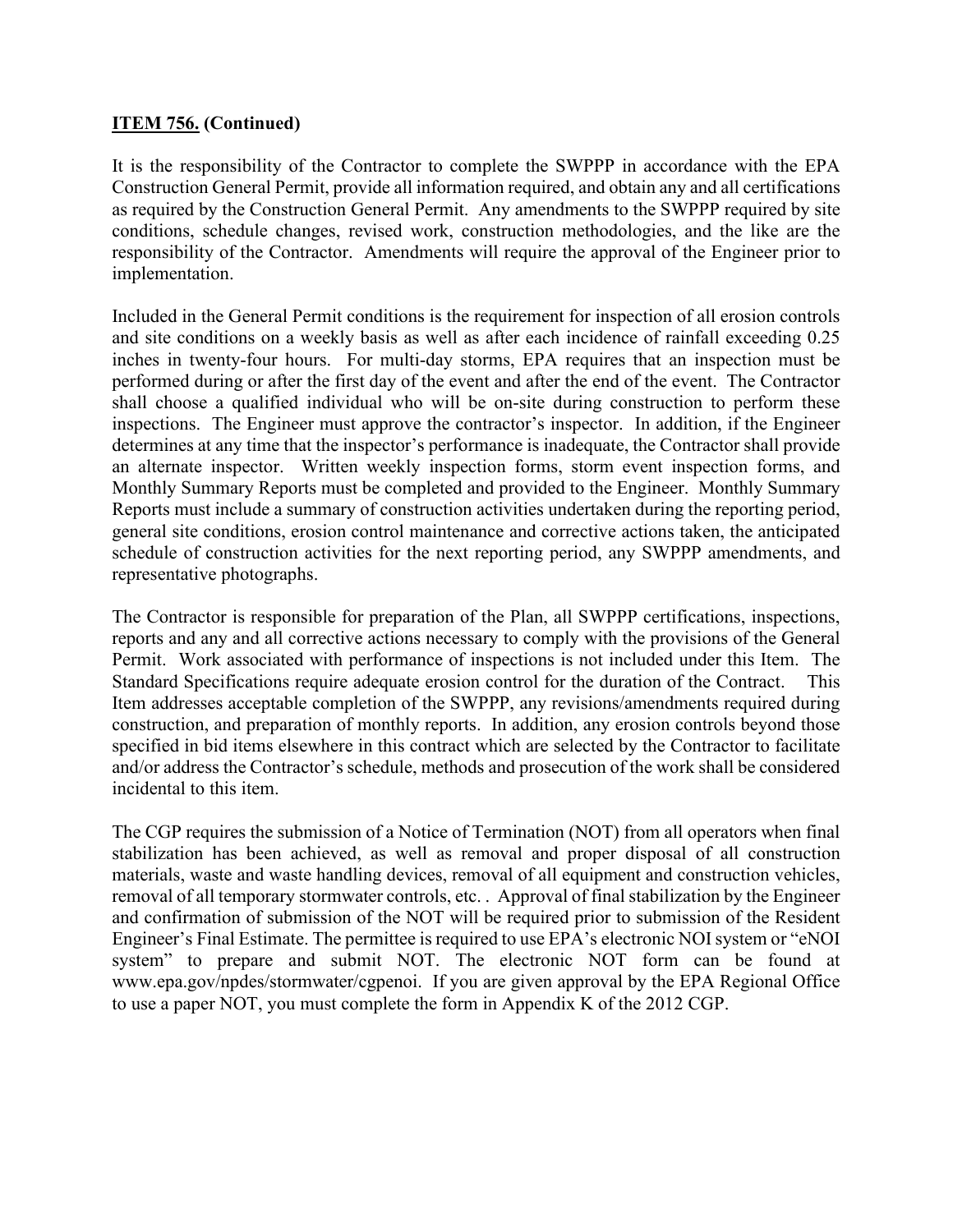# **ITEM 756. (Continued)**

## **BASIS OF PAYMENT**

Payment for all work detailed above including, but not limited to, SWPPP preparation, required SWPPP amendments (including revisions/addenda pre, during and post- construction), NOI and NOT submissions, certifications, DEP filing fee (if required), inspections, preparation of weekly, monthly, and other required reports, distribution of copies, and all other requirements as described in this special provision are included in the Lump Sum price for this Item. Upon final acceptance of the SWPPP by the Department, a payment equal to 50% of the Contract Lump Sum price shall be paid. The remaining 50% of the Lump Sum shall be paid in 10% increments distributed equally throughout the remaining period of the Contract, not including extensions of time.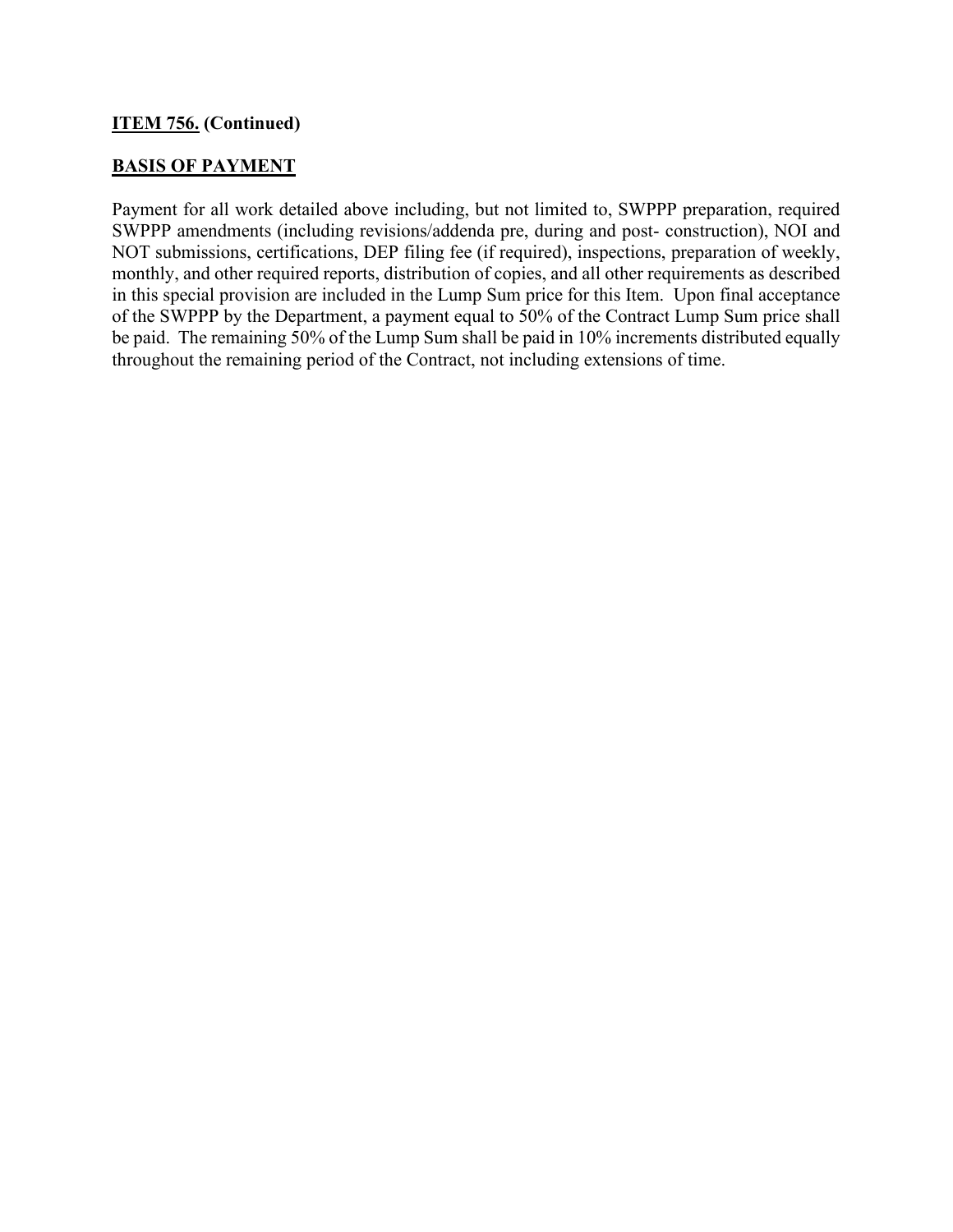# **ITEM 821.12 HIGHWAY LIGHTING POLE (ANCHOR BASE) EACH 8 FOOT BRACKET**

# **GENERAL**

This work shall consist of furnishing and installing or modifying highway lighting. Included in the work is the furnishing and installing or modifying electrical conduit, electric manholes, handholes, pull or junction boxes, concrete foundations, wire and cable, equipment grounding, ground rods, service connection, lighting poles or towers, luminaires, control equipment, load center assemblies, photoelectric control switches, contactors, time clocks, and all incidental materials necessary for operating and controlling highway lighting systems as indicated on the plans. All systems and/or components shall be complete in every respect, fully wired, thoroughly tested, and ready for use.

The locations of highway lighting equipment shown on the plan are approximate and the exact locations will be established by the Engineer in the field with the exception of Lighting Poles or Towers. Their locations may be altered 10 ft  $(\pm)$  only by written permission from the Engineer, if obstructions are encountered during installation.

All electrical equipment shall be designed. manufactured and tested in accordance with the applicable standards of the ANSI, IMSA, ITE, NEMA and UL and these specifications.

Unless otherwise designated on the plans, on the Standard Drawings for Highway Lighting, as set forth in the Special Provisions, and as specified herein, all work and materials shall conform to the requirements of the NEC as amended by the MEC, herein referred to as the electrical code.

Wherever reference is made to codes or standards mentioned above, the reference shall be construed to mean the code or standard that is in effect on the date of advertising of the project.

All electrical connections, splicing, grounding, resistance tests, service connections and circuit identification shall be done by a licensed electrician holding "Certificate B" issued by the State Examiners of Electricians.

Standard symbols and construction derails for highway lighting installations are shown on the current Traffic Signal and Highway Lighting Standard Drawings.

Within 30 days following execution of the Contract, the Contractor shall submit to the Engineer for approval, a list of equipment which they propose to install. The submission shall include all equipment identified on the plans or in the specifications by the name of the manufacturer, model or identifying number of each item. The list shall be supplemented by catalog cuts and such other data as may be required, including wiring diagrams of any special equipment and of any proposed minor deviation from the plans. All of the above data shall be submitted in triplicate for checking. Following checking, correction and review, not less than 5 complete approved sets shall be resubmitted to the Engineer for distribution. The Town shall not be liable for any material purchased, labor performed, or delay to the work prior to such review and approval.

The warranties that the Contractor receives from each manufacturer of equipment and materials pertinent to the complete and satisfactory operation of highway lighting installation shall be turned over to the Town at the time of acceptance of the project, at no cost to the Town. Each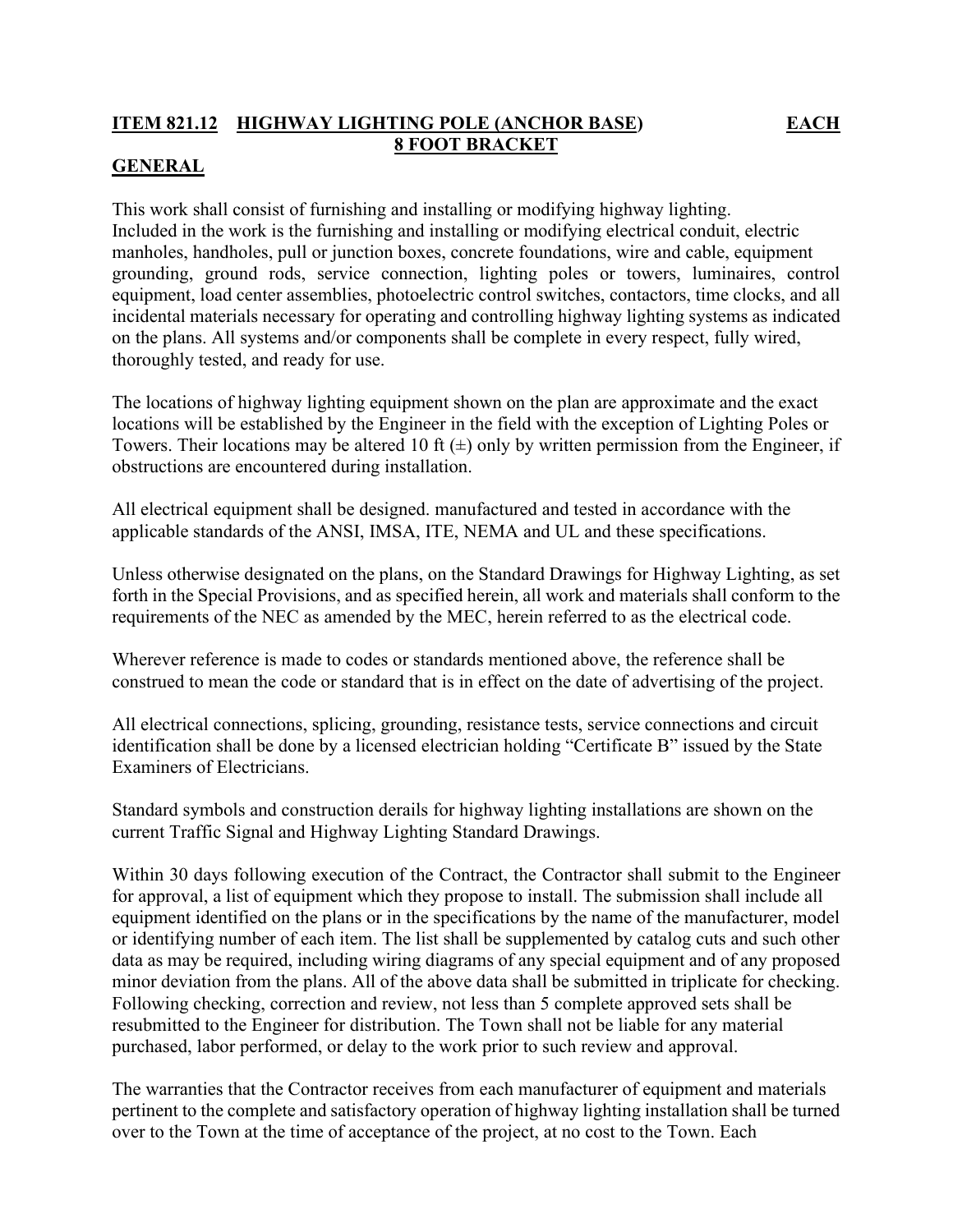warranty so furnished shall indicate its expiration date and be in effect for a minimum period of one year from the date the highway lighting was placed in continuous operation.

The contractor shall replace at their own expense any part of the lighting equipment found to be defective in workmanship, material or manner of functioning within six months from the date of final acceptance of all the installations.

If within one year from the date the highway lighting system is placed on continuous operation the equipment and materials do not meet the warrants specified above and the Engineer notifies the manufacturer or their authorized representative promptly, the manufacturer or their authorized representative thereupon shall correct any defect either by repairing or replacing any defective part or parts. at no cost to the Town.

It is the intent of the Plans, Specifications and Special Provisions to provide a complete highway lighting system through the project.

It is not intended that every fitting, minor detail or feature be shown and described, as the assumption is made that either the Prime Contractor or their Subcontractor is an expert in the particular area of responsibility and is capable of interpreting the Plans, Specifications and Special Provisions so that the bid shall include all items required and that they shall be provided and installed in a neat and workmanlike manner.

# **820.21: Definitions**

A. Highway Lighting Poles.

An aluminum or galvanized steel structure providing up to a 50-ft mounting height for luminaires mounted on arms up to 10 ft long.

B. High Mast Tower.

A steel structure providing a mounting height greater than 50 ft for luminaires and equipped with a lowering device to permit luminaire maintenance at ground level.

# C. Load Center Assemblies.

The term, as used herein, shall constitute assemblage of parts. Equipment and miscellaneous items. forming a complete and independent load center and circuit protector system, housed in a weatherproof trunk cabinet or building as specified.

## D. Luminaires.

Shall consist of a housing, reflector, refractor or door glass, refractor holder or door glass holder, lamp socket, mounting device, ballast components, photoelectric control when specified and light source.

# **MATERIALS**

# **820.40: General**

All materials shall be new. Luminaires shall incorporate the latest photometric and design standards of IES, NEMA and UL.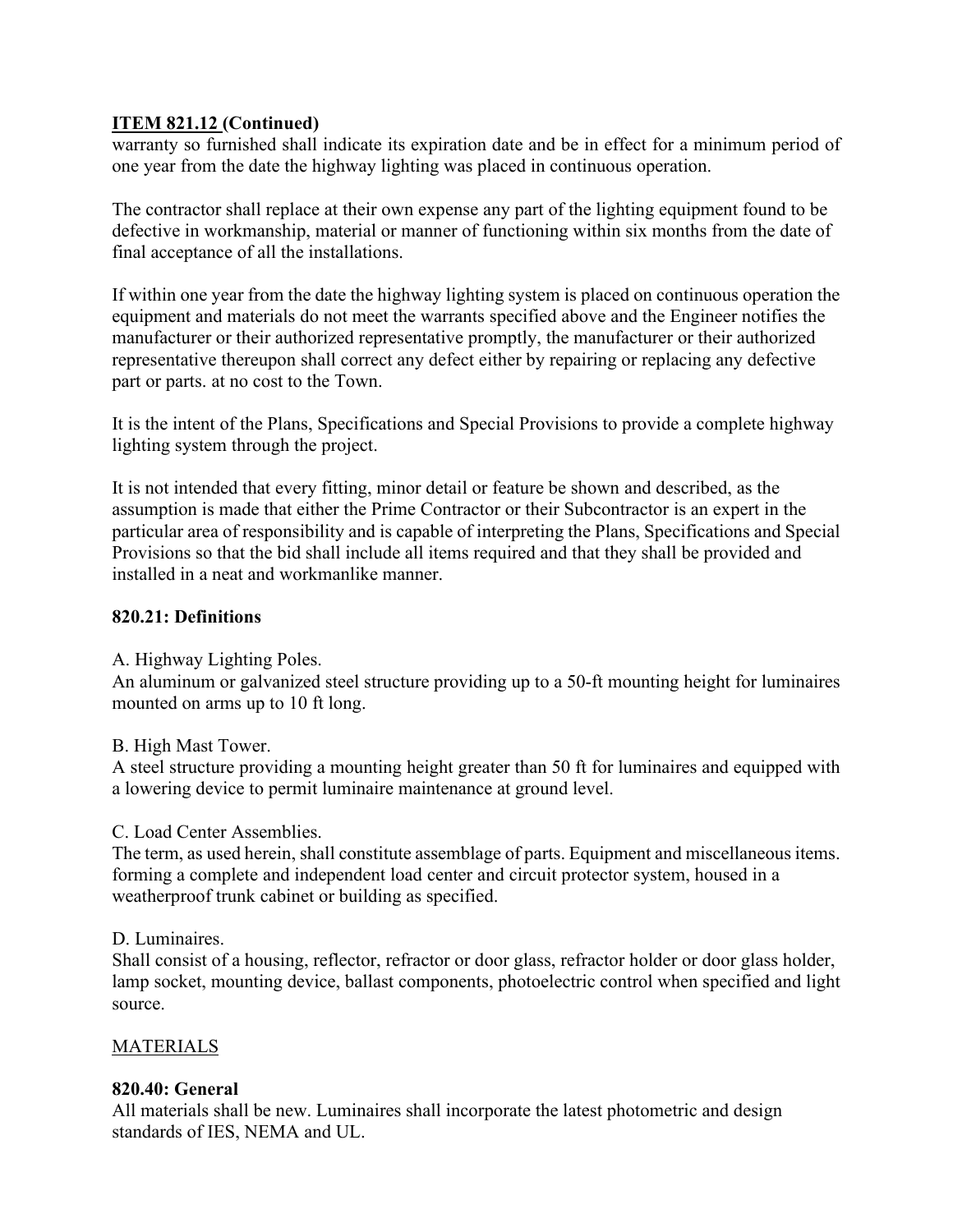Where existing systems are to be modified. the existing equipment and material shall be incorporated in the revised system, salvaged, or abandoned, as directed.

All equipment and materials shall meet the requirements specified in applicable provisions of Section 800: Traffic Control Devices.

All metal support structures shall be in accordance with the requirements of Subsection 960: Structural Steel and Miscellaneous Metal Products.

Design and Equipment Requirements

The complete structures with all luminaires and appurtenances attached thereto shall be designed and constructed in accordance with the requirements of AASHTO Standard Specifications for Structural Supports for Highway Signs, Luminaires and Traffic Signals for the following AASHTO criteria: 1) Fatigue Category No. 1, 2) Design Wind Speed 130 MPH and 3) 50 Year Design Life.

Where aluminum alloy parts are fastened to steel or other dissimilar materials, the aluminum shall be kept from direct contact with the steel or other dissimilar materials by methods approved by the Engineer.

A. Highway Lighting Poles.

1. Poles from 30 to 50 ft shall be made of aluminum or galvanized steel. Galvanizing shall meet the requirements of Section M7: Paints, Protective Coatings. Aluminum poles over 40 ft may be in two sections telescoped together and lapped not less than two times the pole diameter at the lapped-joint. Aluminum poles shall be produced from continuous extruded tube and shall not be sleeved in the base portion to compensate for thinner walled tubing. Each pole shall be designed and fabricated in a manner that will accommodate a single or double arm 10 ft in length.

2. Arms shall be designed for 2-in. slip fitter mounted with 75-lb luminaires that have a projected area of 3.3 ft².

3. Poles shall have a handhole with a reinforced frame and cover. The opening shall be approximately 4 in. x 6 in. located approximately 12 in. from the bottom of the pole and placed  $90^\circ$  to the arms. Pole cap shall be the same material as the pole, watertight and held securely in place on the pole by a set screw or screws or stamped cap.

4. Bonding and grounding shall be provided that will ensure an effective path for fault current that facilitates the operation of an overcurrent protection device.

5. Anchor bolts nuts, bolts, and washers shall conform to M8.01.5: Anchor Bolts, Nuts and Washers and the Standard Drawings.

6. The arms shall be furnished with a finish similar to that of the pole. The exterior of the pole and arm shall be free of protuberances, dents, cracks, discolorations and other imperfections marring their appearance.

7. For shipping purposes, the pole and arm shall be protected to preserve the finish.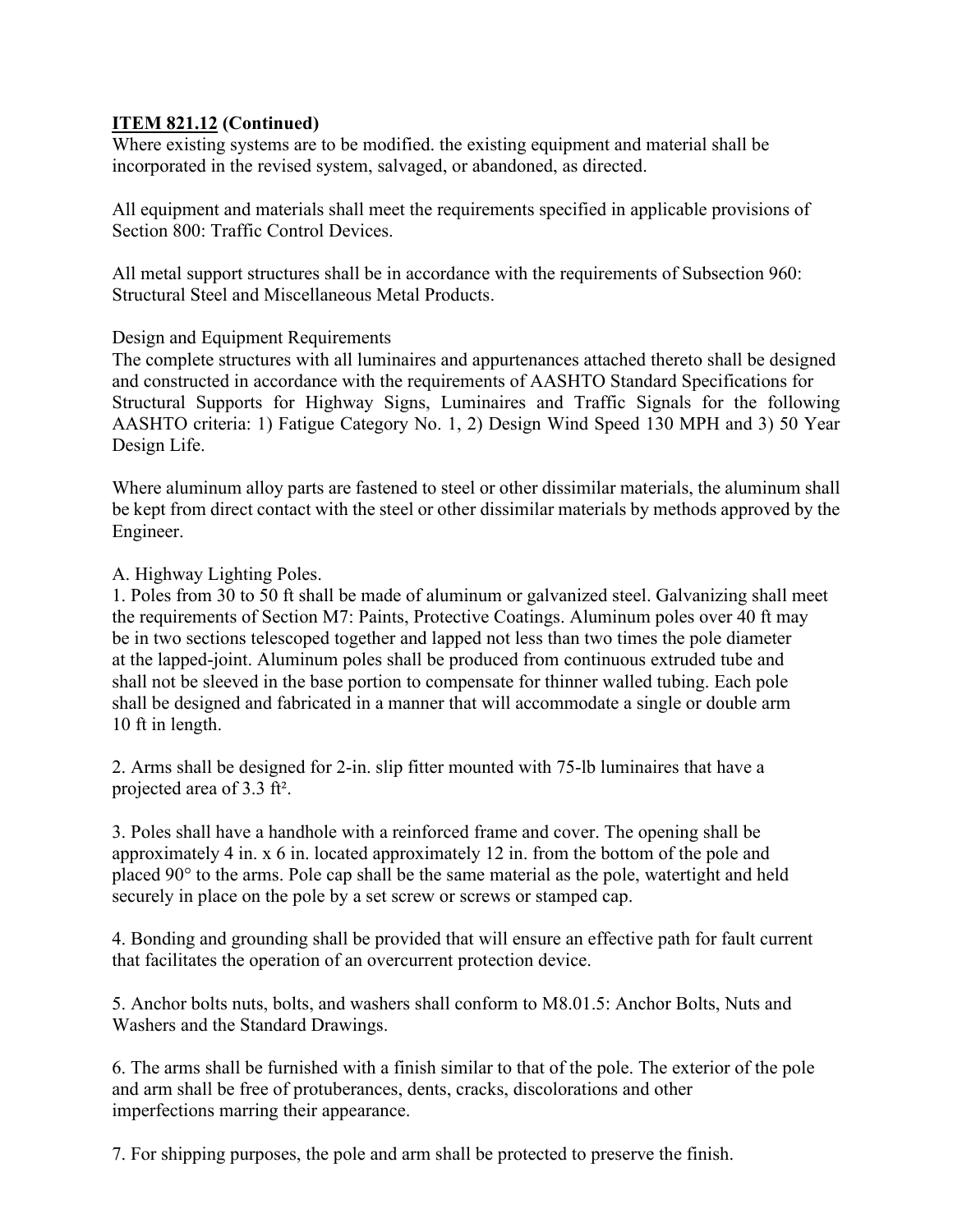8. The dead load deflection at the top of the pole caused by the mass of the arm, luminaires and all appurtenances attached thereto shall not exceed 2% of the pole length.

9. Aluminum poles shall have a Combined Stress Ratio (CSR) no greater than 0.95. Aluminum poles over 20 ft in length shall have internal dampers installed to reduce vibrations.

10. An identifying tag shall be affixed to the pole at a readable location on the side of the pole away from traffic.

11. Information on the tag shall include, manufacturer's name and order number, date of manufacture and pole material.

## B. High Mast Towers.

All high mast towers shall be made of galvanized steel.

Anchorage shall consist of four or more high strength steel bolts, having two heavy duty hex nuts, and fabricated from high strength low alloy steel having a minimum yield of 50 ksi positioned and designed to withstand the forces corresponding to the moment which will cause failure to the shaft. Anchor bolts shall be furnished with a template and a prefabricated reinforcing cage welded to the bolts.

## C. Highway Luminaires.

The luminaire shall be of the horizontal burning gaseous discharge lamp type with IES Type II, III or IV lateral light distribution, as indicated on the plans, with medium vertical light distribution and semi-cutoff vertical light control.

The luminaire shall have a precision-case aluminum housing providing for slipfitter end mounting capable of adapting to 1.25-in. or 2-in. mounting brackets with provisions for vertical adjustments of not less than 3°. The reflector shall be of detachable snap-in design, manufactured of polished aluminum. The refractor shall be mounted in a door frame assembly and hinged with a safety catch to the luminaire at the house side and fastened at the street side by an automatic type latch. The refractor and door frame assembly shall be forced upward at the street side by spring pressure when latched against the gasket seat. Gaskets between the reflector and the refractor and the socket entry shall be made of a material capable of withstanding the temperatures involved and be held securely in place. Refractor shall be heat resisting glass with inner or outer prisms. When stipulated, luminaires shall be furnished and installed with glare shields.

Luminaires shall have an internal ballast of the regulator type capable of operating from multiple circuit voltages indicated on the plans, at a power factor of not less than 95% . The ballast shall be pre-wired to the lamp socket and terminal board, requiring only connection of the power supply leads to the ballast primary terminals. The ballast shall provide regulation within 4% (8% for 1,000-watt units) variation in center rated lamp watts with a  $\pm$ 13% variation in primary volts from the ballast voltage-design center. Ballast shall provide satisfactory lamp starting to -20°F, minimum over the recommended line voltage variation. Ballast and capacitor components shall be arranged so that their operating temperature is not exceeded.

The luminaire shall include a photoelectric control device, as specified in Paragraph I, and locking type mounting receptacle in accordance with NEMA standards. The receptacle shall be pre-wired to the terminal board.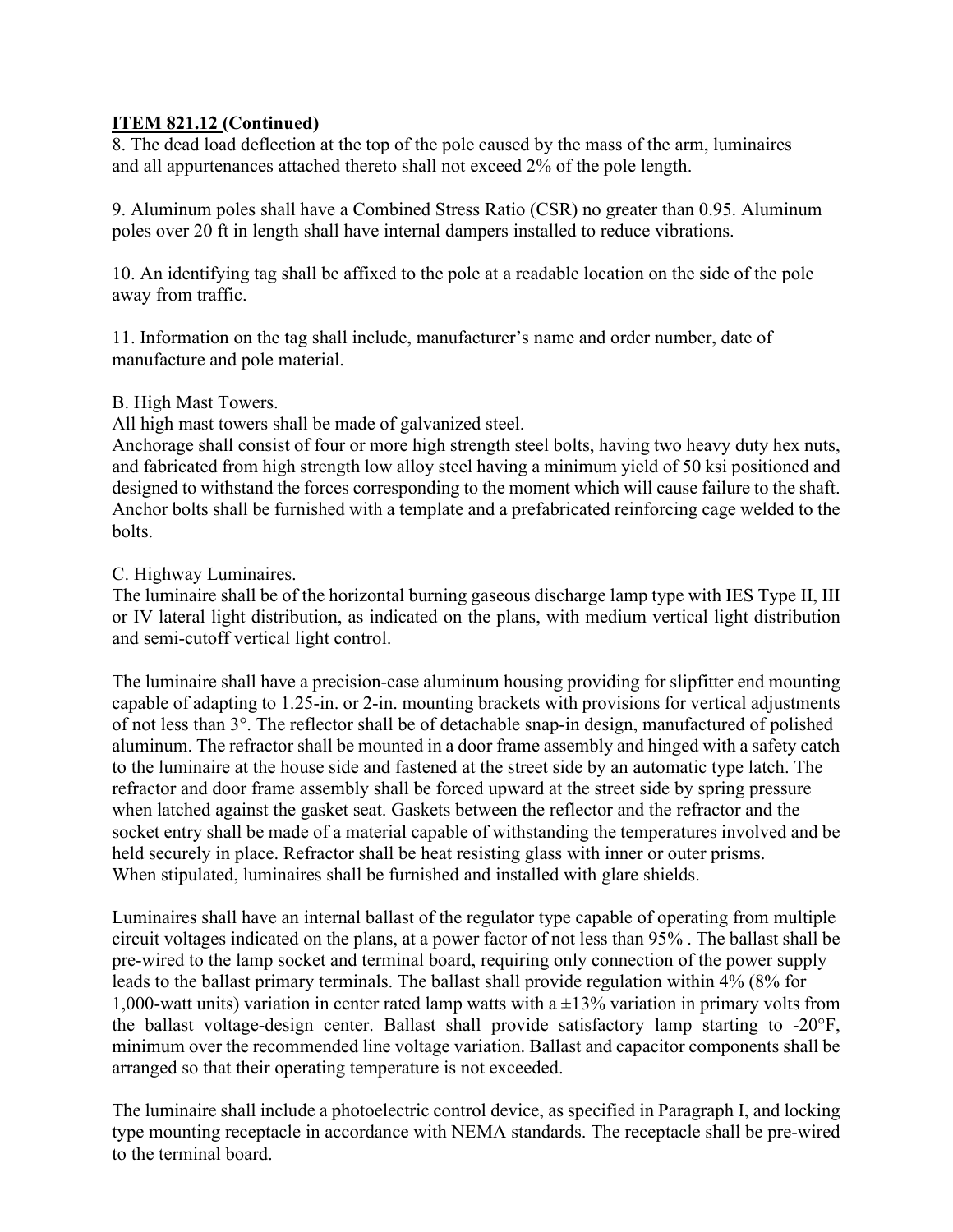Lamps shall be of the gaseous discharge type and wattages indicated. They shall conform to ANSI (ASA) requirements as listed in reputable lamp manufacturers catalogues. Lamps failing during first 1,000 hours shall be considered defective and be replaced at no cost to the Town.

I. Photo Electric Control.

The controls shall be twist-lock plug-in devices to be used with highway lighting equipment conforming to NEMA standards. They shall be of the tubeless type rated for 50 or 60 Hz, alternating current, at the following voltages and load capacity with inrush current rating not less than 100 A:

- 1. 105-285V, 18,000 volt-amperes
- 2. 120V, 1,800 volt-amperes
- 3. 208V, 1,800 volt-amperes
- 4. 240V, 1,800 volt-amperes
- 5. 277V, 1,800 volt-amperes
- 6. 480V, 1,800 volt-amperes

Controls shall have a tum-on range of 0.5 fc to 2.5 fc and shall be factory adjusted to tum on at 1 fc.

The tum off level shall be between 1 fc and 2 fc higher than turn on levels. It shall be possible, by means of simple hand tools or by a calibrated adjustment knob, to adjust the tum on time of the lights when the north sky illumination falls within the range of values specified herein.

Normal operation of the photo electric control shall not be affected by line voltage variations of  $\pm 10\%$ . Minimum operating temperature range shall be from -20°F to +150°F. The unit shall have a built-in surge protective device for protection from induced high voltage and follow through currents.

A time delay feature shall be incorporated as a pan of the control circuit to prevent false turn-offs by transient light. The controlled lighting load shall remain on or become energized in the event of any functional failure of the photo electric control circuit.

J. Multiple Control Switch.

The switch shall be equipped for either pole or wall mounting with all components (relays. etc.) housed in a weatherproof enclosure and designed for controlling loads up to 6,000 watts. The switch shall be pre-wired complete with NEMA twist-lock receptacle for an integrally mounted photoelectric control, as specified in Paragraph I or controlled remotely by a switch. Photo electric control voltage must match multiple control switch voltage.

# K. Multiple Circuit Contactor.

The contactor shall be an unenclosed single phase, two-pole open type magnetic contactor of the rating indicated. Contactors shall be constructed for surface mounting on a false back. The contactor coil shall be remotely operated by a multiple control switch as specified in Paragraph J and a photo electric control as specified in Paragraph I or controlled remotely by a switch as specified in Paragraph L, or controlled remotely by a time clock as specified in Paragraph M. as shown on the plans or specified in the Special Provisions.

## L. Remote or Test Switch.

A heavy duty, single-pole tumbler switch rated at 20 amperes, encased in a heavy-duty metal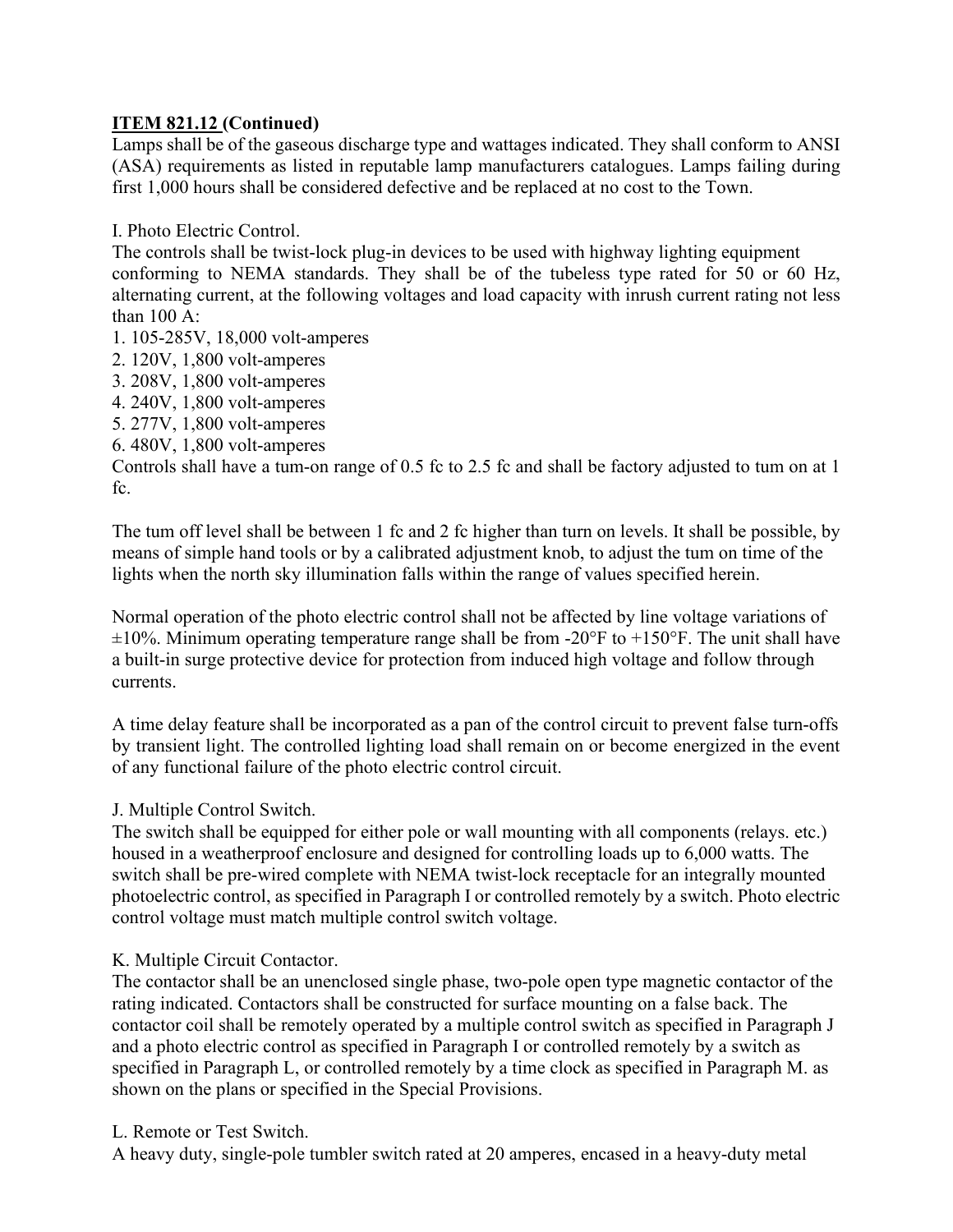weatherproof housing, shall be installed in the control cabinet or lighting pole bases as a highway lighting test switch. The switch shall be rated for operation on the voltage specified for the device it controls. The switch shall be wired so as to shunt the photo electric control, multiple control switch, multiple circuit contactor or time clock and energize the lighting circuits.

## M. Astronomic Time Clock.

Astronomic time switches shall be 35 A, double pole, single throw, heavy duty, 42°30' North Latitude, astronomic dial street light type with high torque synchronous motor and 10-hour main spring operation to provide accurate timing during power interruptions. When power is restored after any failure, the motor shall resume timing and automatically wind the main spring. The motor shall be designed to operate on 120/240VAC 60 Hz at temperature ranging from -20°F to +150°F. The time clock shall have a wall mounted pressed steel case with rain-tight gasketed door cover and mounted in the load center housing.

## N. Service Riser Pipe.

Galvanized steel conduit shall meet the requirements of M5.07.1: Electrical Conduit-Rigid Metallic (Type RM).

## O. Secondary Conductors.

Secondary conductors shall conform to the requirements of 813.63: Service Connections.

## P. Service Cabinet or Housing.

The housing for load center assemblies shall be a trunk type cabinet as specified in Subsection 815: Traffic Control Signals for vehicle-actuated traffic signal controllers, and of a size to house all equipment. The cabinet shall be the product of a Manufacturer with an established reputation who has designed and produced similar cabinets.

## Q. Circuit Protection.

The Contractor shall furnish and install on the rear wall of the trunk type cabinet a power distribution panel. A main bus shall be provided, protected by a main and branch circuit breakers. All equipment shall be designed for the amperage, voltage and phase designated. The general arrangement of circuit breakers shall be in accordance with the circuit diagram shown on the plans. Circuit breakers shall be unenclosed molded case bolt-on type with end conductor terminals, suitable for surface mounting on a metal false back. The Contractor shall provide a chart mounted on the cabinet door identifying circuit breakers and the circuits they control. Circuit breakers shall be of the rating shown on the plans.

## R. Load Center Concrete Foundation.

The Contractor shall construct the service cabinet foundation of reinforced cement concrete as shown on the standard drawings on a 12-in. gravel sub-base.

## S. Meter Socket.

A 200-ampere meter socket approved by the serving utility shall be furnished and installed on the service cabinet or where directed by the serving utility.

## CONSTRUCTION METHODS

Details of construction shall conform to all applicable provisions of Sections listed 820.40: General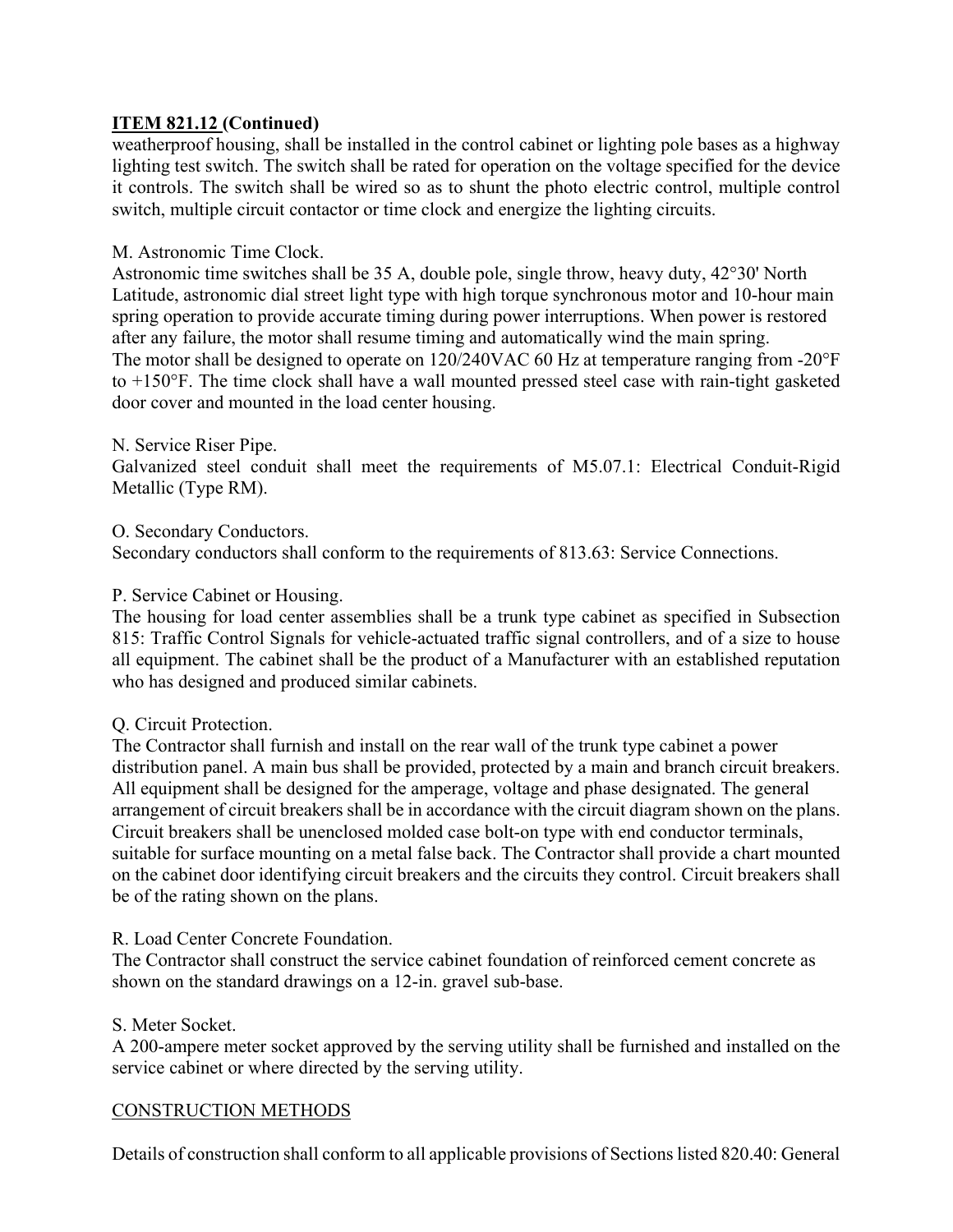and the specifications set forth hereinafter.

Highway lighting poles, area lighting poles and high mast towers shall be handled in loading, unloading and erecting in such a manner that they will not be damaged. Any parts that are damaged due to the Contractor's operations shall be repaired or replaced at the Contractor's expense. Poles or towers shall not be erected on concrete foundations until the concrete has set for at least 28 days.

All surfaces of aluminum bases in contact with cement concrete shall be field coated with an aluminum impregnated caulking compound recommended by the manufacturer of the base. Poles and towers shall be raked sufficiently to be plumb after all loads have been placed, poles shall be raked by adjusting the 2 nuts supplied with each anchor bolt. The mounting height shall be measured from the light source to the roadway surface directly below. The bracket arm shall be securely attached to the shaft and the pole erected with the bracket and perpendicular to the center line of the roadway.

The Contractor shall mark on each light pole or tower, 6 ft above the roadway suitable numbers and letters two 2 in. minimum height displaying the pole number and circuit to which it is connected.

The luminaires shall be installed on the brackets specified, parallel to the road surface or aimed as indicated on the plans, securely fastened, lamped, connected, cleaned and ready for operation.

The service riser, the service cabinet, and the concrete mat shall be installed as shown on the plans and as required by the Code. The work under this item shall include all conduit to 4 ft beyond the load center. The service cabinet shall be installed on the concrete mat, complete with distribution panel mounted inside. The electrical components shall be mounted with machine screws and wired as shown on the plans or as directed. All conduits in the service cabinet shall be bonded together and grounded to the cabinet with not less than  $\#8$  AWG bare copper conductors. A  $\frac{3}{4}$ -in. x 12-ft long ground rod shall be driven in accordance with 813.62: Grounding Electrodes and stubbed 6 in. above the concrete foundation. Not less than a #2 AWG bare copper grounding conductor from the neutral bus shall be run continuously to the ground rod.

Photoelectric control devices shall be mounted with the light sensitive unit facing toward the north sky. Method of mounting shall be as indicated or as specified in 820.41: Design and Equipment Requirements, Paragraph I. Control switch contactors and time clocks shall be mounted as specified herein before.

Test switches shall be mounted as specified. When mounted in lighting pole base it shall be supported on an "L" shape galvanized steel bracket secured by anchor bolt and nut.

## Tests Required Before Acceptance

The Contractor will be required to test the entire system for continuity, grounds, resistance to ground, insulation resistance, and make provisions for high voltage dielectric strength tests, before any equipment is connected. This shall be done by means of a 500V megohm-meter test which will indicate the insulation of any circuit or group of circuits. When the insulation resistance is less than 100 megohms between insulated conductor and ground (system ground point at the load center), the Contractor shall locate the point or points at fault, make proper corrections and then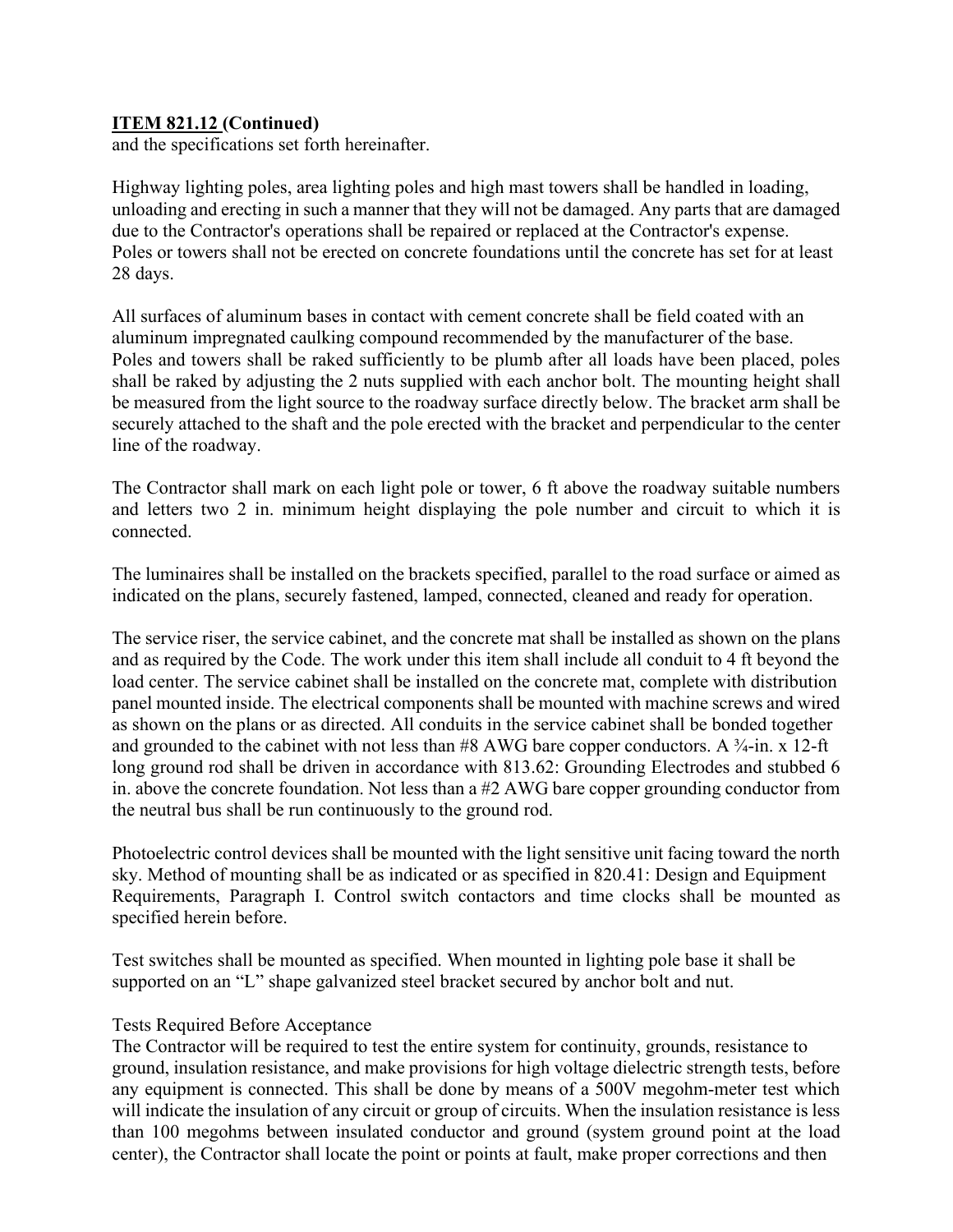demonstrate by further tests the elimination of such fault. With all equipment connected to the wiring system, a functional test shall be performed by the contractor using the system power, if not available the Contractor shall provide temporary power where and as required. The tests shall be performed in the presence of the Engineer to demonstrate that the system as a whole, and all parts thereof, function as specified or intended. Any defective materials, equipment or faulty or improper installation shall be permanently corrected by repairs or replacements to be made by the Contractor. All tests and any necessary repairs which are indicated by them to produce a fault-free system shall be performed at the Contractor's expense.

# Operation Tests.

After satisfactory completion of the required tests, the system shall be placed in operation. Final acceptance will not be made until the system has operated satisfactorily, as designed, for a period of not less than 30 days from a date designated by the Engineer. This test period shall be included within the specific contract time. Operation of the system shall not in any way be construed as an acceptance of the system, or any part of it, or as a waiver of any of the provisions of the contract.

The Contractor shall be responsible for the system during this period of operation and they shall make any adjustments or repairs that may be required and remedy defects or damages which may occur, at their own expense.

Any other incidental work or materials for which no basis of payment is provided will be considered as completely covered by the unit price bid.

# Method of Measurement

Highway lighting poles, area lighting poles and high mast towers, with the specified mounting heights, bracket arm of specified length and anchor bolts; luminaires of the size and type specified; photo electric control (including test switch); multiple control switch; multiple circuit contactor; time clock; and highway lighting load center, with all necessary nuts, bolts, connectors, clamps, equipment grounding connector, and incidental material to form a complete unit shall each be measured for payment as a unit.

Highway lighting shall be measured as a complete installation and paid at a contract lump sum price.

# **BASIS OF PAYMENT**

The lump sum price for "Highway Lighting" and "Highway Lighting Load Center" shall be full compensation for all work necessary or incidental to the construction of the highway lighting installation, modifying existing installations, or both including excavation, backfilling, compaction, concrete foundations, conduit, wiring, and salvaging existing materials. All additional materials and labor required to complete the highway lighting installation shall be considered as incidental to the construction and be included in the respective lump sum contract price. All materials shall conform to Section 800: Traffic Control Devices and Division III: Materials Specifications of these specifications.

The accepted quantities of highway lighting poles, area lighting poles, high mast towers, luminaires, photo electric control (including test switch), multiple control switch, multiple circuit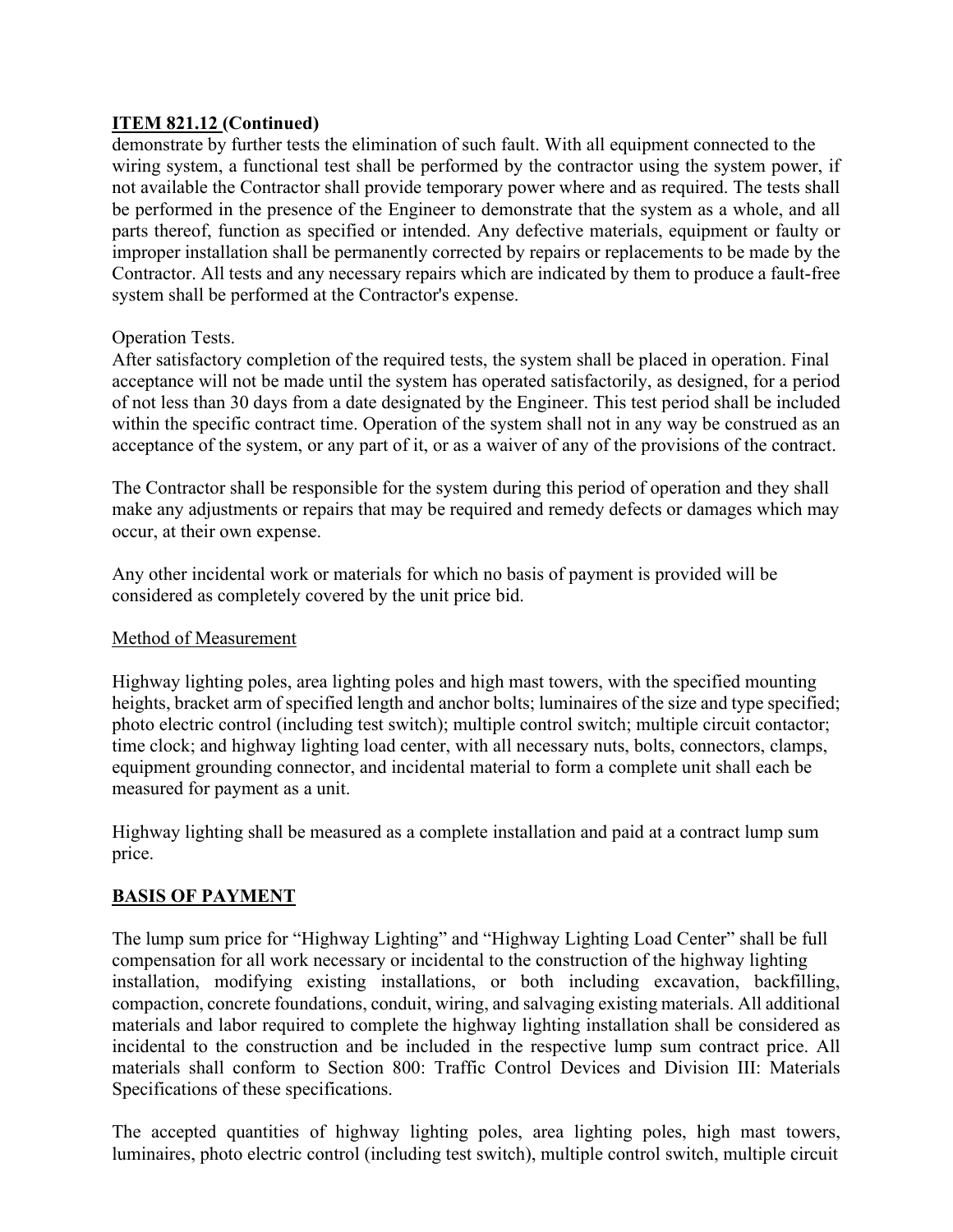contactor and time clock will be paid for at the contract unit price each, for the length, type and size specified, which price shall include full compensation for anchor bolts and miscellaneous hardware.

No direct payment will be made for the following incidental materials: conduit fittings, all bolts, nuts and washers and wiring.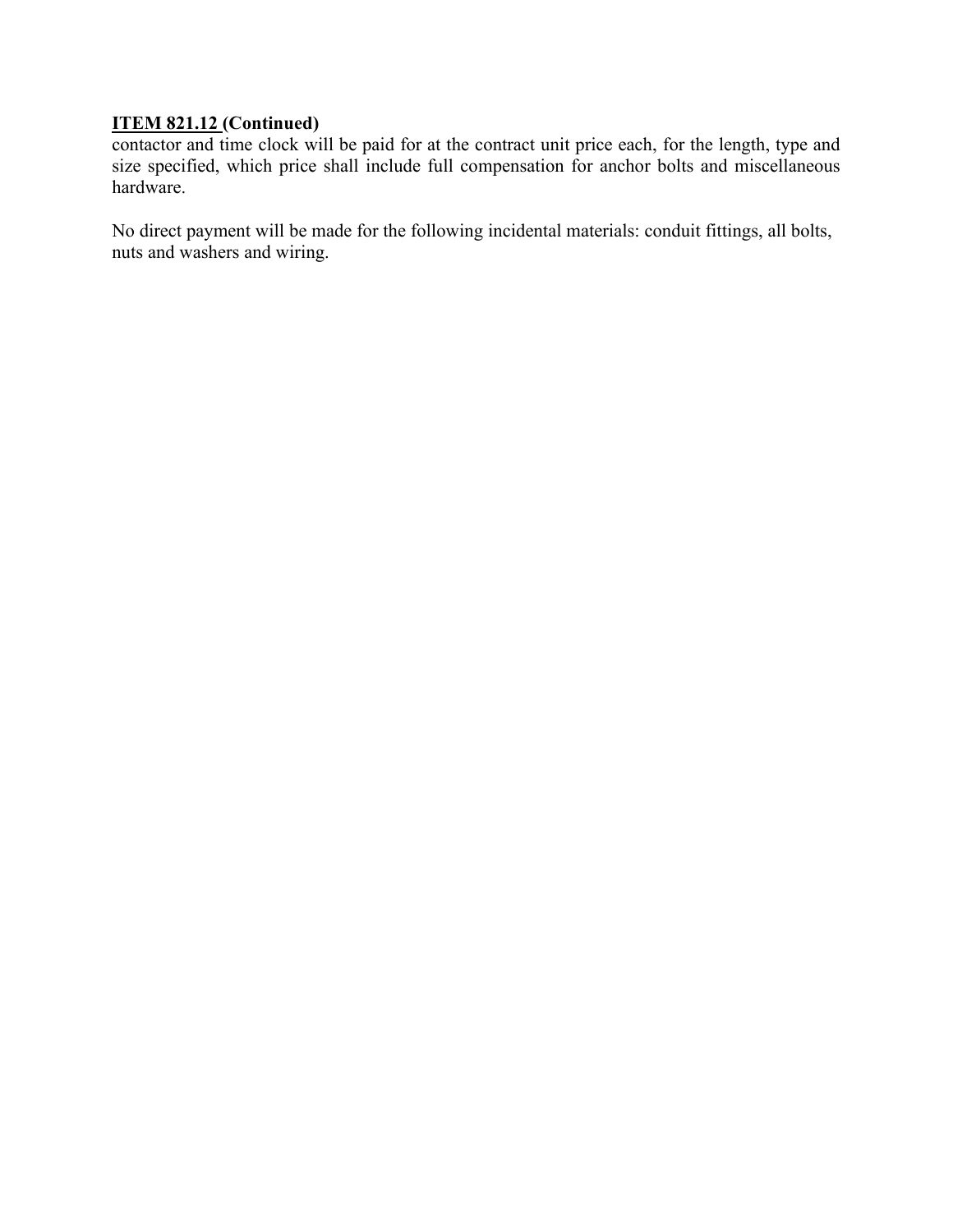# **ITEM 824.501 FLASHING WARNING BEACON REMOVED AND RESET EACH**

This work shall consist of furnishing and installing or modifying flashing beacons, speed feedback signs, highway illuminated wanting signs and lighted barrier arrows at designated locations as shown on the plans and detail sheets in conformance with these Specifications and the Standard Drawings. Included in the work is the furnishing and installing, modifying, removing, resetting, stacking or transporting existing control equipment, signal beads, electric lamps, posts and bases, poles, pedestals, mast arms, barriers, barrier arrows, service connections, wire and cable, pull and junction boxes, electrical conduits, and all incidental materials necessary for operating and controlling the beacons, signs and arrows. The locations of beacons, signs, barriers, control equipment and appurtenances shown on the plans are approximate and the exact location will be established by the Engineer in the field.

# **MATERIALS**

# General

When existing systems are to be modified, the existing equipment and materials shall be incorporated in the revised system, salvaged or abandoned as directed. Equipment and materials shall meet the requirements specified in Section 800: Traffic Control Devices for Signals & Wiring.

# Highway Illuminated Warning Signs and Barrier Arrows

Illuminated warning signs and barrier arrows shall be designed so that lamps, tubes, electrodes, transformers or ballasts and all wiring shall be totally enclosed and protected from the weather. Each sign or arrow shall be delivered to the project completely finished and assembled, ready for erection.

# Flasher

The flasher unit shall be two-circuit jack mounted using solid state circuiting (no moving parts) designed to operate on 105-130VAC, 60 Hz. The output load rating with incandescent traffic signal lamps or an inductive load shall not be less than 10 A. The unit shall be capable of providing alternating flashing operation at the rate of 50 to 60 flashes per minute. The flasher unit shall be individually housed and protected from the weather and must not present a shock hazard to maintenance personnel.

# Filter

Each flasher shall be equipped with a suitable filter wired or built into the flasher in the manner recommended by the Manufacturer. Any filter not completely eliminating radio interference shall be replaced.

# Housing

The combined flasher and filter shall be installed in an approved weatherproof housing equipped with a disconnect block for shutting off the system. The cabinet shall be fastened to a standard 8-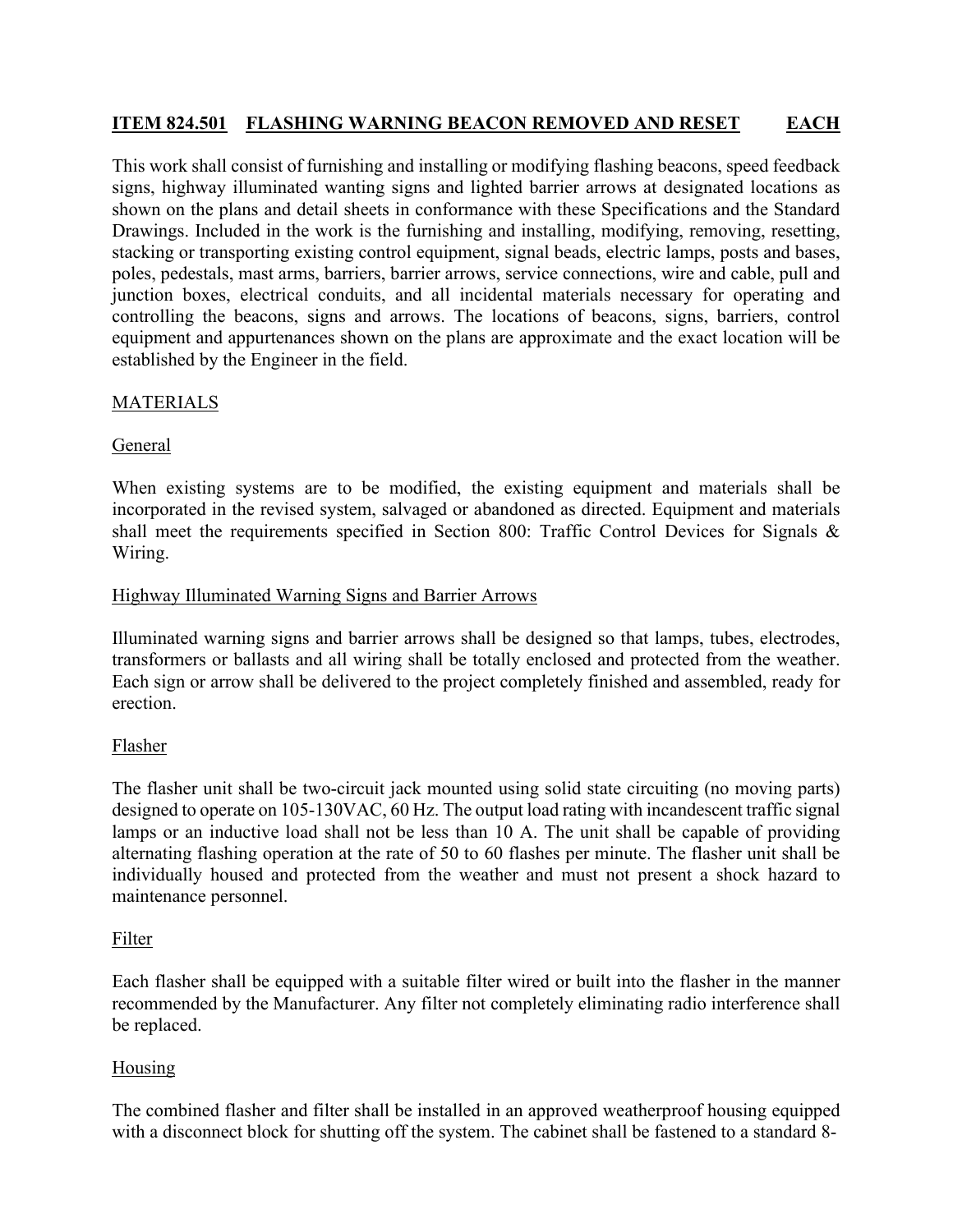# **ITEM 824.501 (Continued)**

ft signal post by means of a suitable saddle or backplate. The flasher and filter shall be fastened to a backboard and the combined assembly shall be removable from the housing intact.

## **COMPENSATION**

## Method of Measurement

Flashing beacons, speed feedback signs, highway illuminated warning signs and lighted barrier arrows will be measured for payment by each.

#### Basis of Payment

Flashing beacons, speed feedback signs, highway illuminated warning signs and lighted barrier arrows will be paid for at the respective contract unit price per each, which price shall include all labor, materials, equipment and incidentals required to complete the work.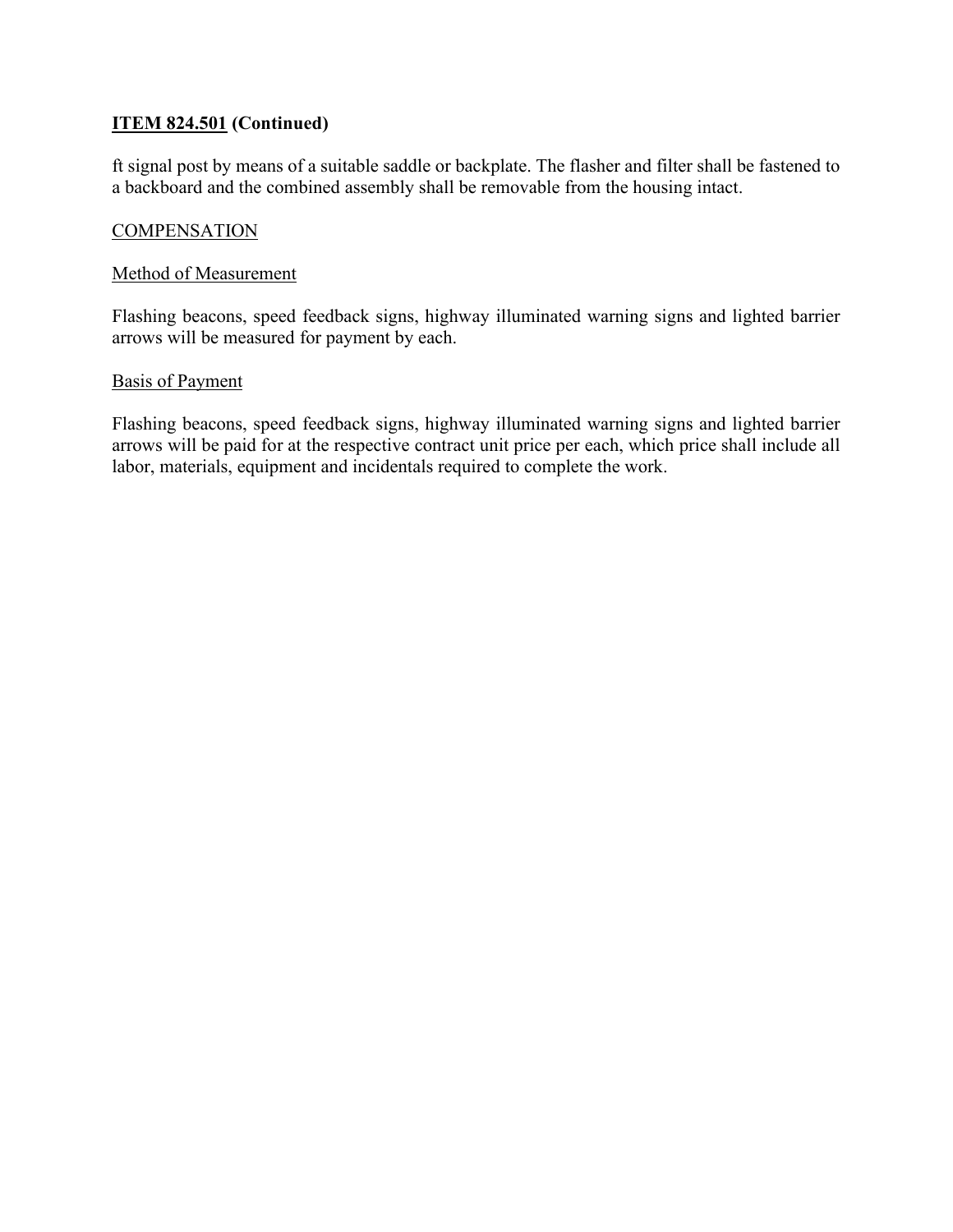# **ITEM 852.11 TEMPORARY PEDESTRIAN BARRICADE FOOT ITEM 852.12 TEMPORARY PEDESTRIAN CURB RAMP EACH**

## DESCRIPTION

Work under these items consist of furnishing, deploying, maintaining in proper operating conditions, and removing temporary pedestrian barricades and temporary pedestrian ramps as part of a Temporary Pedestrian Access Route (TPAR) in order to guide pedestrians around a fully- or partially-closed sidewalk. These devices are intended to prevent pedestrians from entering the work area and to prevent pedestrians from inadvertently entering the vehicle travel lane by providing visual and physical separation between each space.

# MATERIALS

The Temporary Pedestrian Barricade shall have a continuous bottom rail or edge no more than two (2) inches above the ground and eight (8) inches in height (minimum) to accommodate cane users, have a smooth and continuous hand railing along the top edge no less than 32 inches above the ground and not obstruct or project into the pedestrian path of travel. Barricade walls shall be nearly vertical and generally within the same plane.

If exposed to traffic, Temporary Pedestrian Barricades shall be crashworthy.

The Temporary Pedestrian Curb Ramp shall provide a 48 inch minimum width, with a firm, stable, and non-slip surface. Protective edging with a two (2) inch minimum height shall be installed when the curb ramp or landing platform has a vertical drop of six (6) inches or greater.

The Temporary Pedestrian Curb Ramp walkway and landing area surface shall be of a solid, continuous, contrasting color abutting up to the existing sidewalk.

If a Temporary Pedestrian Curb Ramp leads to a crosswalk, a detectable warning pad must be used at the base of the ramp; if it leads to a protected path that does not conflict with vehicular traffic then a detectable pad shall not be used.

# CONSTRUCTION METHODS

The Temporary Pedestrian Barricade shall be placed in an area that will provide pedestrians with a TPAR on a smooth, continuous hard surface for its entirety. The geometry and alignment of the facility shall meet the applicable requirements of the "Americans with Disabilities Act Accessibility Guidelines for Buildings and Facilities" and the Massachusetts Architectural Access Board.

The recommended width of the TPAR is 60 inches, but if constraints exist a minimum clear width of 48 inches shall be provided along its entirety. If a 60 inch width cannot be accommodated in full, a 60 inch by 60 inch passing space shall be provided every 200 feet or less along the TPAR.

Turning areas shall be 60 inches by 60 inches minimum.

Lateral joints between any surfaces shall not exceed 0.5 inches. Lateral edges may be vertical up to 0.25 inches high and shall be beveled at 1V:2H between 0.25 inches and 0.5 inches. The TPAR shall be kept clear of debris, snow, and ice and the Temporary Pedestrian Barricades and Temporary Pedestrian Curb Ramps shall not obstruct drainage.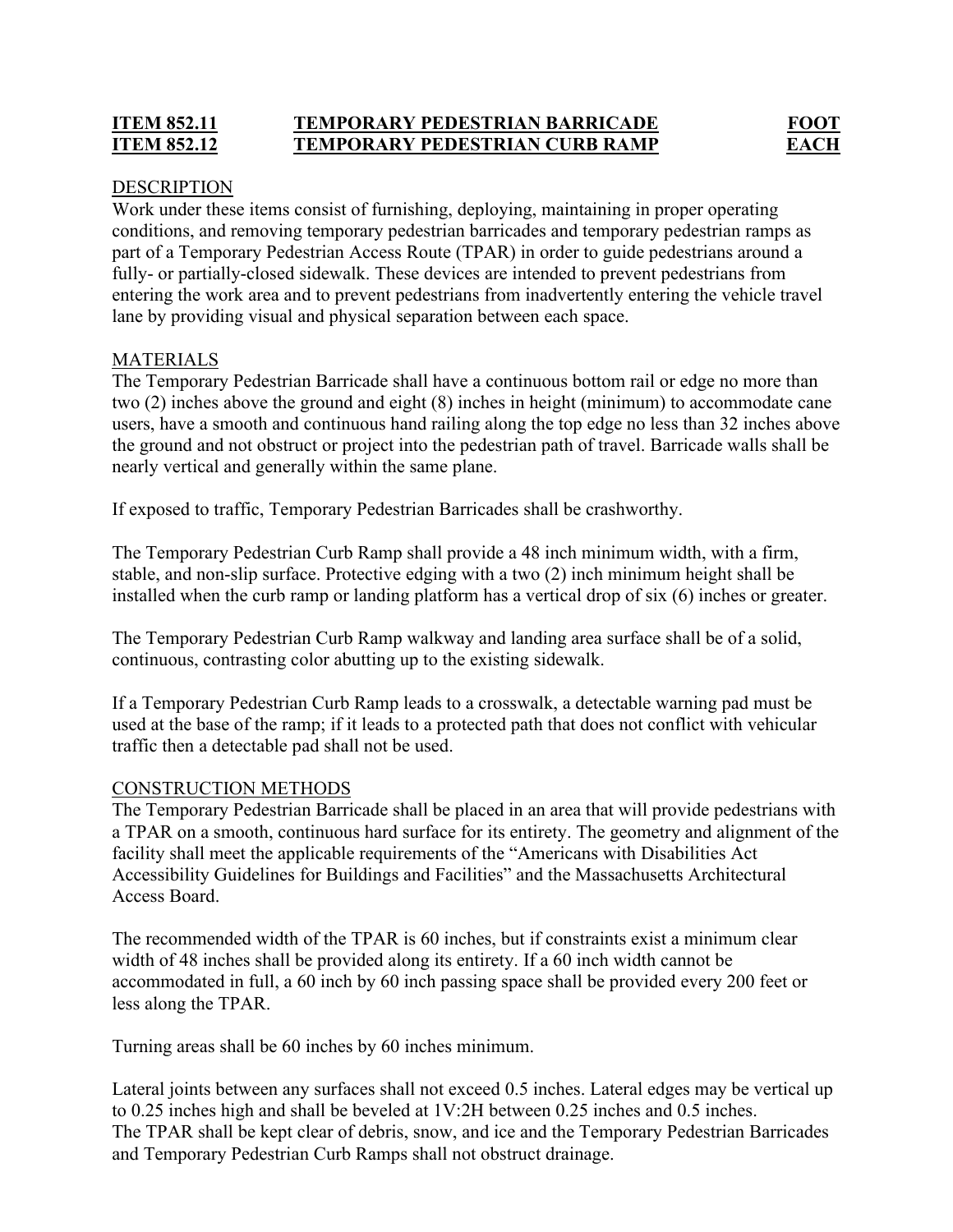# **ITEM 852.11, 852.12** (Continued)

Removal and/or resetting of Temporary Pedestrian Barricades and Temporary Pedestrian Curb Ramps shall be considered incidental.

## **COMPENSATION**

Payment for Temporary Pedestrian Barricades will be made at the contract price per foot installed in place, including all incidental items. This price shall include the cost of furnishing, installing, resetting, removal, and maintaining in good working condition. Payment for Temporary Pedestrian Curb Ramps will be made at the contract price per each unit

installed in place, including all incidental items. This price shall include the cost of furnishing, installing, resetting, removal, and maintaining in good working condition.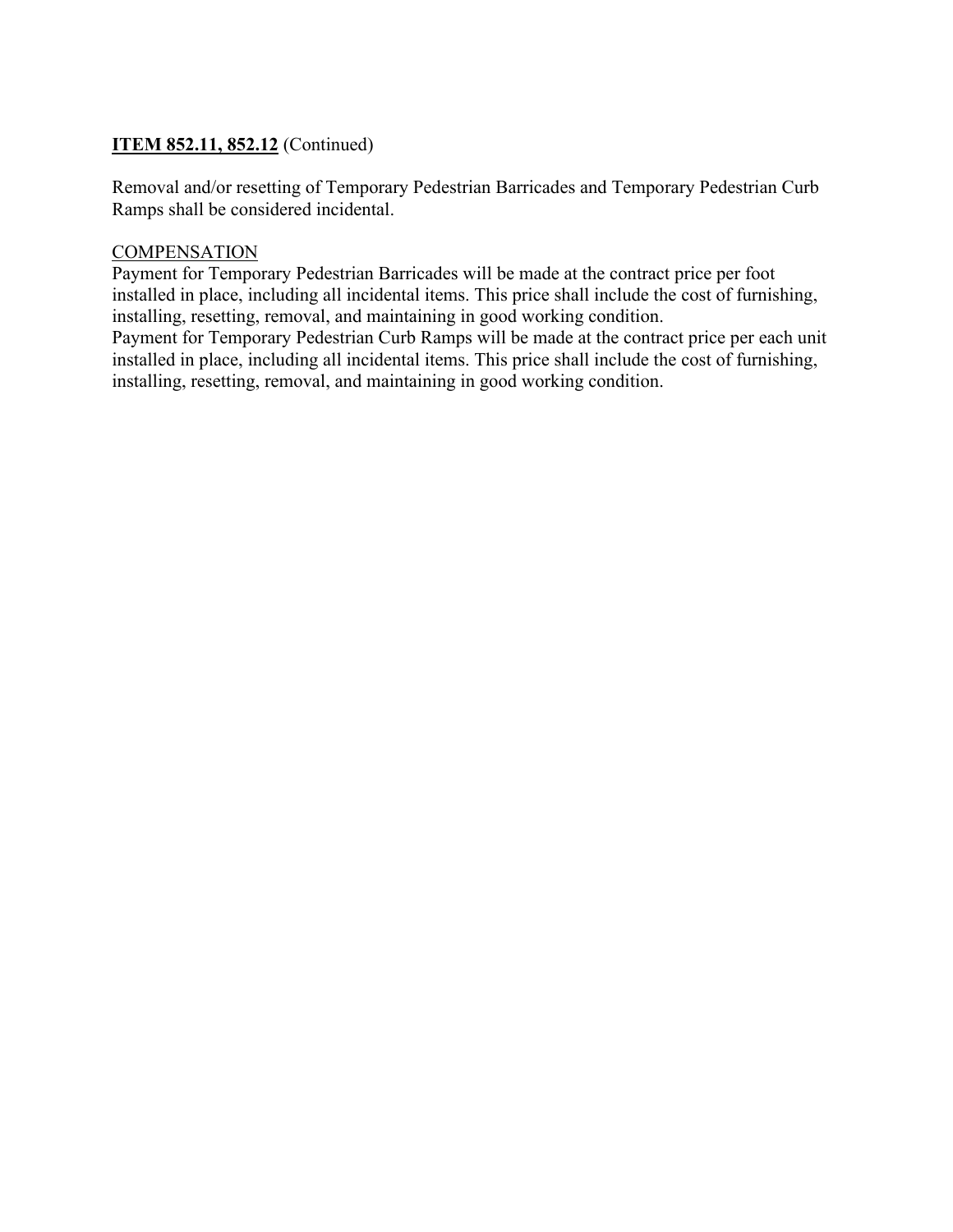## **ITEM 864.1 GREEN FRICTION SURFACE SQUARE FOOT**

The work shall be in accordance with the Standard Specifications for Highways and Bridges and Section 860 and the following. This work shall consist of furnishing and placing a Green Friction Surface (GFS) for bicycle safety, for bike boxes and approaches, lanes and other areas such as driveway crossings at intersection and as identified in the Contract Drawings.

The GFS shall be comprised of furnishing and installing a green color surface per Manual of Uniform Traffic Control Devices (MUTCD), and as shown on the plans.

The acceptable manufacturers and products and/or an equal manufactured product are as follows:

Traffic Calming USA TrafficGrip (Coated Stone – Color Coated Aggregates) Resin-based binder with color aggregate binding system Description: TrafficGrip bike lane green stone is applied using epoxy. Our product is warranted for 4 years against UV fading*.*  Contact: Glyn Owen (glyn@trafficcalmingusa.com) (770) 550-4044 317 A, NorthPoint Parkway Acworth, Georgia, 30102 https://www.trafficcalmingusa.com/trafficgrip-hfs

Ennis-Flint MMAX Colored Lane Treatment Methyl-Methacrylate (MMA) Description: Green color lane surface ideal for long lane areas with low to high vehicle traffic including cross-over points such as parking lot entries/exits along the corridor. Contact: Don Bradford (dbradford@ennisflint.com) (612) 508-8229 115 Todd Court Thomasville, NC 27360 https://www.ennisflintamericas.com/catalog/product/view/id/1048/category/81

Ruby Lake Color Coated Glass Aggregate Description: Green color lane surface ideal for intersections, bike boxes, and conflict points with high volumes of vehicle traffic and lane crossings. Contact: Jonathan Gross (jgross@rubylakeglass.com) (607) 435-8158 493 State Route 28 Richfield Springs, NY 13439 https://www.rubylakeglass.com/pavement-markings-2/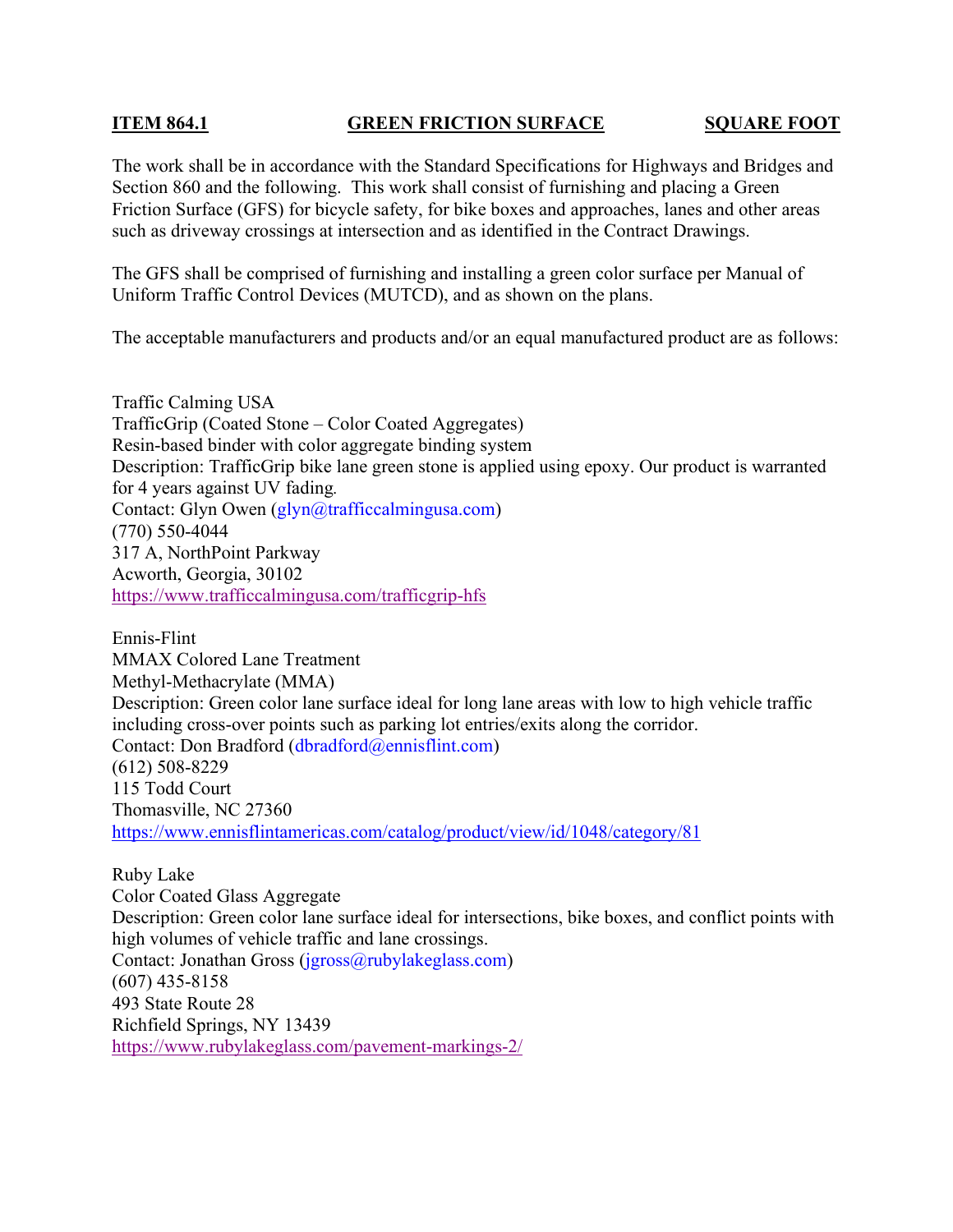# **ITEM 864.1 (Continued)**

Transpo Industries, Inc. Color-Safe® Methyl-Methacrylate (MMA) Description: Color-Safe® is your solution for long lasting bike paths, bus lanes, crosswalks, and pedestrian areas. It is an MMA based material that outperforms paint and epoxies in color retention and durability. Color-Safe® is available in standard and custom PMS colors and capable of full cure in a wide range of temperatures. Contact: Michael S. Stenko (Mstenko@transpo.com) (914) 636-1000 20 Jones Street New Rochelle, NY 10801 https://www.transpo.com/roads-highways/materials/pavement-marking-material/color-safe-bikelanes

# QUALITY CONTROL

# A. General

The installer shall submit a minimum of three projects with the owner's contact information on which Green Friction Surface for Bike safety has been placed within the past three years. An installer who does not meet this minimum shall be allowed if they are certified by the manufacturer to install and a manufacturer's representative is onsite during installations.

# B. Quality Control (QC) Plan

The QC plan for furnishing and installing the Green Friction Surface shall detail installer's key personnel, equipment, materials, proposed methods of installation, materials blending procedures, monitoring of ambient temperature, proposed methods of curing and corrective action plan. The Contractor shall submit a QC plan with any pertinent shop drawings and product literature and materials safety data to the Engineer for approval at least 30 days prior to placement of the Control Section.

# C. Control Section

The Contractor shall construct a control section with a minimum area of one square yard to represent The Green Friction Surface for Bike Lane. The green color, the surface texture, materials and installation, shall be presented for acceptance and approval by the Engineer prior to installation. The control section may be constructed as a Green Friction Surface on the project and if accepted may remain as part of completed work.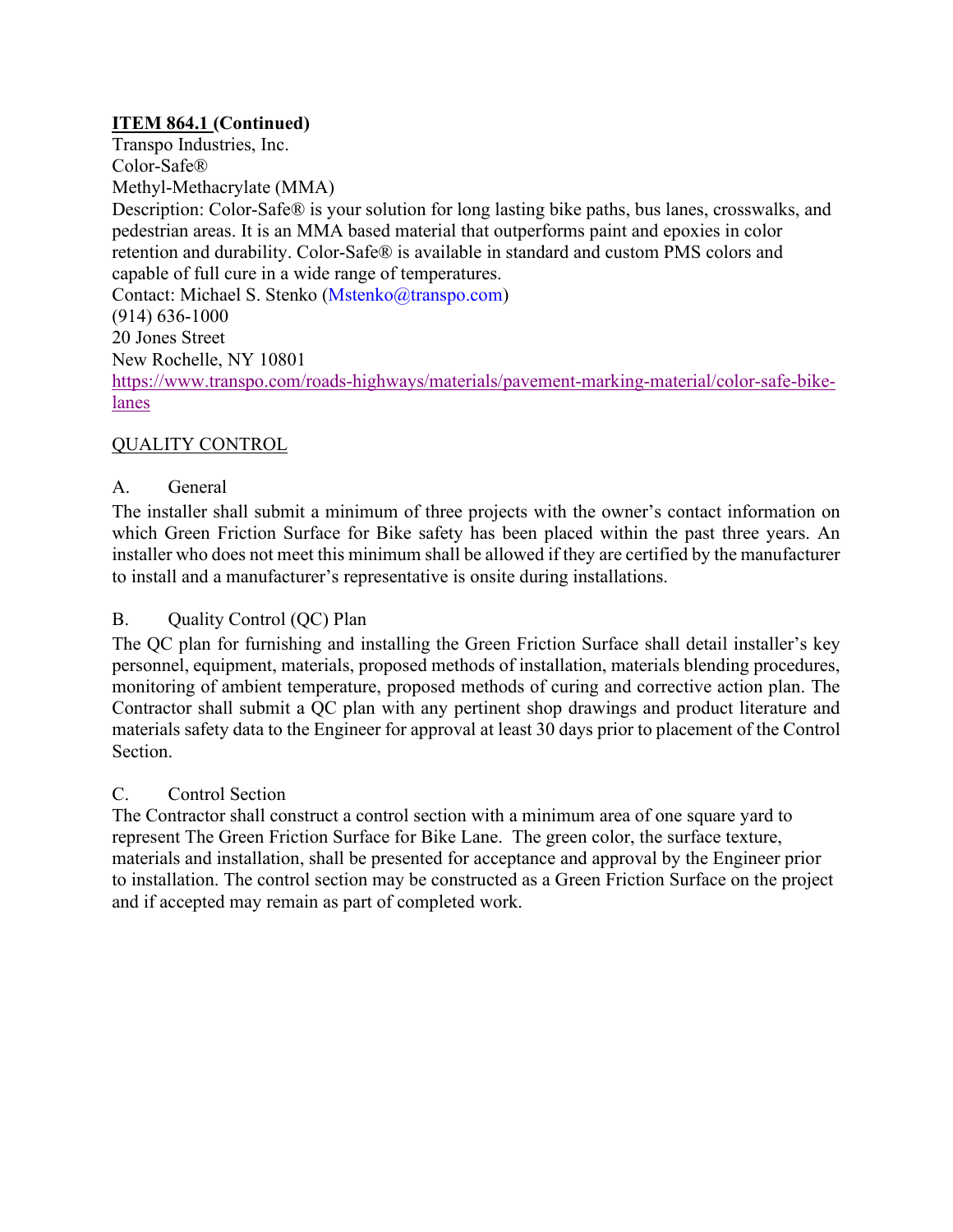# **ITEM 864.1 (Continued)**

## EQUIPMENT AND APPLICATION REQUIREMENTS

## A. Construction Requirements

A manufacturer's representative shall be present at the jobsite during construction of the control section. All construction operations shall meet the manufacturer's recommendations. Final approval will be given by the Engineer.

## B. Weather Limitations

Green Friction Surface for Bike Lane shall not be placed on any wet surface or when the ambient temperature and humidity or the pavement temperature is below the manufacturer's recommendations or when the anticipated weather conditions would prevent the proper application and curing of the surface treatment as directed by the manufacturer's representative.

## C. Surface Preparations

The surface shall be clean, dry and free of all dust, oil, debris and any other material that might interfere with the bond to the existing surface as recommended by the manufacturer's representative. The manufacturer's specification shall control the installation on any new HMA pavement paved in the previous 30 days with motor vehicle traffic or 60 days without motor vehicle traffic.

The contractor shall pre-treat any joints and cracks per the manufacturer's recommendation.

All existing edge line pavement markings that are adjacent to the GFS location shall be covered and protected as approved by the Engineer prior to performing surface preparation. GFS shall not be placed over existing pavement markings or rumble strips. Lane line pavement markings that conflict with the GFS installation shall be removed by methods approved by the manufacturer's representative. Any existing edge line pavement markings that are damaged during the GFS application process shall be replaced at the contractor's expense per direction of the Engineer.

GFS shall be allowed to cure for the minimum duration as recommended by the binder component supplier's specifications and during that time the application area shall be closed to all vehicles and contractor's equipment traffic. After placement and cure of the GFS, the Contractor shall test the finished surface to detect unbonded areas.

Excess and loose aggregate shall be removed from the traveled way and shoulders in such a way that the GFS is not damaged or disturbed. Excess aggregate that can be reused shall be clean, uncontaminated and dry, if it is to be re-used in the GFS application.

Utilities, drainage structures, curbs and any other structures within or adjacent to the treatment location shall be protected against the application of the GFS materials.

## D. Surface Friction

The Contractor shall meet as a minimum the friction value for the surrounding pavement surface.

## E. Application Methods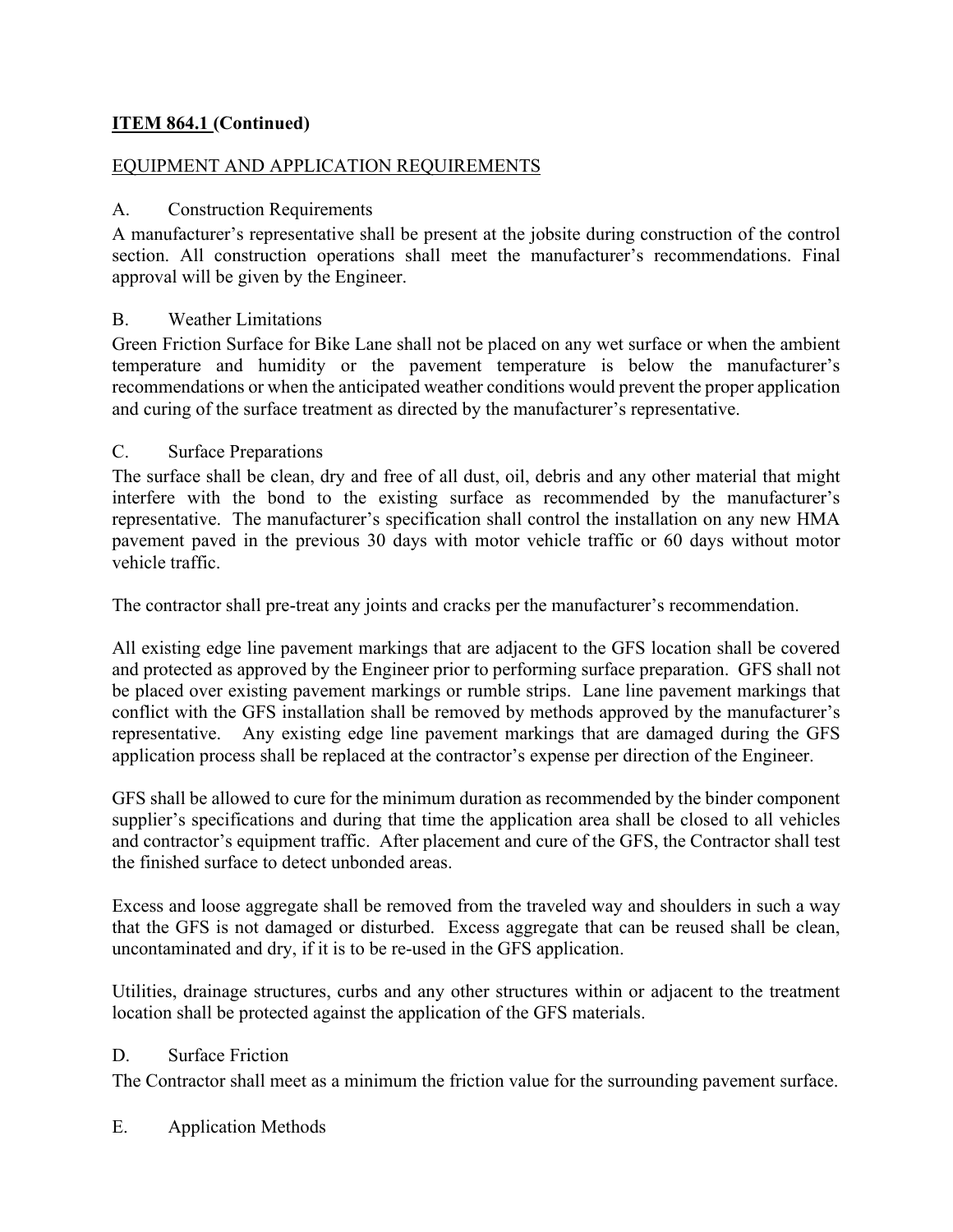# **ITEM 864.1 (Continued)**

GFS shall be applied in accordance with the manufacturer's recommendations. The GFS can be applied by either mechanical or manual techniques.

## **COMPENSATION**

#### Method of Measurement

Item 864.1 will be measured for payment by the total square foot area of Green Friction Surface for Bike Lane and shall be the actual number of square feet furnished and installed as directed and approved by the Engineer.

#### Basis of Payment

Work under Item 864.1 Green Friction Surface for Bike Lane shall be paid for at the contract unit price per square foot which shall be full compensation for all labor, materials, tools, equipment, testing and incidental items necessary to complete the described work to the satisfaction of the Engineer.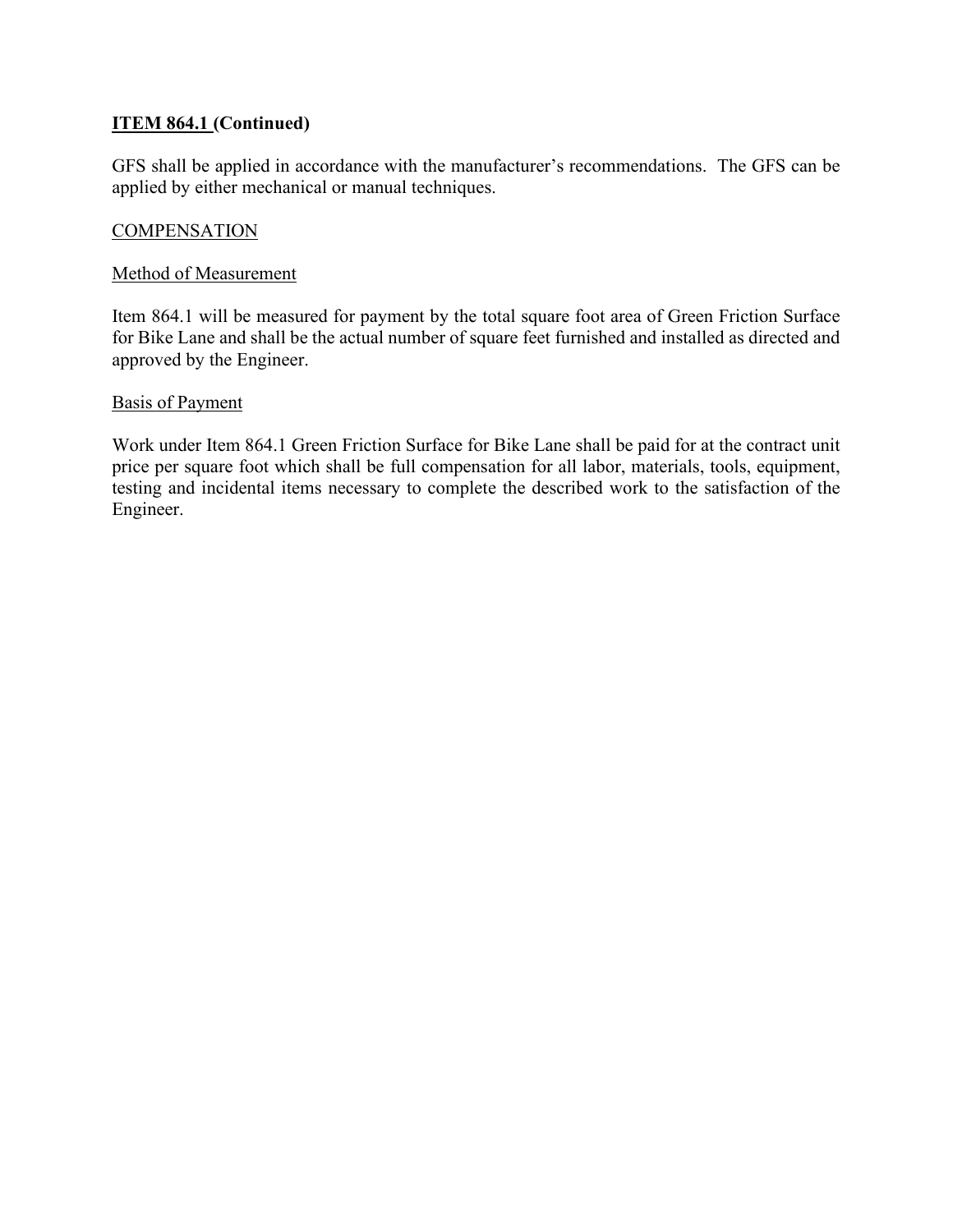# **ITEM 874.2 TRAFFIC SIGN REMOVED AND RESET EACH**

The work under these Items shall conform to the relevant provisions of Section 840 of the Standard Specifications and the following:

## CONSTRUCTION METHODS

The Contractor shall carefully remove all existing signs, attachment hardware and sign support posts as shown on the drawings and as directed by the Engineer. Existing foundations shall be removed to a depth of at least 12 inches below proposed sidewalk grade and 36 inches below proposed roadway grade. The holes shall be backfilled with gravel. The surface shall be patched with a material to match the existing ground or as directed by the Engineer.

Signs and attachment hardware shall be satisfactorily stored and protected until reset in the proposed work. Sign support posts shall be disposed of in a satisfactory manner. New sign support posts shall be provided as called for under Item 847.1.

Signs and attachment hardware lost, damaged or otherwise made unsuitable for reuse while being removed, transported, stored or reset shall be replaced with new material at no additional cost. New attachment hardware shall be furnished and installed as necessary to replace any missing or unusable existing hardware.

The sign shall be mounted in accordance with the Manual on Uniform Traffic Control Devices (MUTCD) and the 1990 Standard Drawings for Signs and Supports. Sign panels shall be cleaned before being reset.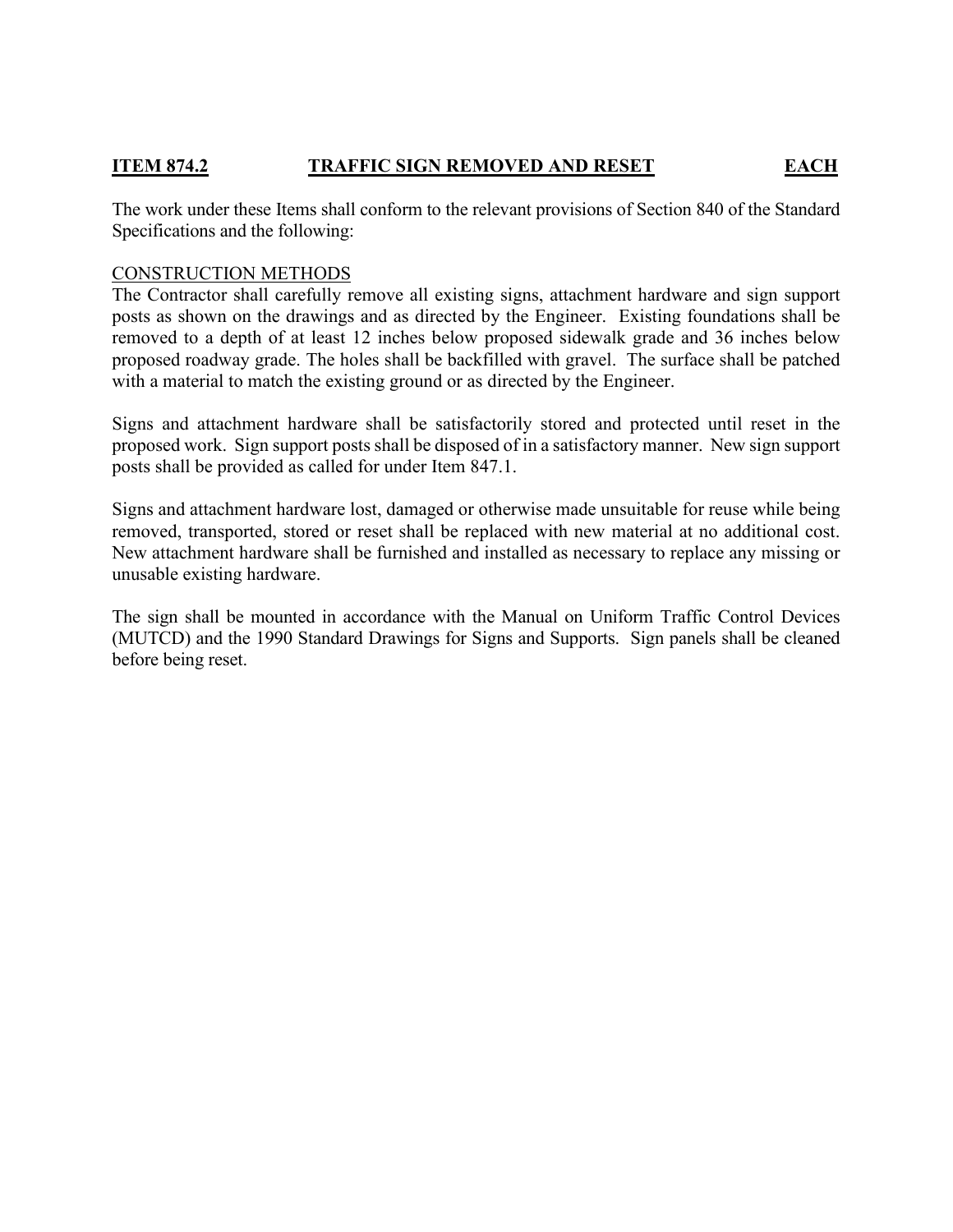# **ITEM 874.4 TRAFFIC SIGN REMOVED AND STACKED EACH**

#### GENERAL

Work under this item shall conform to the relevant provisions under Section 800 of the standard specifications and the following:

Work shall include the removal and stacking of existing traffic signs, including street name signs as shown on the plans. The signs and hardware shall be disassembled prior to stacking. The removed and stacked signs and posts shall be stacked on boards at a secure offsite location to be furnished and paid for by the Contractor. The signs and posts will be picked up by the Town before construction acceptance concludes. If any of the removed and stacked signs are damaged or destroyed, they shall be replaced in kind by the Contractor with new signs and/or posts at the Contractor's own expense. The Contractor shall assist the Town in loading the materials for transport.

The Contractor shall completely remove the sign. If existing sign and/or post are damaged by the Contractor during the removal and stacking process, a new sign and post of the same size and material shall be provided to the Town at the Contractor's expense.

Additional traffic signs that have been removed by the Contractor and not wanted by the Town shall become property of the Contractor with no additional compensation for disposal. The Contractor shall provide a receipt signed by the Town to the Engineer for payment.

## **COMPENSATION**

#### Method of Measurement

Traffic sign removed and stacked will be measured for payment by each.

#### Basis of Payment

Traffic sign removed and reset will be paid for at the Contract unit price per Each, which price shall include all labor, materials, equipment and incidentals required to complete the work.